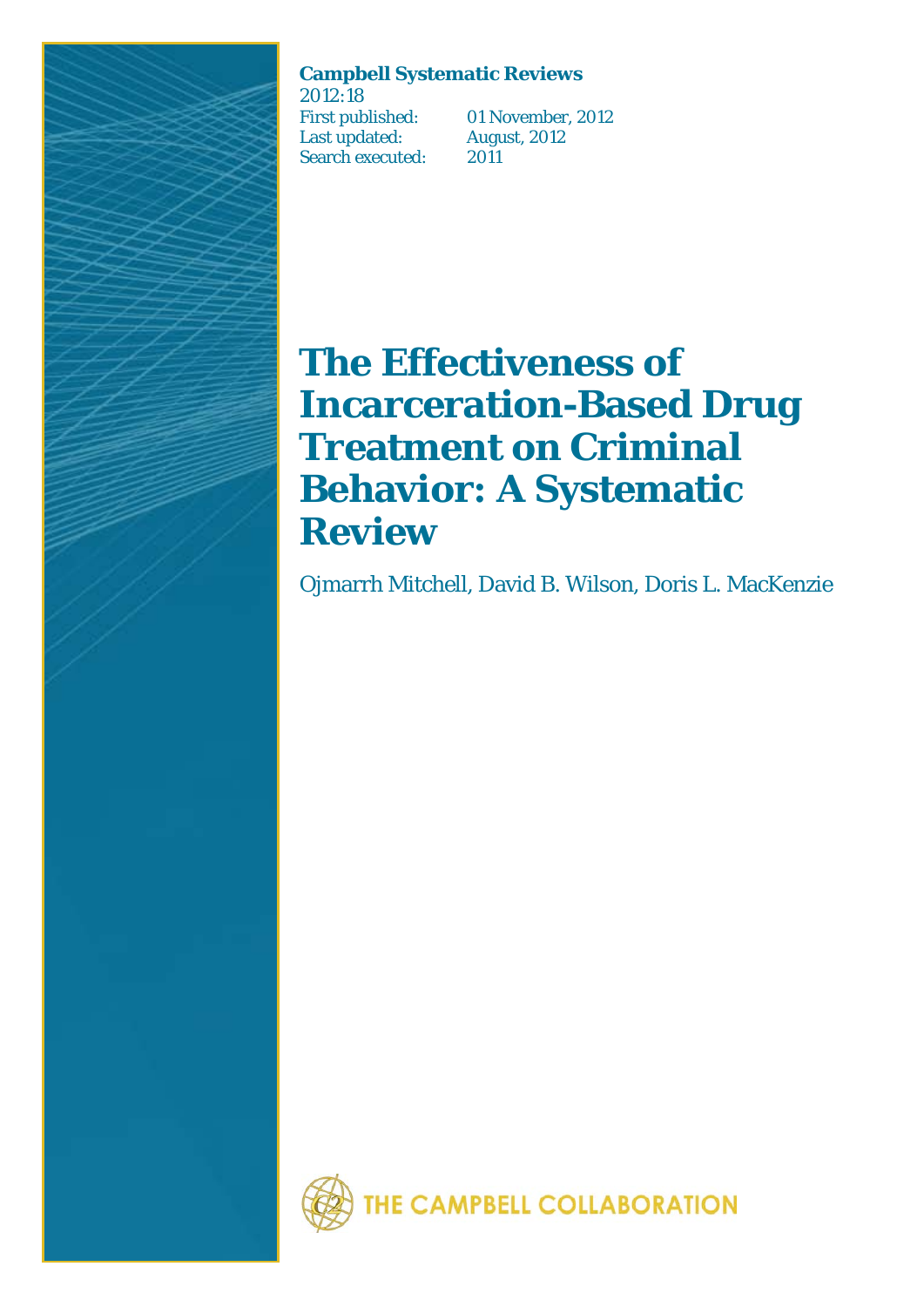## **Colophon**

| Title                                     | The Effectiveness of Incarceration-Based Drug Treatment on Criminal<br><b>Behavior: A Systematic Review</b>                                                                                                                                                               |
|-------------------------------------------|---------------------------------------------------------------------------------------------------------------------------------------------------------------------------------------------------------------------------------------------------------------------------|
| <b>Institution</b>                        | The Campbell Collaboration                                                                                                                                                                                                                                                |
| <b>Authors</b>                            | Mitchell, Ojmarrh<br>Wilson, David B.<br>MacKenzie, Doris L.                                                                                                                                                                                                              |
| DOI                                       | 10.4073/csr.2012.18                                                                                                                                                                                                                                                       |
| No. of pages                              | 75                                                                                                                                                                                                                                                                        |
| <b>Last updated</b>                       | August, 2012                                                                                                                                                                                                                                                              |
| <b>Citation</b>                           | Mitchell O, Wilson D, MacKenzie DL. The Effectiveness of Incarceration-<br>Based Drug Treatment on Criminal Behavior: A Systematic Review. Campbell<br><b>Systematic Reviews 2012:18</b><br>DOI: 10.4073/csr.2012.18                                                      |
| <b>ISSN</b>                               | 1891-1803                                                                                                                                                                                                                                                                 |
| Copyright                                 | © Mitchell et al.<br>This is an open-access article distributed under the terms of the Creative<br>Commons Attribution License, which permits unrestricted use, distribution,<br>and reproduction in any medium, provided the original author and source are<br>credited. |
| <b>Editors for</b><br>this review         | <b>Editor: David Weisburd</b><br>Managing editor: Charlotte Gill                                                                                                                                                                                                          |
| <b>Support/funding</b>                    | We would like to thank the Nordic Campbell Center and the Jerry Lee<br>Foundation for partial support of this project.                                                                                                                                                    |
| <b>Potential conflicts</b><br>of interest | None of the authors have any financial interests in any existing or planned<br>incarceration-based drug treatment or any competing types of interventions<br>for drug using offenders.                                                                                    |
| <b>Corresponding</b><br>author            | Ojmarrh Mitchell, Ph.D.<br><b>Associate Professor</b><br><b>Department of Criminology</b><br>4202 E. Fowler Ave. SOC107<br><b>University of South Florida</b><br>Tampa, FL 33620<br>E-mail: omitchell@usf.edu                                                             |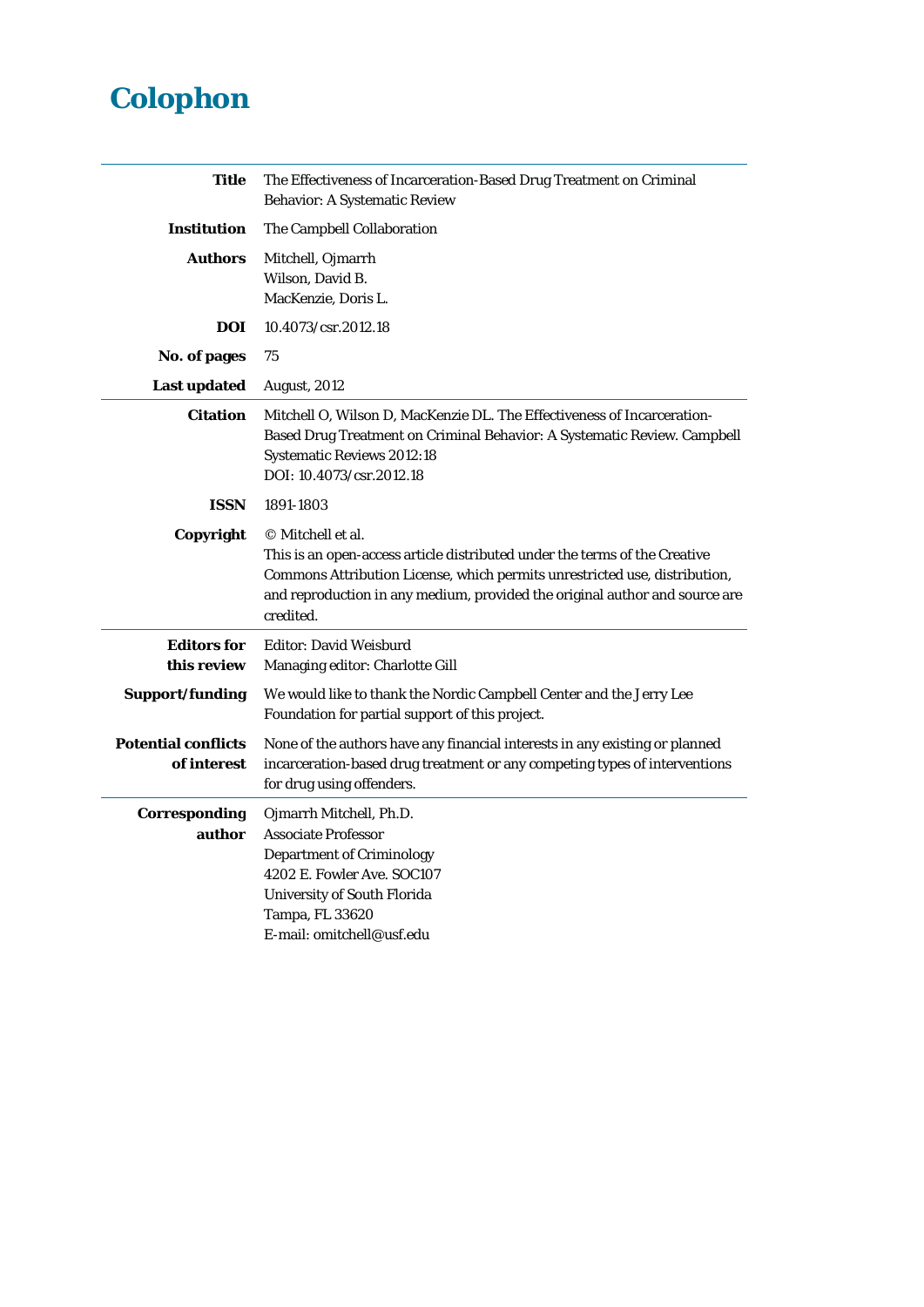## **Campbell Systematic Reviews**

| <b>Editors-in-Chief</b>             | Mark W. Lipsey, Vanderbilt University, USA<br>Arild Bjørndal, The Centre for Child and Adolescent Mental Health, Eastern<br>and Southern Norway & University of Oslo, Norway                                                                                                                                                                                                                                  |
|-------------------------------------|---------------------------------------------------------------------------------------------------------------------------------------------------------------------------------------------------------------------------------------------------------------------------------------------------------------------------------------------------------------------------------------------------------------|
| <b>Editors</b>                      |                                                                                                                                                                                                                                                                                                                                                                                                               |
| <b>Crime and Justice</b>            | David B. Wilson, George Mason University, USA                                                                                                                                                                                                                                                                                                                                                                 |
| Education                           | Sandra Wilson, Vanderbilt University, USA                                                                                                                                                                                                                                                                                                                                                                     |
| <b>Social Welfare</b>               | William Turner, University of Bristol, UK<br>Geraldine Macdonald, Queen's University, UK & Cochrane Developmental,<br><b>Psychosocial and Learning Problems Group</b>                                                                                                                                                                                                                                         |
| <b>International</b><br>Development | Birte Snilstveit, 3ie, UK<br>Hugh Waddington, 3ie, UK                                                                                                                                                                                                                                                                                                                                                         |
| <b>Managing Editor</b>              | Karianne Thune Hammerstrøm, The Campbell Collaboration                                                                                                                                                                                                                                                                                                                                                        |
| <b>Editorial Board</b>              |                                                                                                                                                                                                                                                                                                                                                                                                               |
| <i>Crime and Justice</i>            | David B. Wilson, George Mason University, USA<br>Martin Killias, University of Zurich, Switzerland                                                                                                                                                                                                                                                                                                            |
| Education                           | Paul Connolly, Queen's University, UK<br>Gary W. Ritter, University of Arkansas, USA                                                                                                                                                                                                                                                                                                                          |
| Social Welfare                      | Aron Shlonsky, University of Toronto, Canada<br>Paul Montgomery, University of Oxford, UK                                                                                                                                                                                                                                                                                                                     |
| <b>International</b><br>Development | Peter Tugwell, University of Ottawa, Canada<br>Howard White, 3ie, India                                                                                                                                                                                                                                                                                                                                       |
| <b>Methods</b>                      | Therese Pigott, Loyola University, USA<br>Ian Shemilt, University of Cambridge, UK                                                                                                                                                                                                                                                                                                                            |
|                                     | The Campbell Collaboration (C2) was founded on the principle that<br>systematic reviews on the effects of interventions will inform and help<br>improve policy and services. C2 offers editorial and methodological support to<br>review authors throughout the process of producing a systematic review. A<br>number of C2's editors, librarians, methodologists and external peer-<br>reviewers contribute. |
|                                     | The Campbell Collaboration<br>P.O. Box 7004 St. Olavs plass<br>0130 Oslo, Norway<br>www.campbellcollaboration.org                                                                                                                                                                                                                                                                                             |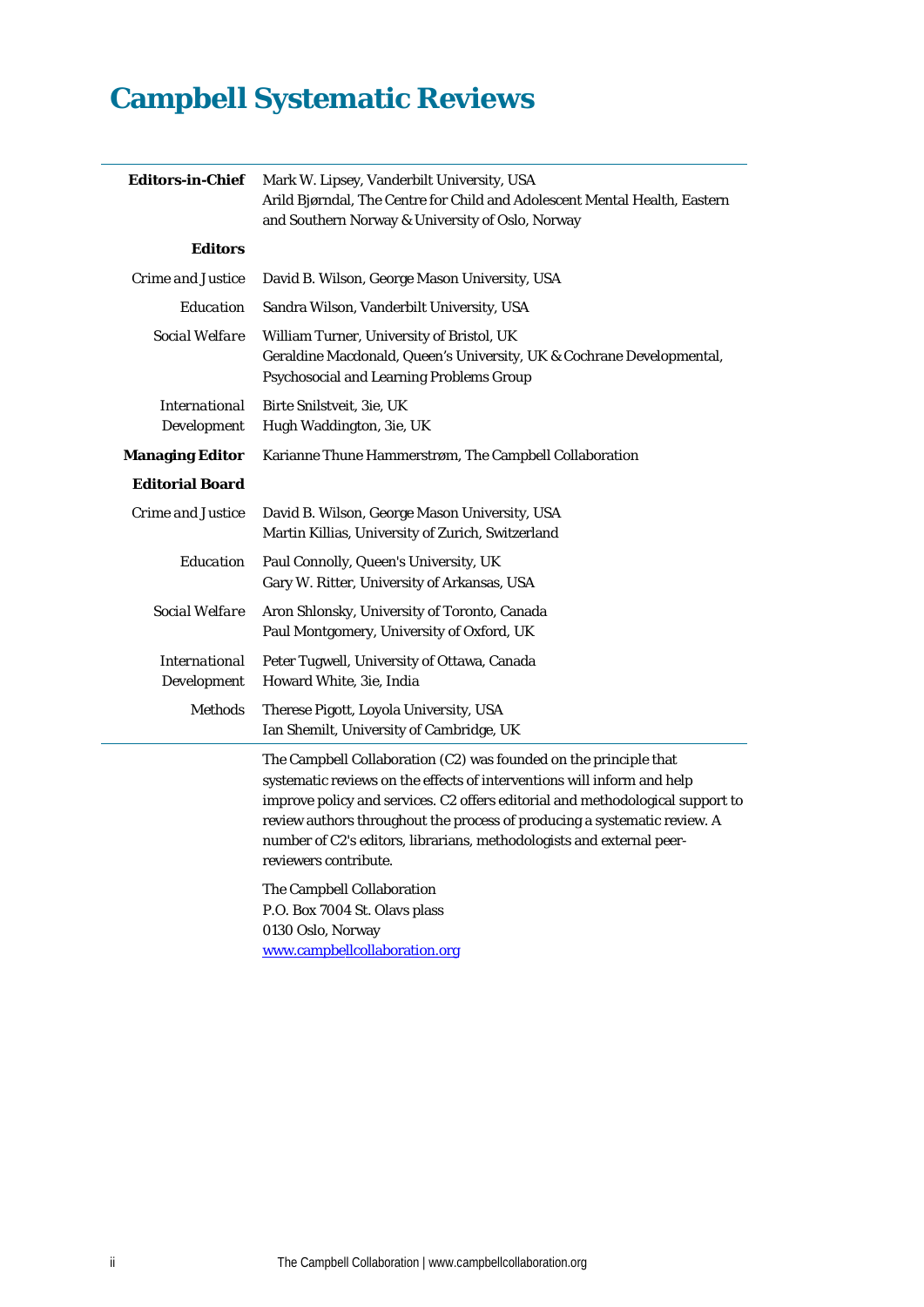# **Table of contents**

| <b>TABLE OF CONTENTS</b> |                                                               | 3               |  |
|--------------------------|---------------------------------------------------------------|-----------------|--|
|                          | STRUCTURED ABSTRACT                                           | $\mathbf 5$     |  |
|                          | <b>Background</b>                                             |                 |  |
|                          | Objectives                                                    |                 |  |
|                          | <b>Search Strategy</b>                                        | $\mathbf 5$     |  |
|                          | <b>Search Criteria</b>                                        | $\mathbf 5$     |  |
|                          | <b>Data Collection and Analysis</b>                           | 6               |  |
| <b>Main Results</b>      |                                                               | $6\phantom{1}6$ |  |
|                          | Conclusions                                                   | 6               |  |
|                          | PLAIN LANGUAGE SUMMARY                                        | 7               |  |
| 1                        | <b>BACKGROUND FOR THE REVIEW</b>                              | 8               |  |
| $\boldsymbol{2}$         | <b>OBJECTIVES OF THE REVIEW</b>                               | 12              |  |
| 3                        | <b>METHODS</b>                                                | 13              |  |
| 3.1                      | Criteria for inclusion and exclusion of studies in the review | 13              |  |
| 3.2                      | Search strategy for identification of relevant studies        | 15              |  |
| 3.3                      | Description of methods used in the component studies          | 16              |  |
| 3.4                      | Criteria for determination of independent studies             | 17              |  |
| 3.5                      | Details of study coding categories                            | 18              |  |
| 3.6                      | <b>Statistical procedures and conventions</b>                 | 18              |  |
| 3.7                      | Treatment of qualitative data                                 | 19              |  |
| 4                        | <b>FINDINGS</b>                                               | 20              |  |
| 4.1                      | <b>Description of Eligible Studies</b>                        | 20              |  |
| 4.2                      | <b>Overall Mean Effects Across Studies</b>                    | 21              |  |
| 4.3                      | <b>Analysis of Moderator Effects</b>                          | 22              |  |
| 5                        | <b>CONCLUSIONS</b>                                            | 29              |  |
| 6                        | <b>PLANS FOR UPDATING THE REVIEW</b>                          | 33              |  |
| 7                        | <b>ACKNOWLEDGEMENTS</b>                                       | 34              |  |
| 8                        | STATEMENT CONCERNING CONFLICT OF INTEREST                     | 35              |  |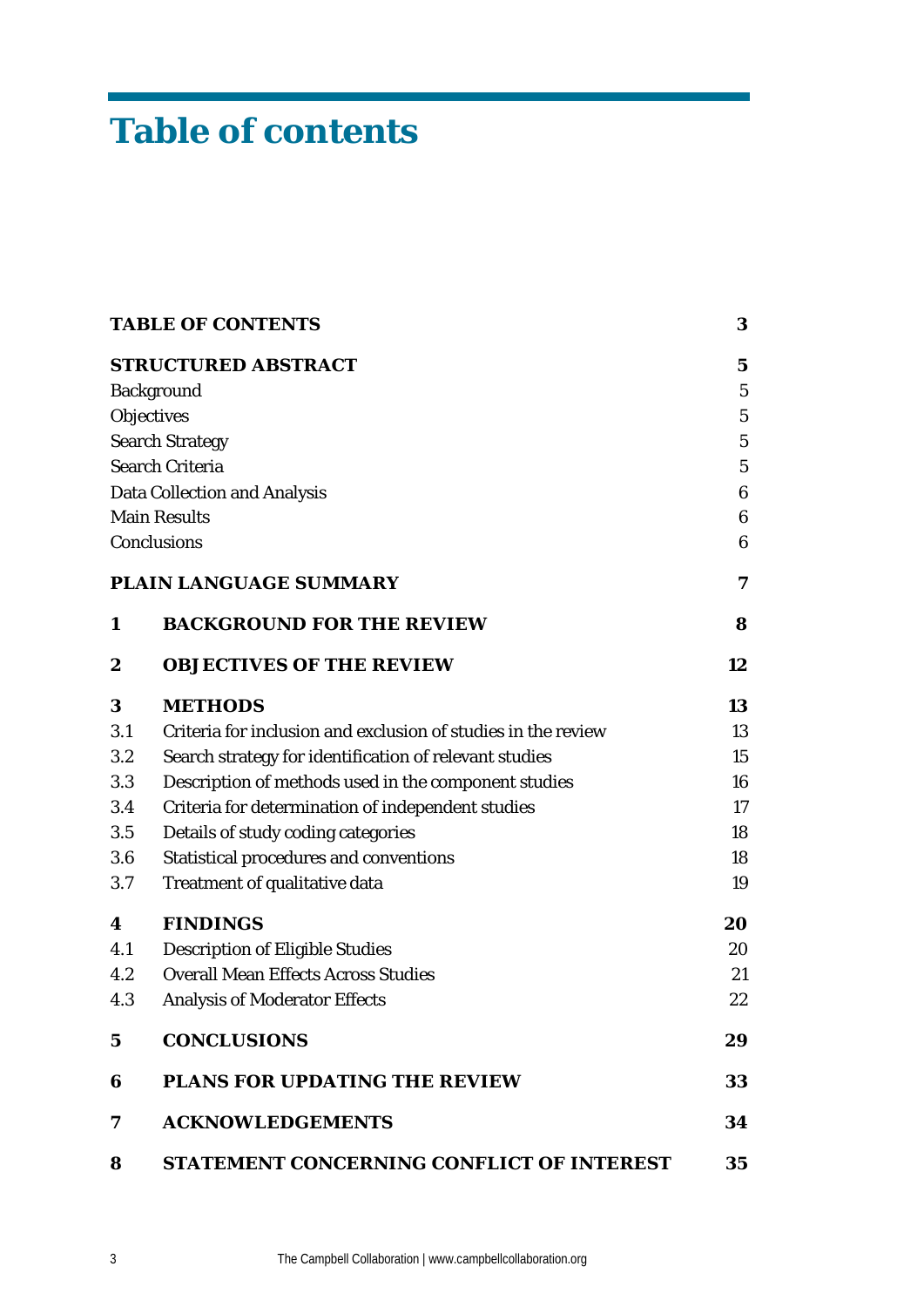| 9  | <b>REFERENCES</b>                            | 37 |
|----|----------------------------------------------|----|
| 10 | <b>STUDIES INCLUDED IN SYSTEMATIC REVIEW</b> | 42 |
| 11 | <b>TABLES</b>                                | 49 |
| 12 | <b>FIGURES</b>                               | 60 |
| 13 | <b>APPENDIX 1: SEARCH TERMS</b>              | 63 |
| 14 | <b>APPENDIX 2: CODING FORMS</b>              | 64 |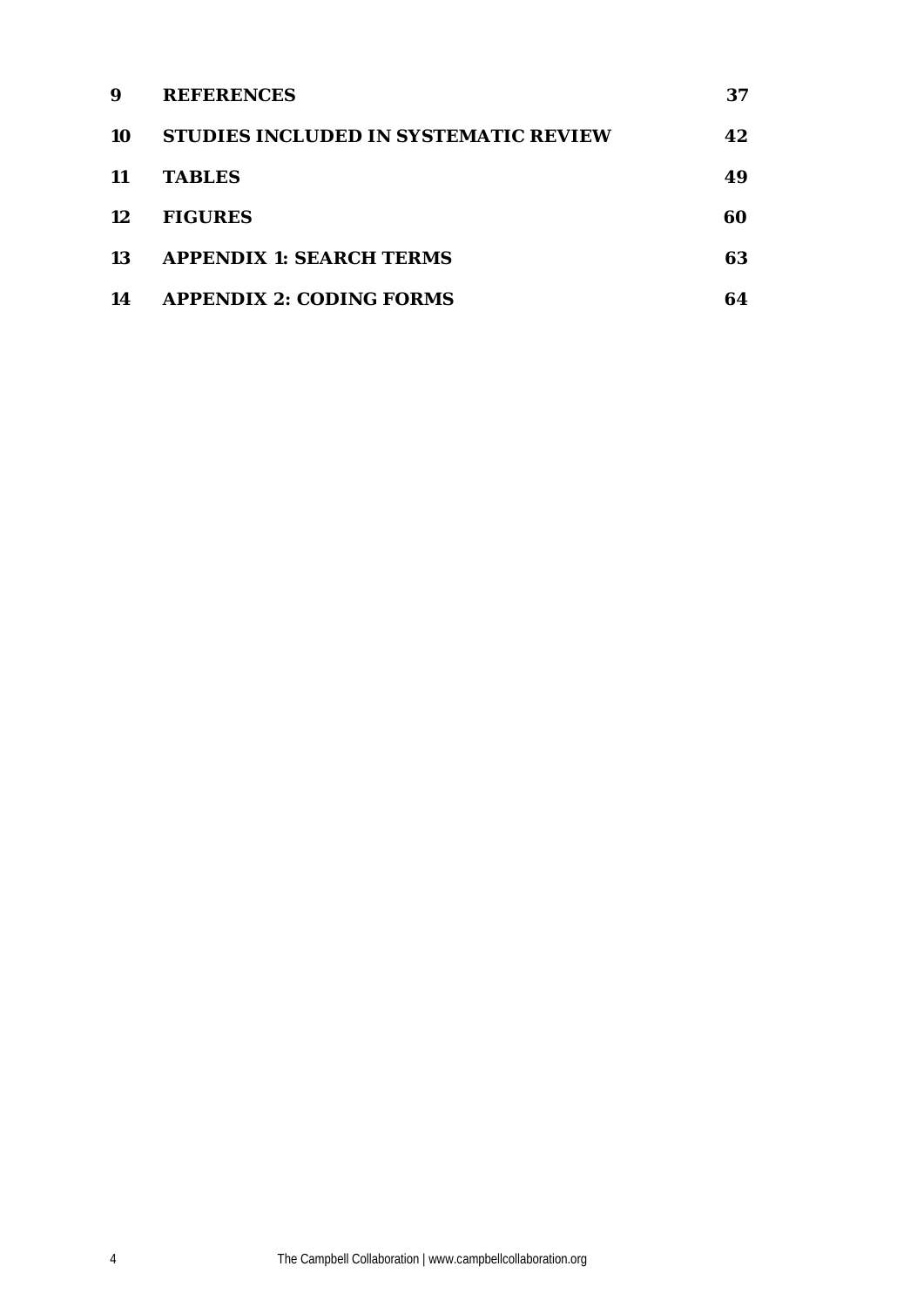## **Structured Abstract**

### **BACKGROUND**

Many, if not most, incarcerated offenders have substance abuse problems. Without effective treatment, these substance-abusing offenders are likely to persist in nondrug offending. The period of incarceration offers an opportunity to intervene in the cycle of drug abuse and crime. Although many types of incarceration-based drug treatment programs are available (e.g., therapeutic communities and group counseling), the effectiveness of these programs is unclear.

### **OBJECTIVES**

The objective of this research synthesis is to systematically review quasiexperimental and experimental (RCT) evaluations of the effectiveness of incarceration-based drug treatment programs in reducing post-release recidivism and drug relapse. A secondary objective of this synthesis is to examine variation in effectiveness by programmatic, sample, and methodological features. In this update of the original 2006 review (see Mitchell, Wilson, and MacKenzie, 2006), studies made available since the original review were included in an effort to keep current with emerging research.

### **SEARCH STRATEGY**

We searched bibliographic databases, hand searched select journals, and reviewed websites of several research organizations involved in drug treatment research to identify potentially eligible studies.

### **SEARCH CRITERIA**

Eligible studies needed to assess the effectiveness of incarceration-based (e.g., jail, prison) drug treatment programs, use experimental or quasi-experimental comparison group research designs, measured a post-release recidivism or drug use outcome, and be conducted between 1980 and 2011, inclusive.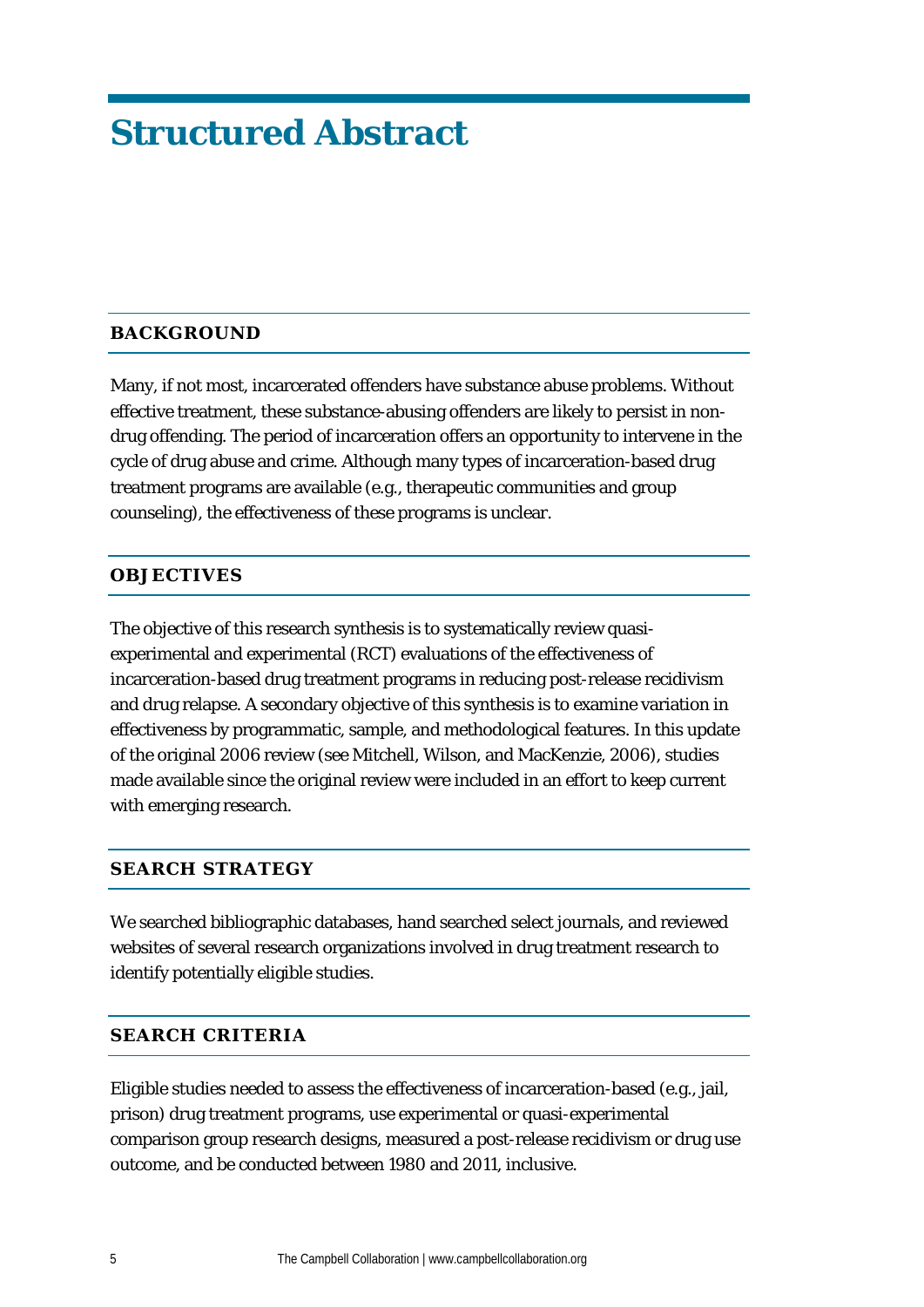### **DATA COLLECTION AND ANALYSIS**

From each evaluation, we coded an effect size that quantified each program's effect on various measures of recidivism and/or drug relapse. We also coded features of the program, research methodology, and sample. We analyzed effect sizes using the random-effects inverse-variance weight method of meta-analysis.

### **MAIN RESULTS**

Seventy-four evaluations met our eligibility criteria. The overall average effect of these programs was approximately a 15 to 17% reduction in recidivism and drug relapse. The effectiveness of such programs, however, varied by program type. Therapeutic communities had relatively consistent but modest reductions in recidivism and drug relapse. Counseling and narcotic maintenance programs had mixed effects. Specifically, counseling programs on average reduced recidivism but not drug relapse, narcotic maintenance programs had sizeable reductions in drug relapse but not recidivism, and boot camps had negligible effects on both recidivism and drug relapse.

#### **CONCLUSIONS**

This synthesis of evaluations of incarceration-based drug treatment programs found that such programs are modestly effective in reducing recidivism. These findings most strongly support the effectiveness of therapeutic communities, as these programs produced relatively consistent reductions in recidivism and drug use. Both counseling and incarceration-based narcotic maintenance programs had mixed effects. Counseling programs were associated with reductions in recidivism but not drug use; whereas, incarceration-based narcotic maintenance programs were associated with reductions in drug use but not recidivism. Note that our findings regarding the effectiveness of incarceration-based narcotic maintenance programs differ from a larger review of community-based narcotic maintenance programs (see Egli, Pina, Christensen, Aebi, and Killias, 2009). Finally, boot camp programs for drug offenders had negligible effects on both recidivism and drug use.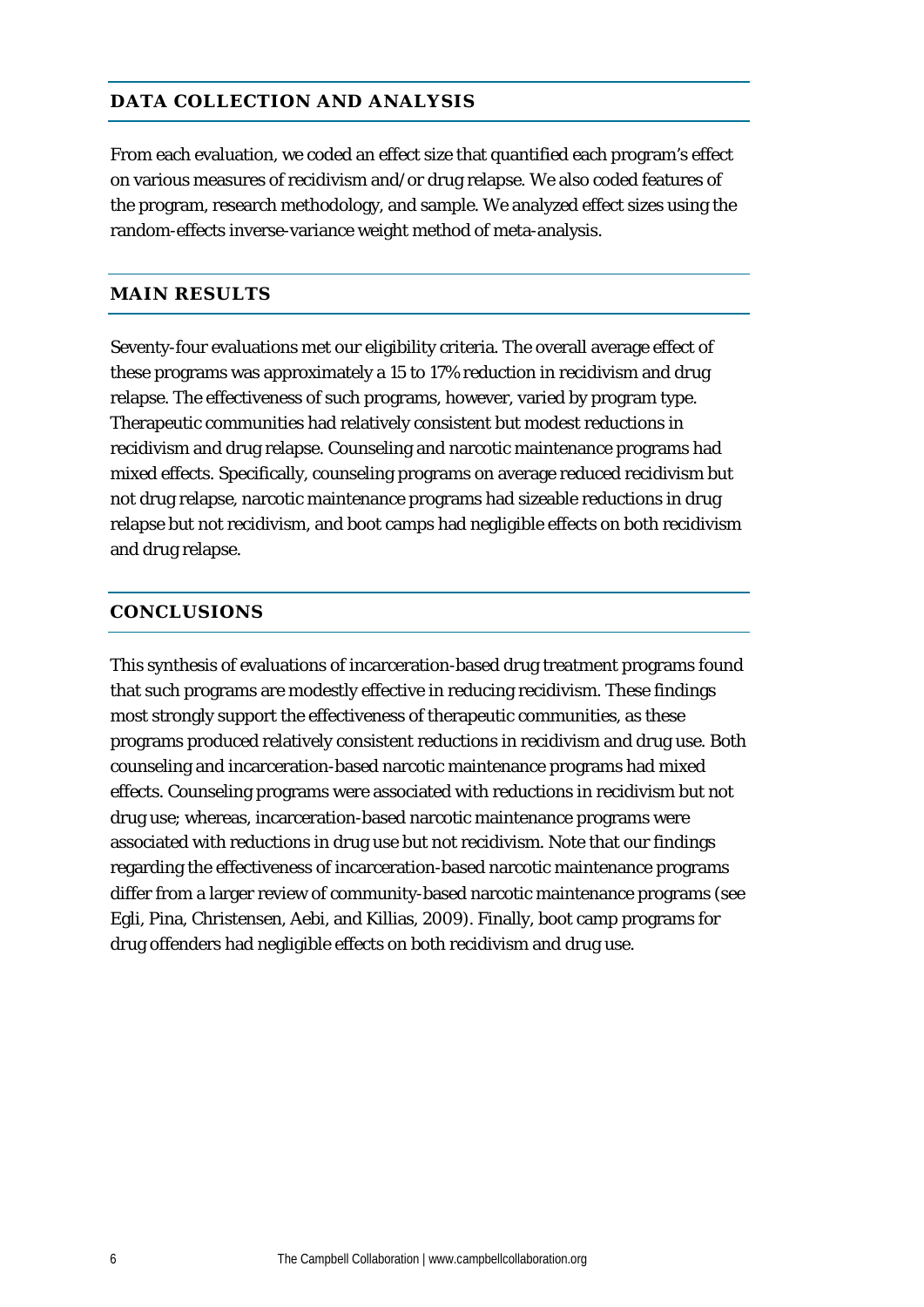## **Plain Language Summary**

This research synthesized results from 74 evaluations of incarceration-based drug treatment programs using meta-analysis. Incarceration-based drug treatment programs fell into four distinct types: therapeutic communities (TCs), group counseling, boot camps specifically for drug offenders, and narcotic maintenance programs. We examined the effectiveness of each of these types of programs in reducing post-release offending and drug use, and we also examined whether differences in research findings can be explained by variations in methodology, sample, or program features. Our results consistently found support for the effectiveness of TC programs on both outcome measures, and this finding was robust to variations in method, sample, and program features. We also found support for the effectiveness of group counseling programs in reducing offending, but these programs' effects on drug use were negligible. The effect of narcotic maintenance programs was also mixed with reductions in drug use but not offending. Boot camps had no substantive effect on either outcome measure.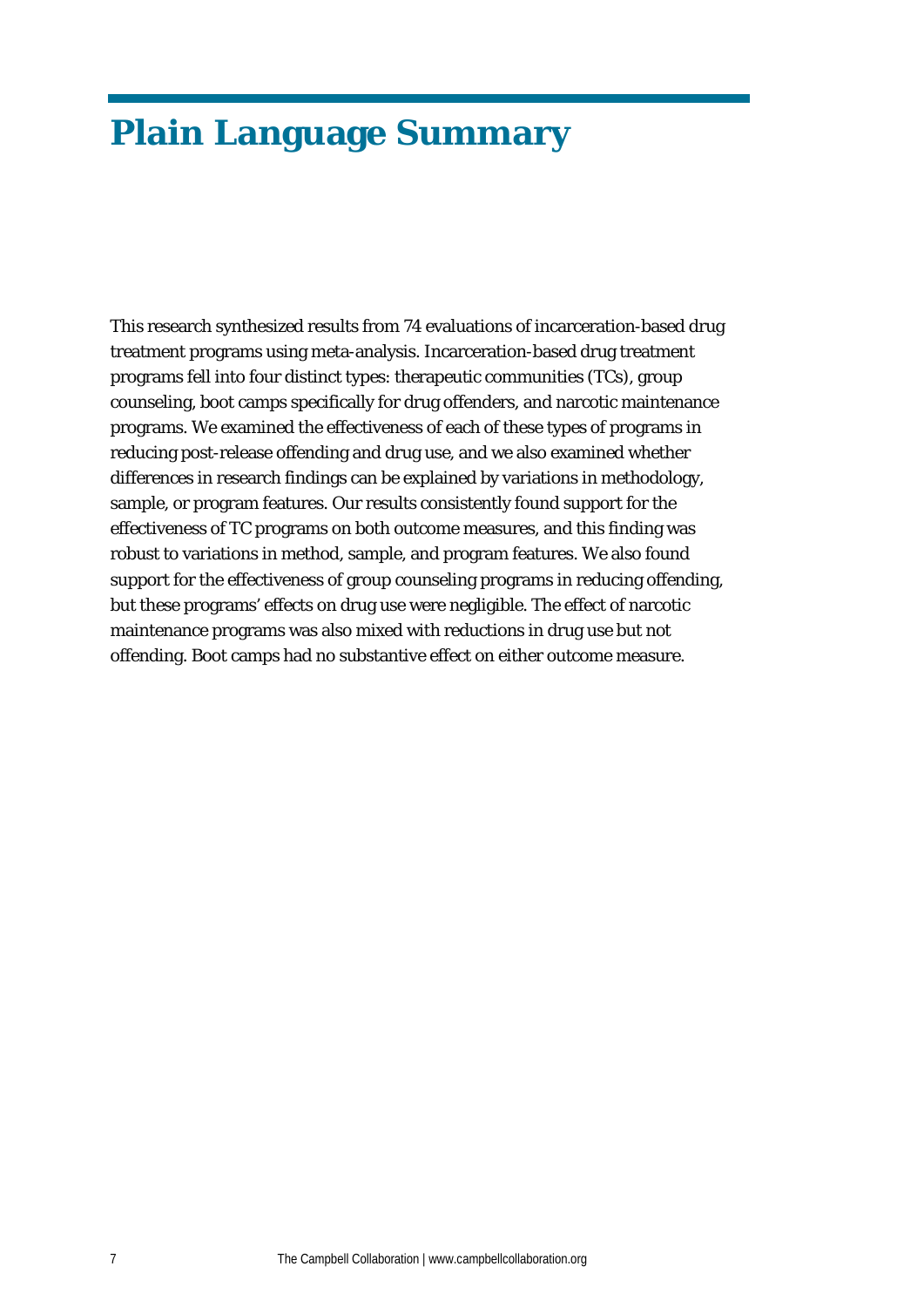## **1 Background for the Review**

Research indicates that a substantial proportion of incarcerated offenders are drug dependent. Peters and colleagues (Peters, Greenbaum, Edens, Carter, and Ortiz, 1993) for example, reported that 56% of a sample of Texas inmates were diagnosed as having a substance abuse or dependence disorder during the 30 days prior to their incarceration. Similarly, a survey of jail inmates in Ohio found that 51% were currently drug dependent (Lo and Stephens, 2000). More recent surveys of nationally representative samples confirm these findings. A nationally representative sample of jail inmates conducted in 2002 found that 36% were dependent on drugs and another 18% abused drugs (Karberg and James, 2005). When alcohol was included in these estimates, 68% of jail inmates were found to be either dependent (45%) or abusers (23%). Likewise, a 2004 survey of State and Federal prison inmates, found that 53% of State and 45% of Federal prisoners met the DSM-IV criteria for drug dependence or abuse (Mumola and Karberg, 2006). In fact, it is estimated that about 40% of all Americans who clearly need drug treatment are under the supervision of the criminal justice system (Gerstein and Harwood, 1990:7).

While international research assessing drug dependence among incarcerated offenders is more limited, drug dependence also appears to be common among incarcerated offenders in many other countries besides the United States. For instance, Bennett (1998) found that 45% of a sample of incarcerated arrestees in five English cities reported being drug dependent at one point in their lives, and 33% reported being currently drug dependent. Likewise, 31% of inmates incarcerated in Canadian federal prisons and 43% of inmates incarcerated in provincial prisons were found to be drug dependent (Pernanen, Cousineau, Brochu, and Sun, 2002).

In the absence of effective substance abuse treatment, it is likely that a high proportion of these drug dependent offenders will persist in crime. In fact, statistics reported by the Bureau of Justice Statistics indicate that among probationers, frequent drug abusers were 53% more likely to be re-arrested than non-drug abusers (Bureau of Justice Statistics 1995: 26). As such, the period of time when an offender is incarcerated may represent a crucial opportunity to prevent crime by intervening in the cycle of drug abuse and crime.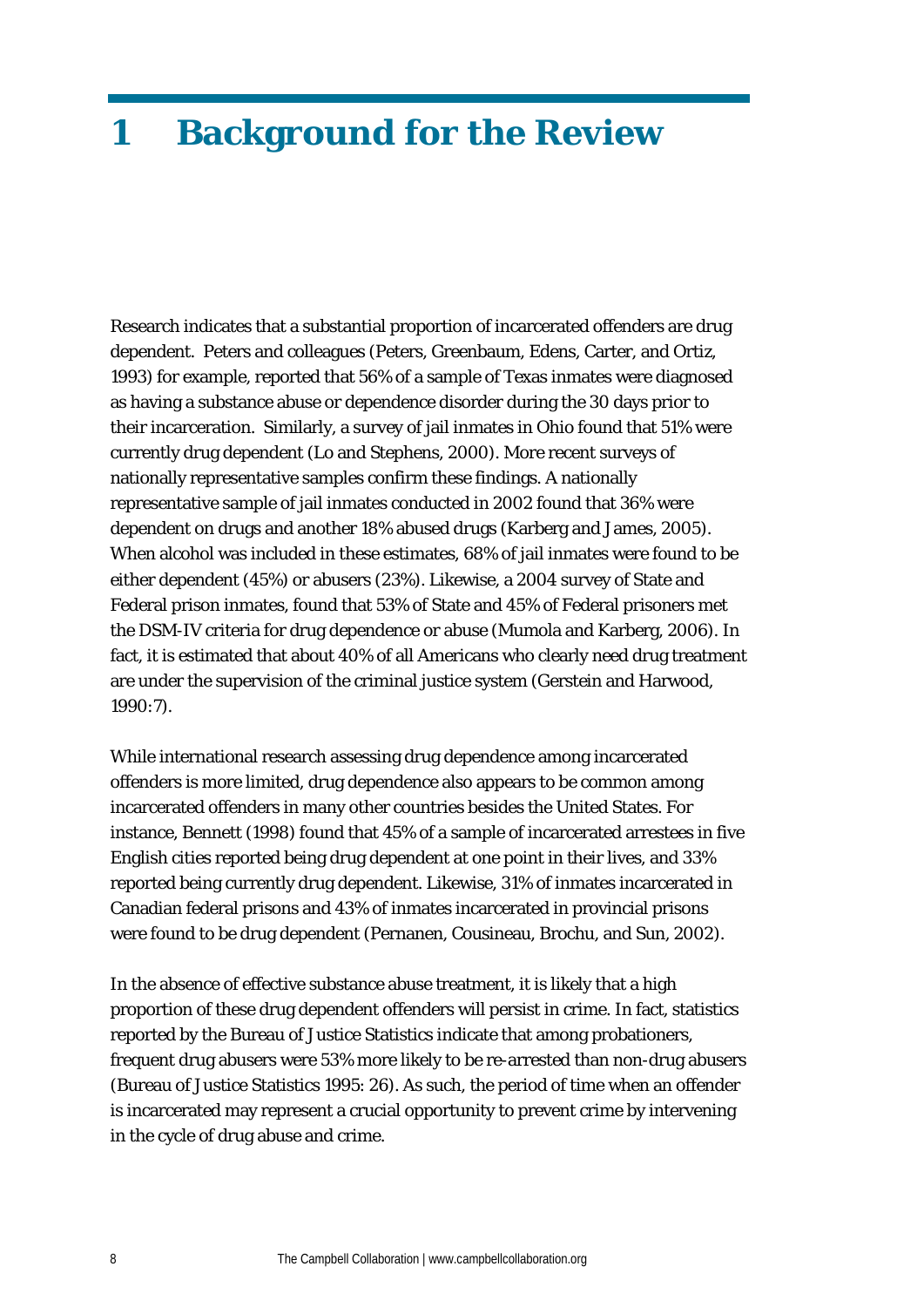Several aspects of correctional facilities (i.e., prisons, jails) make incarcerationbased substance abuse treatment attractive. First, the availability of drugs is more limited in correctional facilities than in the community, which facilitates detoxification and abstinence during treatment. Second, there is an abundance of time available to focus on treatment and introspection. Perhaps most importantly, correctional facilities have the capacity to mobilize considerable coercive force to encourage substance abusing offenders to engage in treatment, many of whom otherwise would not do so.

Incarceration-based drug treatment is diverse, encompassing a broad array of treatment programs, including group and individual psychotherapy, 12-step groups, methadone maintenance and punitive interventions, such as boot camps for drug abusing offenders. For our purposes, the defining features of these programs are that they target substance abusers (i.e., abusers of illicit drugs and/or alcohol), intend to reduce substance abuse and other criminal behaviors, and these interventions are based in a correctional facility. Evaluations of existing incarceration-based drug treatment programs predominantly focus on assessing the effectiveness of therapeutic communities (TCs) and group counseling programs (e.g., drug education, 12-step groups, such as AA/NA). A considerably smaller number of evaluations have assessed the effectiveness of boot camps targeted specifically at substance abusers or narcotic maintenance programs.

The individual components of TCs vary widely. Yet, several components appear to be common. First, in order to create an environment conducive to rehabilitation, residents in therapeutic communities are most commonly housed in a separate, distinct treatment unit away from non-participating inmates. Second, residents under the supervision and monitoring of treatment staff are instrumentally involved in running the therapeutic community including leading treatment sessions, monitoring other residents for rule compliance, maintaining the treatment unit, and resolving disputes. Third, staff and residents of TCs tend to be confrontational with rule violators, but residents also are supportive of each other's struggles to make positive changes. Fourth, the guiding philosophy of TCs is that drug use is symptomatic of more general personal disorders, thus the focus of the treatment is on the underlying disorders and psychological problems and not drug abuse, per se.

Counseling programs are somewhat harder to characterize. Generally these programs incorporate elements of group counseling programs (e.g., 12-step groups such as AA/NA), life skills training, cognitive skills training, drug education, and adult basic (academic) education. A key commonality among these programs is their reliance on group based therapies, in which substance abuse and other common problems are discussed among peers in an effort to solve mutual issues. However, not all counseling programs rely on peer therapy; some counseling programs are individual-based where the client and a clinician work together to remedy drug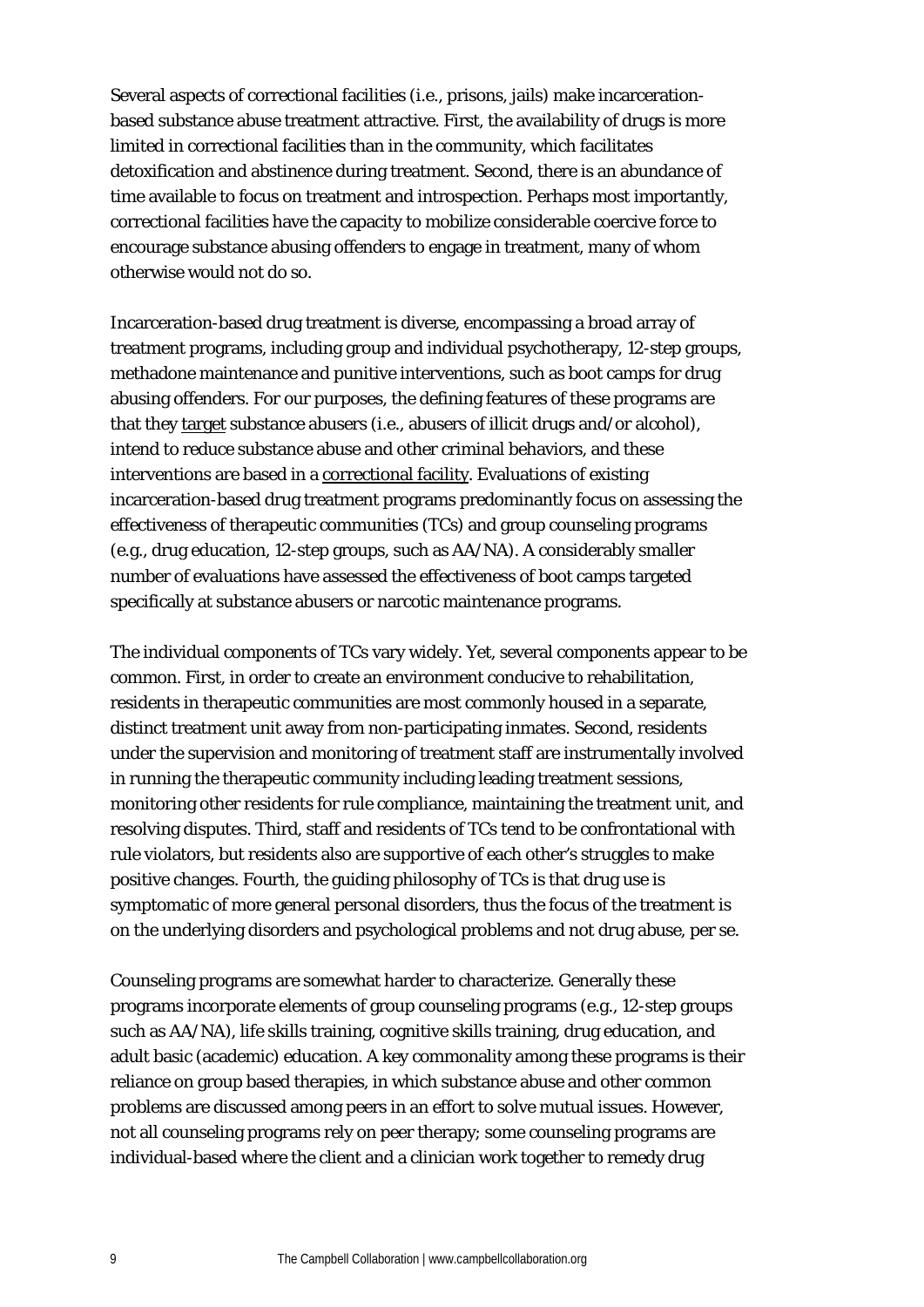problems. And still other counseling programs include both group and individual counseling.

Boot camps are modeled after military basic training. Inmates participate in rigorous exercise regimens, learn military drill and ceremony, wear uniforms, and take on challenge courses (timed obstacle courses). Boot camps are highly structured. From the moment residents wake in the morning until lights out they are constantly engaged in scheduled activities. Boots camps also involve considerable confrontation, but unlike most TC programs confrontations most often occur between correctional staff and inmates—with drill instructors disciplining any deviation from established codes of conduct. In theory, the harsh, rigorous nature of boot camp programs serve as a deterrent to future criminal conduct, and the content of these programs instill self-discipline within program participants, which also leads to reduced recidivism (Wilson and MacKenzie, 2006).

<span id="page-10-0"></span>Narcotic maintenance programs (i.e., methadone, buprenorphine, levo-alpha-acetylmethadol maintenance [LAAM]) are very different than other types of incarceration-based drug treatment programs.<sup>[1](#page-10-0)</sup> These programs attempt to reduce the harms associated with heroin dependency (e.g., disease transmission, criminal activity) by prescribing synthetic opioid medication. Unlike heroin, these medications do not produce a euphoric high; instead, these medications block the euphoric high produced by opiate use and/or suppress opiate withdrawal symptoms. Some longterm narcotic treatments gradually reduce the amount of medication administered to the client until the opiate dependence is relieved; other programs maintain clients indefinitely.

Each of the above types of drug interventions ostensibly has the potential to reduce drug use and other criminal behaviors. Existing systematic reviews of this body of literature, however, only found strong evidence supporting the effectiveness of TC programs (Pearson and Lipton, 1999). In particular, Pearson and Lipton (1999) systematically reviewed the research assessing the effectiveness of corrections-based drug abuse programs in reducing recidivism. Their systematic review conducted a comprehensive search for quasi-experimental and experimental evaluations of interventions carried out in correctional settings [i.e., "prison, jail, or a similar residential correctional facility" (p. 390)], conducted in any country, and completed between 1968 and 1996, inclusive. Their search revealed 30 studies meeting their eligibility criteria. Pearson and Lipton's synthesis of these 30 studies indicated that TCs were effective in reducing recidivism. Specifically, these authors' analyses found that six of the seven TC studies reviewed produced substantial reductions in recidivism; the overall mean weighted *r* effect size was 0.133 ( $p = 0.025$ ) with positive effect sizes ranging from .13 to .28 [one effect size was negative (-0.16)]. In contrast, the mean effect size was not statistically significant for either boot camp or

-

 $1$  LAAM is no longer used in the United States, but it was the medication used in Kinlock, Battjes, Schwartz, and the MTC Project Team (2005).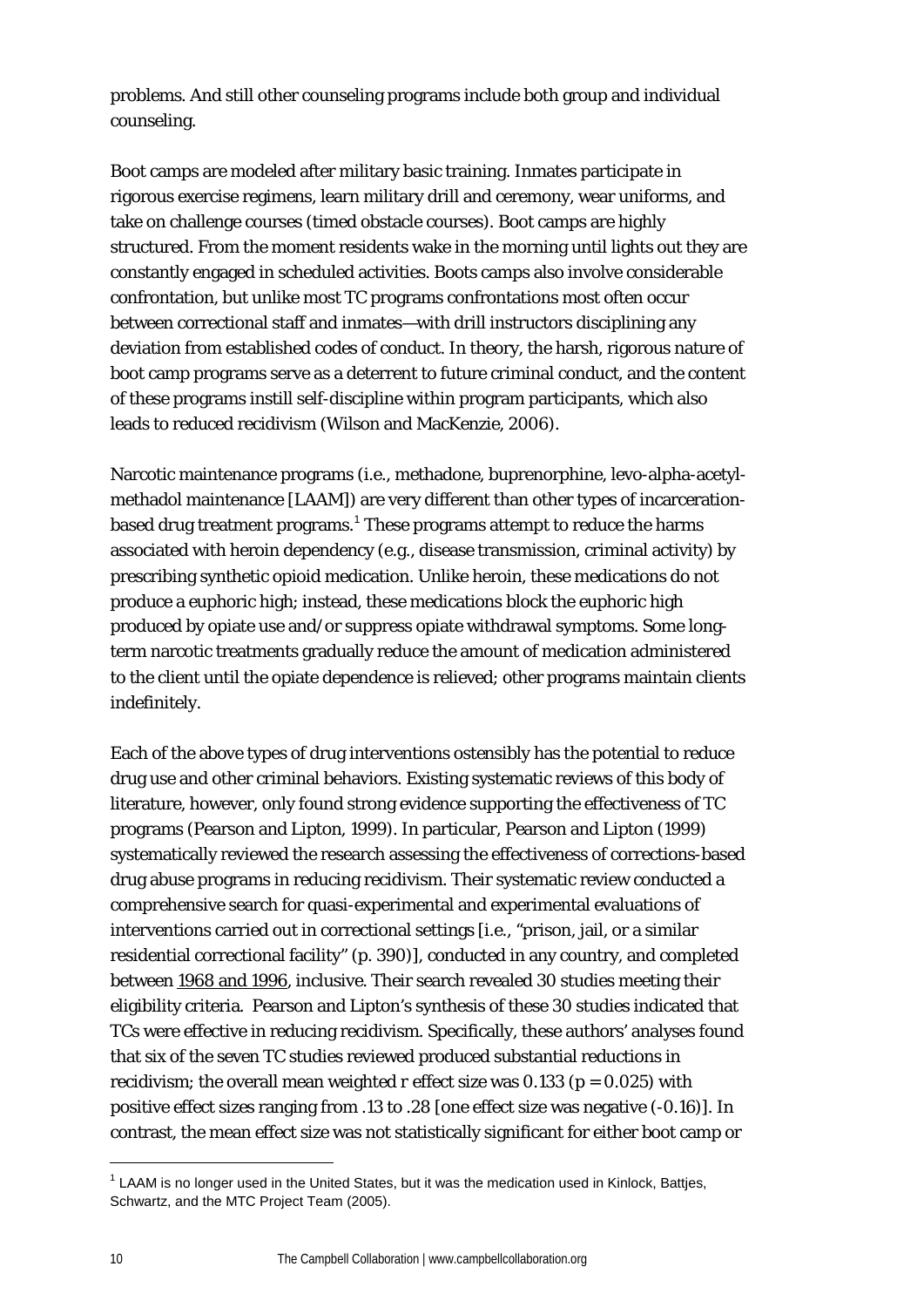group counseling programs—indicating that these programs are no more effective than no treatment. Additionally, Pearson and Lipton found that too few studies evaluated other types of interventions to draw strong conclusions about their effectiveness. Overall, however, these authors characterized the evidence assessing the effectiveness of methadone maintenance, drug education, cognitive-behavioral, and 12-step groups as being promising.

In many regards, this systematic review is an extension of the work by Pearson and Lipton. Like the work of Pearson and Lipton, this synthesis systematically and comprehensively reviews the effects of incarceration-based drug interventions on post-treatment drug use and other types of criminal behaviors using meta-analytic procedures. The primary substantive difference between their work and the current systematic review is that this research project uses a more current time frame (1980 through 2004). We believe that this difference is salient for two reasons: (1) more recent evaluations of drug treatment interventions may be more generalizable to current correctional practices; and, (2) numerous evaluations of incarceration-based drug treatment programs have been conducted since 1996. Given this difference in time frames, our results may differ somewhat from those of Pearson and Lipton's work.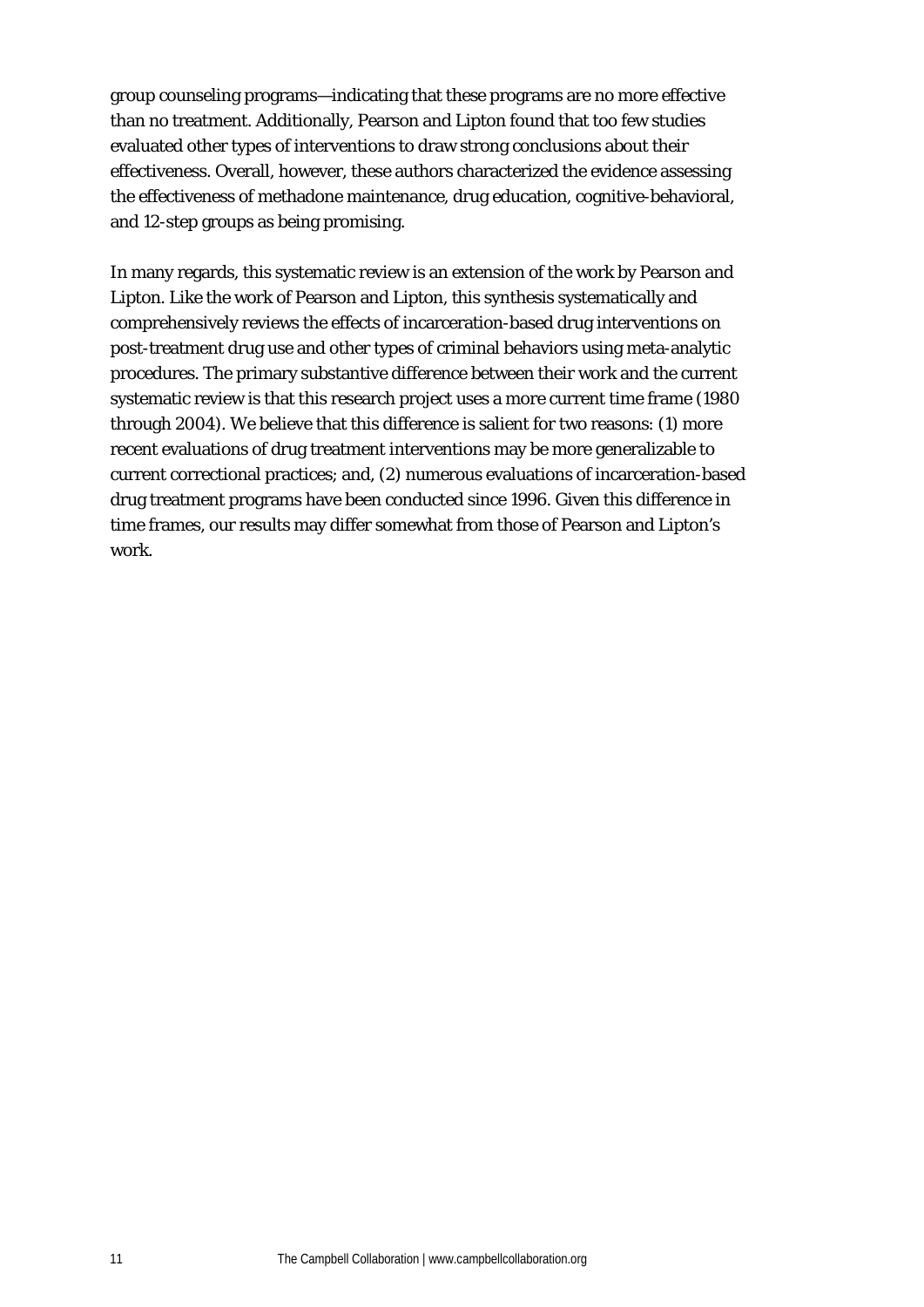## **2 Objectives of the Review**

The objective of this review was to systematically synthesize the available evidence regarding the effectiveness of incarceration-based drug treatment interventions in reducing drug relapse and recidivism. More specifically, this systematic review focused on addressing the following research questions: Are incarceration-based drug treatment programs effective in reducing recidivism and drug use? Approximately how effective are these programs (i.e., what's the magnitude of the effect)? Are there particular types of drug treatment programs that are especially effective or ineffective? What characteristics differentiate effective programs from ineffective programs? These questions are addressed using quantitative metaanalytic synthesis techniques.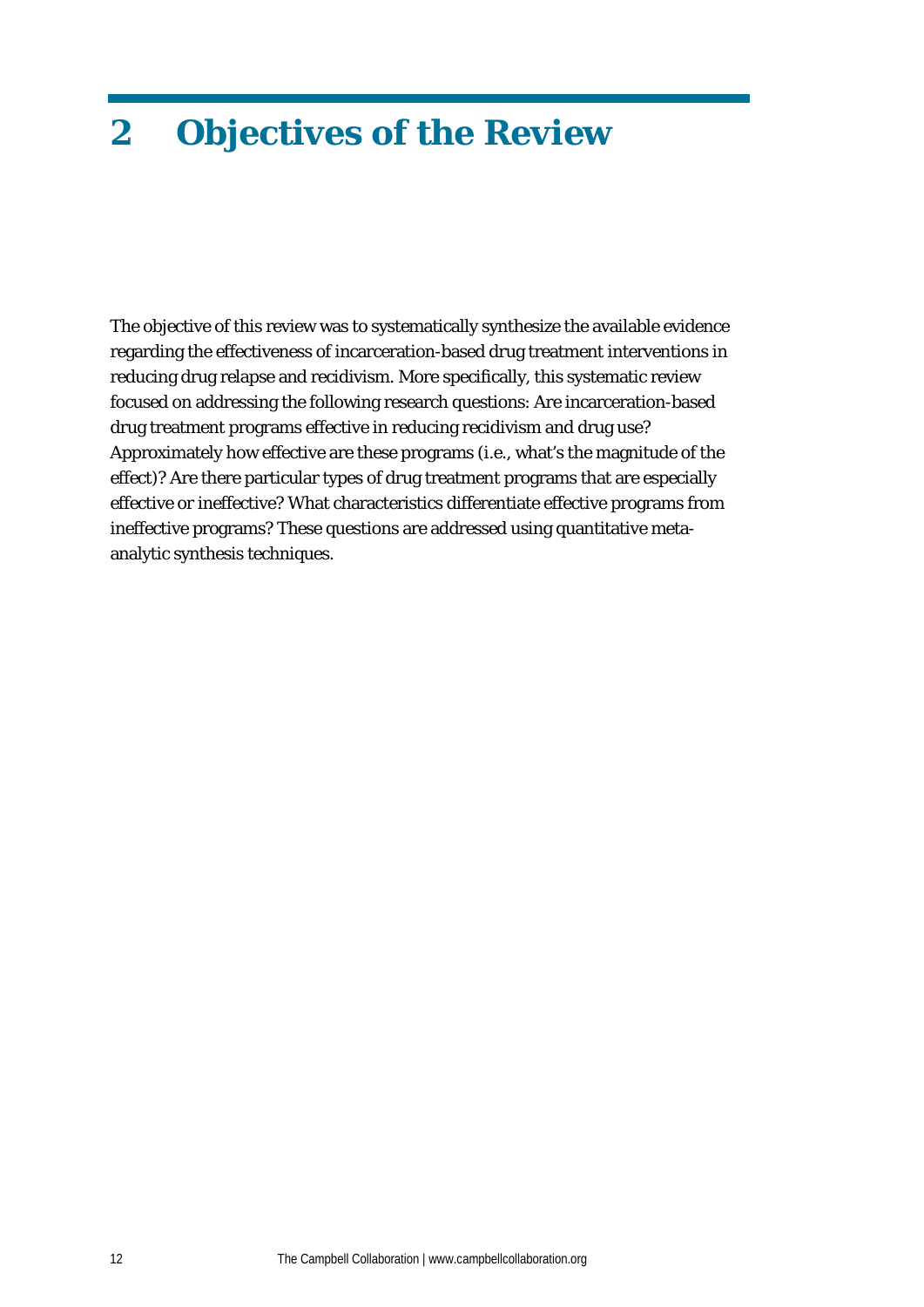## **3 Methods**

## **3.1 CRITERIA FOR INCLUSION AND EXCLUSION OF STUDIES IN THE REVIEW**

The scope of this updated review was experimental and quasi-experimental evaluations of incarceration-based drug treatment programs for juveniles and adults that utilized a comparison group. The eligibility criteria for this review were that: (1) the study evaluated an intervention which was administered in a correctional facility (i.e., prison or jail); (2) the intervention specifically targeted substance users; (3) the evaluation used an experimental or two-group quasi-experimental research design which included a no-treatment or minimal treatment comparison group; (4) the study reported an outcome measure involving post-release criminal behavior (this concept includes drug use); (5) the intervention was conducted between 1980 and November 2011, inclusive; and, (6) the study had to report enough information to calculate an effect size. Note that eligible studies could be published or unpublished.

Regarding the first eligibility criterion, our operational definition of "correctional facilities" included only jails and prisons, and analogous facilities for juveniles. Interventions conducted at half-way houses or community-based residential facilities were not included. It is worth noting that this criterion excluded a small number of important studies. Specifically, programs designed to be alternatives to incarceration such as those reported in Dynia and Sung (2001) and Knight and Hiller (1997) were excluded by this criterion.

The second criterion restricted the focus of this review to studies that specifically targeted drug users. Therapeutic interventions conducted in correctional facilities that were generally available to offenders regardless of an offender's drug history were not included. For instance, Shaw and MacKenzie (1990) evaluated the effects of a boot camp program on a sub-sample of drug using offenders; however, this evaluation was excluded because the boot camp program was not specifically targeted at drug users. Similarly, Jones, Oslon, Karr, and Urbas (2003 and other years) annually report on the effectiveness of a correctional boot camp in Illinois that does not appear to specifically target drug users; thus, this study was also excluded. By contrast, Zhang (2000) evaluated a boot camp program specifically geared towards drug users—this evaluation was included in this review. This criterion was necessary, because this review is concerned with incarceration-based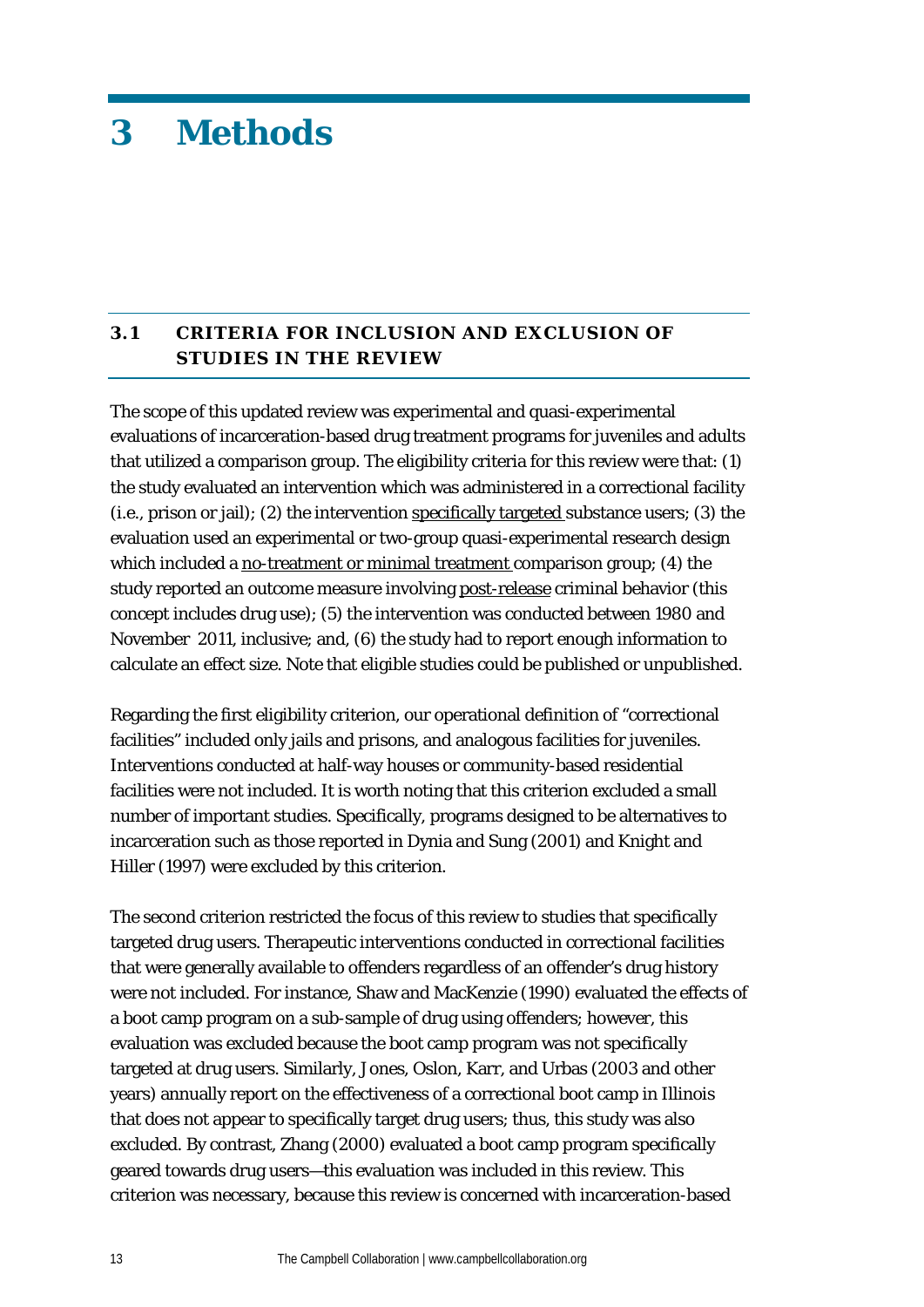drug treatment; without this criterion, the present review would become a review of incarcerated-based interventions composed of drug users (and given the large proportion of incarcerated offenders who are drug users, such a review runs the risk of becoming a review of nearly all incarceration-based interventions).

The third criterion specified that all included evaluations must have a comparison/control group that received no treatment or minimal treatment. Therefore, we excluded quasi-experiments that involved comparisons of two or more interventions that were roughly comparable or whose comparability in terms of effectiveness in reducing recidivism was in dispute (i.e., treatment-treatment comparisons or dose-response evaluations) and quasi-experimental designs that did not have a comparison group. Based on this criterion studies conducted by Sacks, Sacks, McKendrick, Banks, and Stommel (2004) and Sullivan, McKendrick, Sacks, and Sacks were excluded as the comparison group received substantial treatment service. Furthermore, we did not include evaluations in which the comparison group was comprised predominantly or solely of dropouts from the intervention of interest. For instance, evaluations such as Field (1985, 1989) and Berggen and Svard (1990), all of which used program drop-outs as the comparison group, were excluded from this systematic review. Evaluations that utilized program drop-outs as the comparison group were excluded, because extant research clearly demonstrates that drug treatment drop-outs and program completers often differ on important observed variables (and most likely on important unobserved variables as well) prior to the intervention (see e.g., Hiller, Knight, and Simpson, 1999); and thus, selection bias is particularly problematic in this research design.

The fourth and fifth criteria are largely self-explanatory. It is important to emphasize, however, all studies needed to report a post-release measure of recidivism. This criterion excluded a few notable studies, such as Shewan, Macpherson, Reid, and Davies (1996) and Dolan, Shearer, MacDonald, Mattick, Hall, and Wodak (2003), which reported in-prison outcomes. And studies conducted before 1980 were excluded in an effort to increase generalizability to current correctional practices.

The last criterion excluded studies that did not report enough information to calculate to an effect size. This criterion was necessary for practical purposes. Unfortunately, several otherwise eligible studies (e.g., Schippers, Van Den Hurk, Breteler, and Meerkerk, 1998; Guerin, 2002) were ruled ineligible based on this last criterion.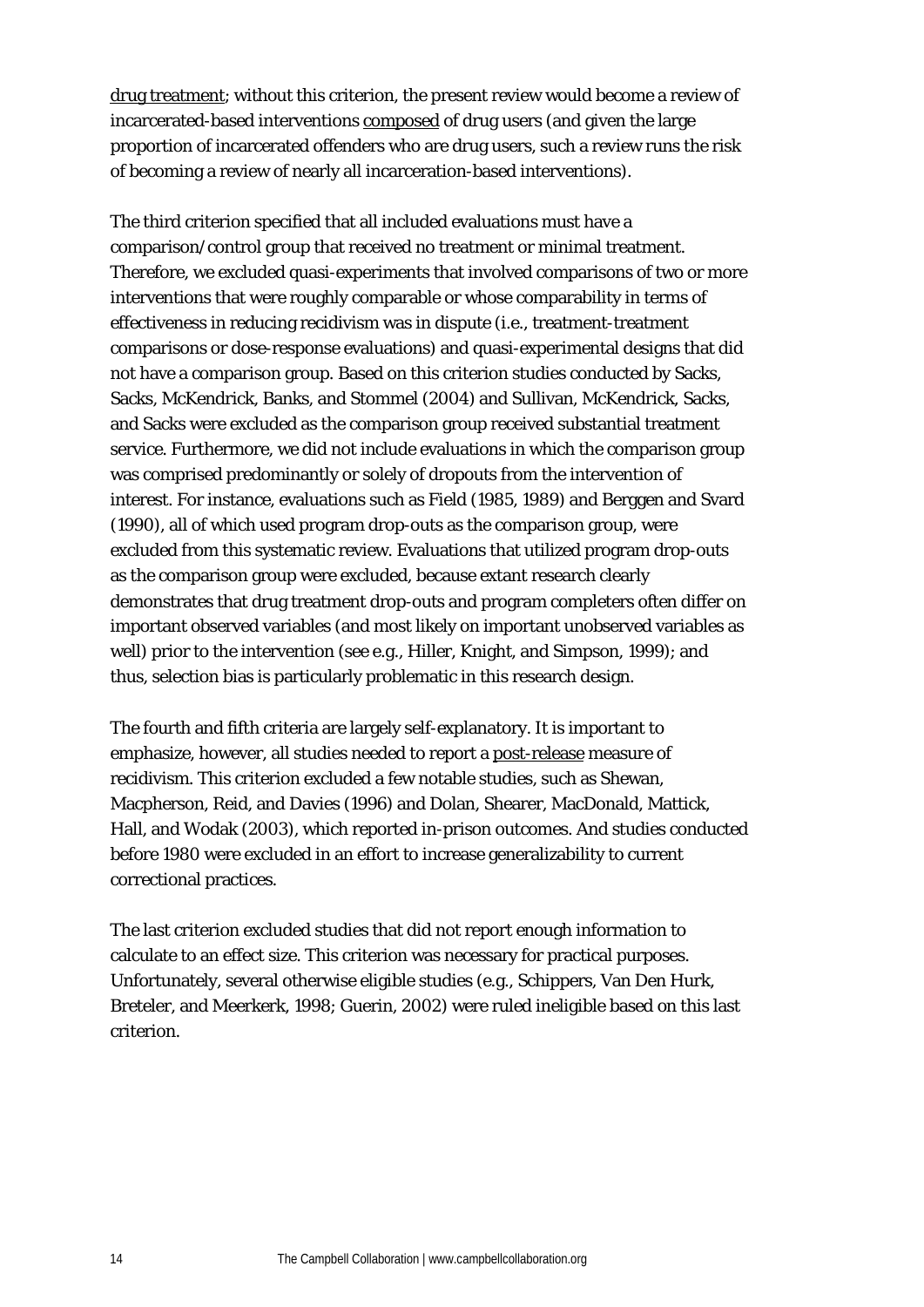## **3.2 SEARCH STRATEGY FOR IDENTIFICATION OF RELEVANT STUDIES**

The goal of the search strategy was to identify all studies, published or unpublished, meeting the above eligibility criteria. In order to achieve this objective, a multipronged search strategy was utilized. The search began by conducting a computerized keyword search of bibliographic databases. In our original review, we conducted a search of the following databases: PsychLit, MedLine, NCJRS, Criminal Justice Abstracts, Dissertation Abstracts, Sociological Abstracts, Social Science Citation Index, SocioFile, Conference Papers Index, UnCover, C2 SPECTR, and CINAHL, as well as Google internet searches. The updated review essentially utilized the same databases with the exception of a few databases that were no longer available to us. Specifically, the updated search utilized the following databases: PsychInfo, Medline, NCJRS, Criminal Justice Abstracts, Social Sciences Full Text, ProQuest Dissertations and Theses, Sociological Abstracts, Conference Papers Index, IngentaConnect, CINAHL, and Google internet searches. The keywords used in both searches were: drug treatment, substance abuse treatment, drug counseling, therapeutic community(ies), methadone maintenance, boot camp(s), offenders, residential substance abuse treatment (RSAT), RSAT, drunk driver, drink driver, DUI, DWI, inmates, incarceration, incarcerated, prison, evaluation, outcome evaluation, and recidivism. These keywords were used in various combinations. See Appendix 1 for a more detailed discussion of the specific combinations.

We also searched for eligible studies by carefully reading existing studies and literature reviews for unfamiliar studies. In particular, we reviewed the reference lists of existing syntheses to identify eligible studies. Likewise, many of the eligible studies reviewed the work of similar studies; these studies were also assessed for eligibility. Additionally, we reviewed the *Digest of Research on Drug Use and HIV/AIDS in Prisons* (Flanagan, Arsovksa, Giaime, Goril, Kahl, Król, and Moore, 2004), which abstracts much of the "grey" literature, particularly European grey research. Notably the *Digest* included studies published in several languages.

Further, we searched websites of several prominent research organizations. Specifically, we searched for relevant research reports on the following websites: Correctional Service Canada's research publications page [\(http://www.csc](http://www.csc-scc.gc.ca/text/research_e.shtml)[scc.gc.ca/text/research\\_e.shtml\)](http://www.csc-scc.gc.ca/text/research_e.shtml); the Home Office [\(http://www.homeoffice.gov.uk/\)](http://www.homeoffice.gov.uk/); RAND Drug Policy Research Center [\(http://www.rand.org/multi/dprc/\)](http://www.rand.org/multi/dprc/); The Urban Institute's crime /justice research page [\(http://www.urban.org/justice/index.cfm\)](http://www.urban.org/justice/index.cfm); and, Vera Institute of Justice publications page [\(http://www.vera.org/publications/publications.asp\)](http://www.vera.org/publications/publications.asp).

We also hand searched the titles/abstracts of articles published between 1999 to November 2011 in the following journals: *Journal of Substance Abuse Treatment*, *International Journal of Offender Therapy and Comparative Criminology*, *Journal*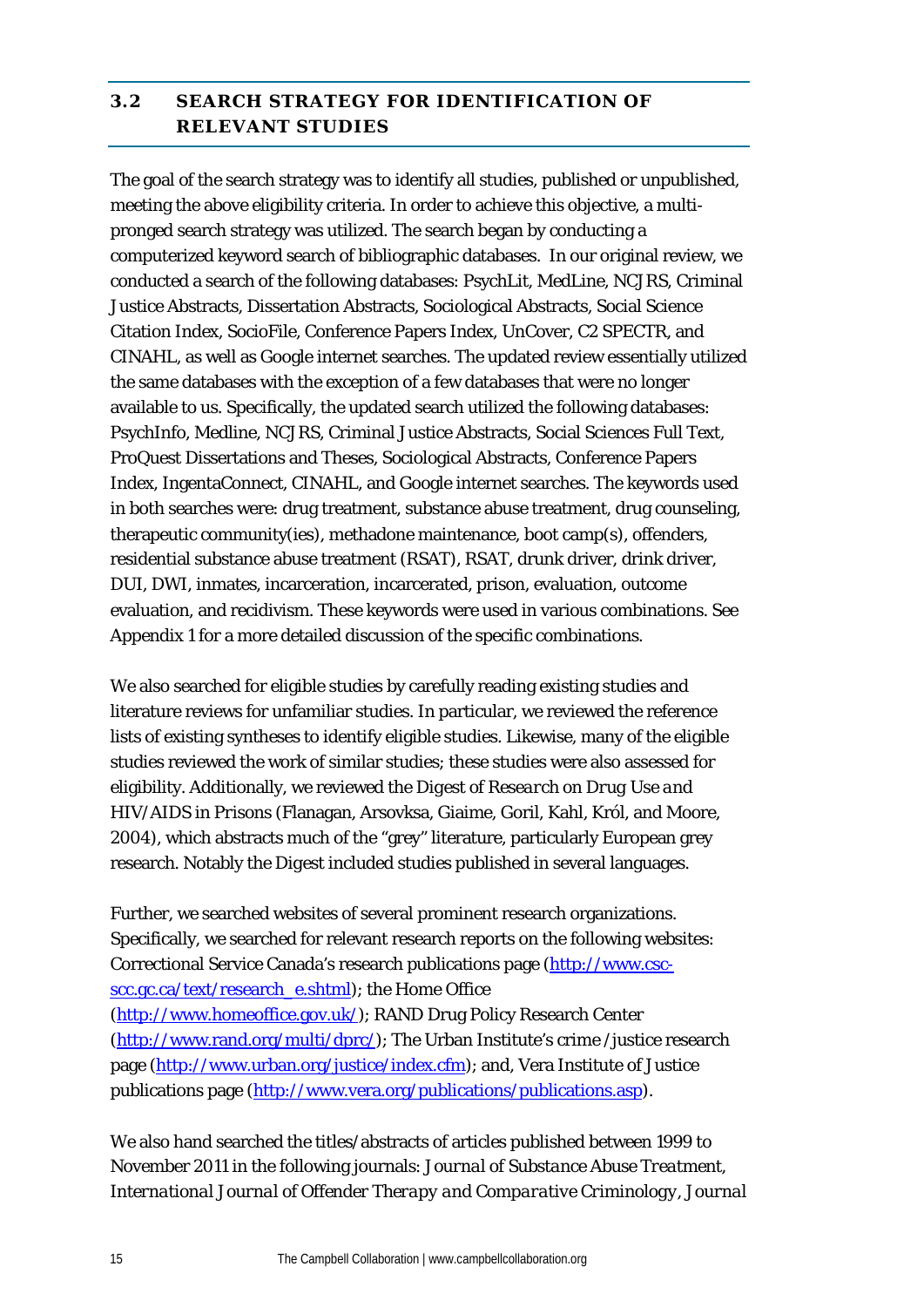*of Drug Issues*, *The Prison Journal*, *Crime & Delinquency*, and *Journal of Offender Rehabilitation*. We chose to hand search these journals because they have a strong track record of publishing relevant studies and many of these journals were not indexed well by the computerized databases we utilized.

Finally, our search strategy and its results were reviewed by an information specialist. The information specialist supplied a list of additional studies that appeared relevant.

All studies that appeared to be eligible based on a preliminary review of the title and abstract were retrieved and closely scrutinized to determine final eligibility status. Specifically, we reviewed the title and abstract of each search result for strong evidence of ineligibility. That is, we reviewed each title/abstract looking for clear evidence that the study violated one or more of the eligibility criteria (see section 3.1). For example, the first eligibility criterion is that all studies evaluated an intervention administered in a correctional facility; thus, if a title/abstract clearly indicated that the evaluation assessed a program that was not administered in a correctional facility, then the study was not retrieved for further scrutiny. Those studies that could not be ruled as ineligible based on the title/abstract review were retrieved for further assessment of eligibility. Retrieved studies were read closely to determine final eligibility status.

## **3.3 DESCRIPTION OF METHODS USED IN THE COMPONENT STUDIES**

The basic research design for eligible studies was a treatment and comparison group design with a post-release outcome measure of interest, such as post-release criminal offending or drug use. Studies varied with respect to the method of constructing the comparison group; common variations were historical comparisons, adjacent jurisdictions, offenders eligible for the treatment program who chose not to participate, eligible offenders who did not participate due to limited space in the drug treatment program, and random assignment. The studies also varied with respect to the degree to which they employed statistical controls (matching, covariate analysis, etc.) to reduce the threat of selection bias. Included studies exhibited variation in the type of recidivism measure (e.g., arrests, convictions, re-incarceration) and type of drug use measure (e.g., self-report, urinalysis). Our coding forms were designed to capture these methodological variations.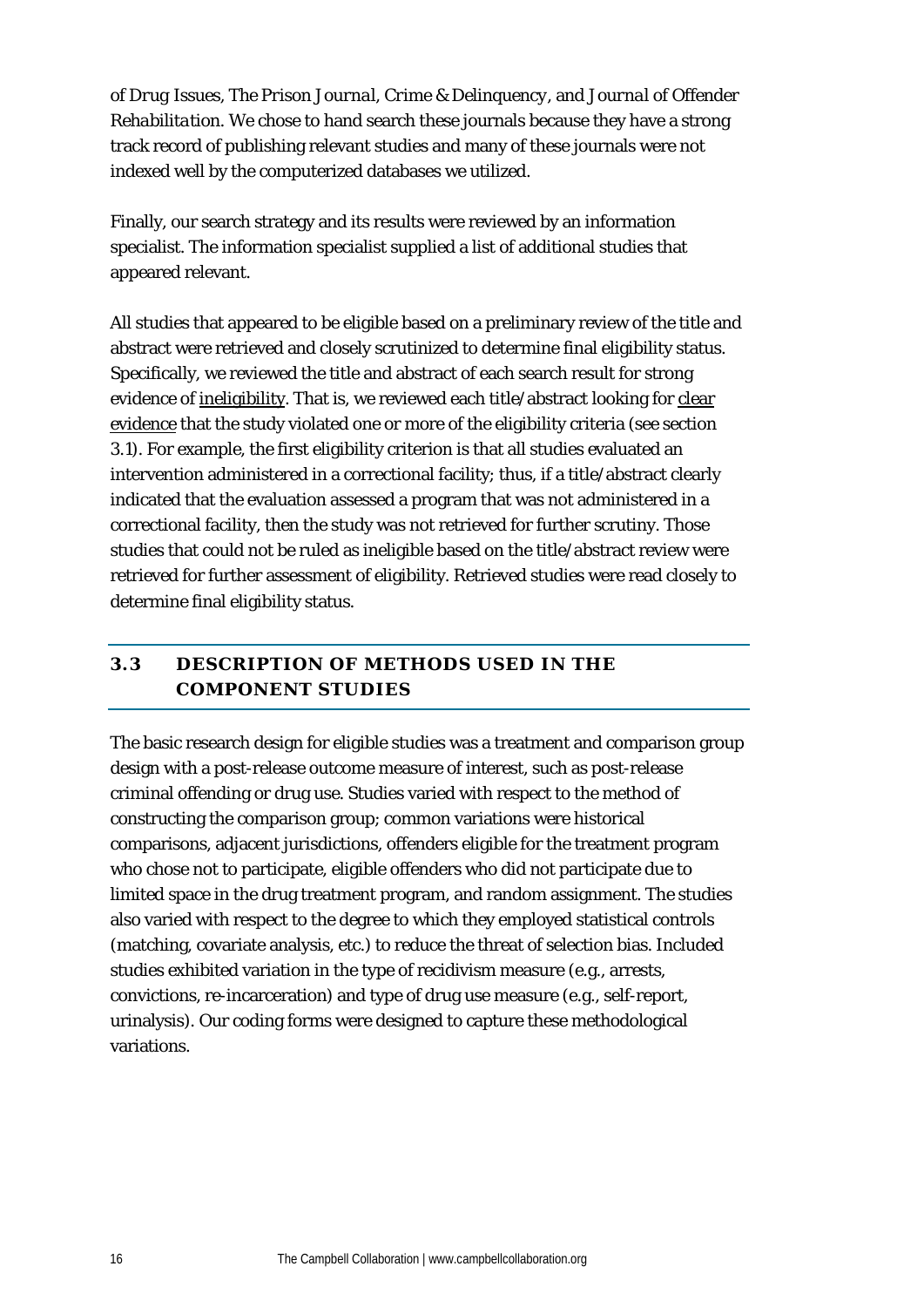### **3.4 CRITERIA FOR DETERMINATION OF INDEPENDENT STUDIES**

Several types of statistical dependencies were evident in evaluations of incarceration-based drug treatment programs. One common dependency was created by multiple measures of criminal behavior (e.g., re-arrest, re-conviction, drug use) or multiple follow-up periods for the same indicator of criminal behavior ups (e.g., 6 months, 12 months). Another common dependency was produced by multiple studies reporting findings from the same sample of research participants.

The statistical methods detailed below required statistical independence of study findings. We utilized several strategies to maintain the statistical independence of study findings. First, all evaluations (i.e., treatment/comparison contrasts) were cross-checked against one another to ensure that multiple studies reporting the results of the same evaluation do not contribute multiple estimates of program effects to any analysis. Second, in evaluations that report multiple measures of criminal behavior, rather than averaging these multiple outcomes, we applied a set of selection criteria that created five data sets of effect sizes, with a particular evaluation contributing only one effect size to each of the data sets. In the first data set preference was given to effect sizes that: (1) were general (i.e., covered all offense types as opposed to being offense specific), (2) were based on arrest, (3) were dichotomous, and (4) followed sample members for 12 months. We preferred effect sizes meeting these criteria, because arrest is more proximate to offending than the other outcome measures, and because such effect sizes were commonly reported outcome measures. And thus effect sizes meeting these criteria provided a comparable measure of program effectiveness across studies. If no such effect size was available we selected the effect size that most closely matched these criteria. For example, property offenses were more general than violent offenses, effect sizes based on re-convictions were preferred over re-incarcerations, and effect sizes following sample members closest to 12 months were preferred over other effect sizes. Each independent evaluation contributed one, and only one, effect size to this "general recidivism" data set. This general recidivism data set served as the main data set in the analyses that follow.

We also created four more specific data sets: one data set for re-arrest, re-conviction, re-incarceration, and drug relapse outcomes. In creating these data sets we had considerably fewer effect sizes to choose from. When multiple effect sizes were available for any of these data sets, preference was given to effect sizes that: (1) were general (i.e., covered all offense types as opposed to being offense specific), (2) were dichotomous, and (3) followed sample members for 12 months. If a study did not report one of these specific types of outcomes, then that study did not contribute to the particular data set. For example, if a study reported only an arrest outcome, then this study would contribute to the arrest data set but not to the re-conviction, reincarceration, or drug relapse data sets.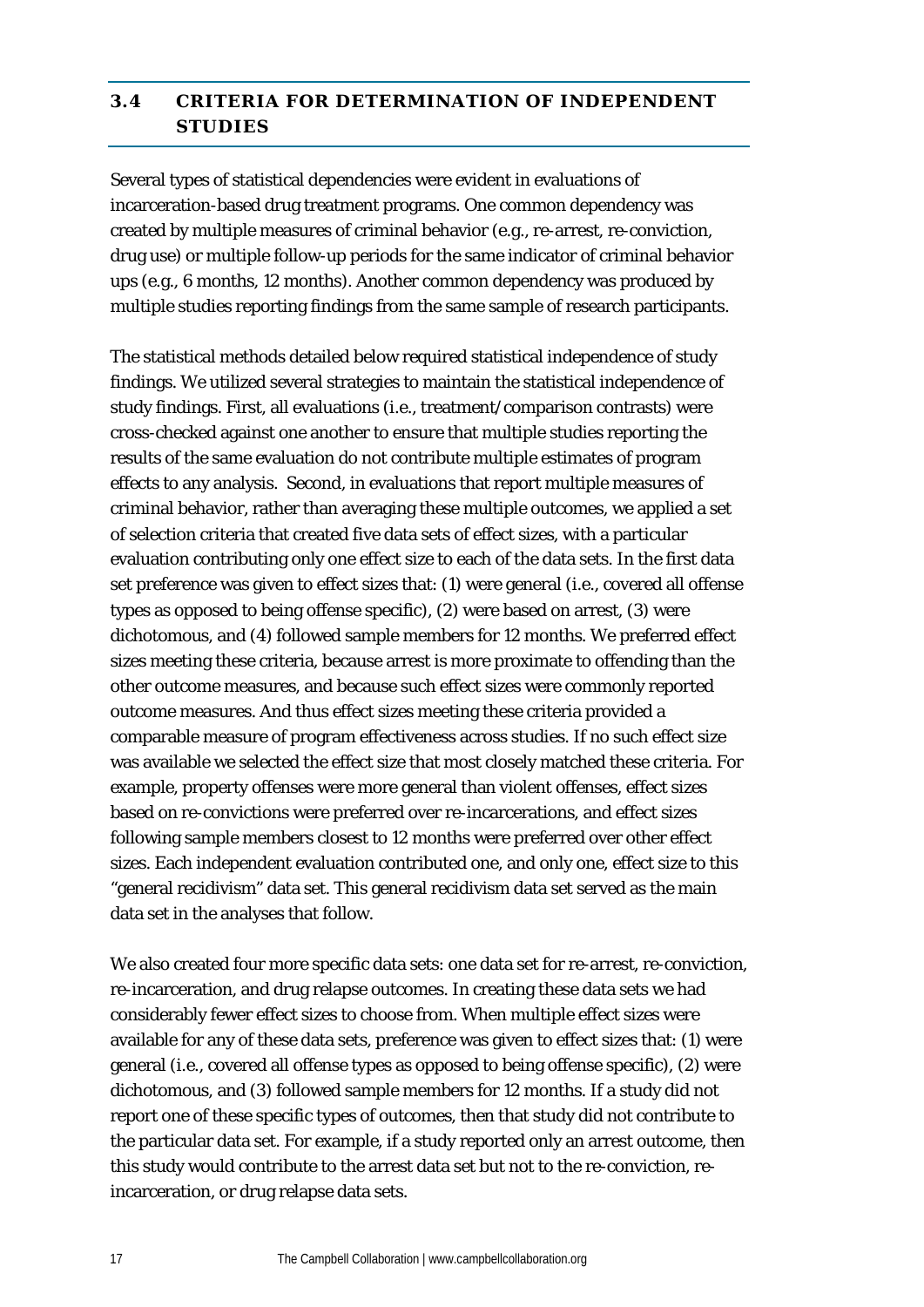### **3.5 DETAILS OF STUDY CODING CATEGORIES**

The coding forms employed in this review are provided in Appendix 2. These coding forms were structured hierarchically, in order to explicitly recognize the nested nature of effect sizes within studies. Any number of effect sizes could be coded from each evaluation using these forms [see Lipsey and Wilson (2001) for a discussion of this issue].

The coding forms captured key features of the nature of the treatment, research participants, research methodology, outcome measures, and direction and magnitude of observed effects. Two coders assessed each study. Discrepancies between coders were resolved by one of the principal investigators.

### **3.6 STATISTICAL PROCEDURES AND CONVENTIONS**

An effect size was calculated for each evaluation contrast. We utilized the odds-ratio effect size for dichotomous outcomes as this type of effect size is the most appropriate for dichotomous outcome measures (Lipsey and Wilson, 2001). Indicators of criminal behavior based on a continuous scale were coded using the standardized mean difference effect size. These effect sizes were coded in manner such that positive effect sizes indicate the treatment group had a more favorable outcome than the comparison group (i.e., less recidivism or drug use). The oddsratio effect size (*ESor*) is defined as:

<span id="page-18-0"></span>
$$
ES_{or} = \frac{P_c / (1 - P_c)}{P_t / (1 - P_t)}
$$

where  $P_c$  is the probability of the event (e.g., re-arrest) for the comparison group and  $P_t$  is the probability of the same event for the treatment group.<sup>[2](#page-18-0)</sup> The standardized mean difference effect size (*ESd*) is defined as:

$$
ES_{d} = \frac{\overline{X}_{c} - \overline{X}_{t}}{s_{pooled}}
$$

where  $X_{c}$  is the comparison group mean,  $X_{t_{i}}$  is the treatment group mean, and  $s_{pooled}$ is the pooled within groups standard deviation, defined as:

$$
s_{pooled} = \sqrt{\frac{(n_t - 1)s_t^2 + (n_c - 1)s_c^2}{(n_t - 1) + (n_c - 1)}}
$$

-

 $2$  Note that we used the inverse of the odds-ratio, as we were interested in obtaining values greater than 1 to reflect a lower probability of recidivism in the treatment group relative to the comparison group.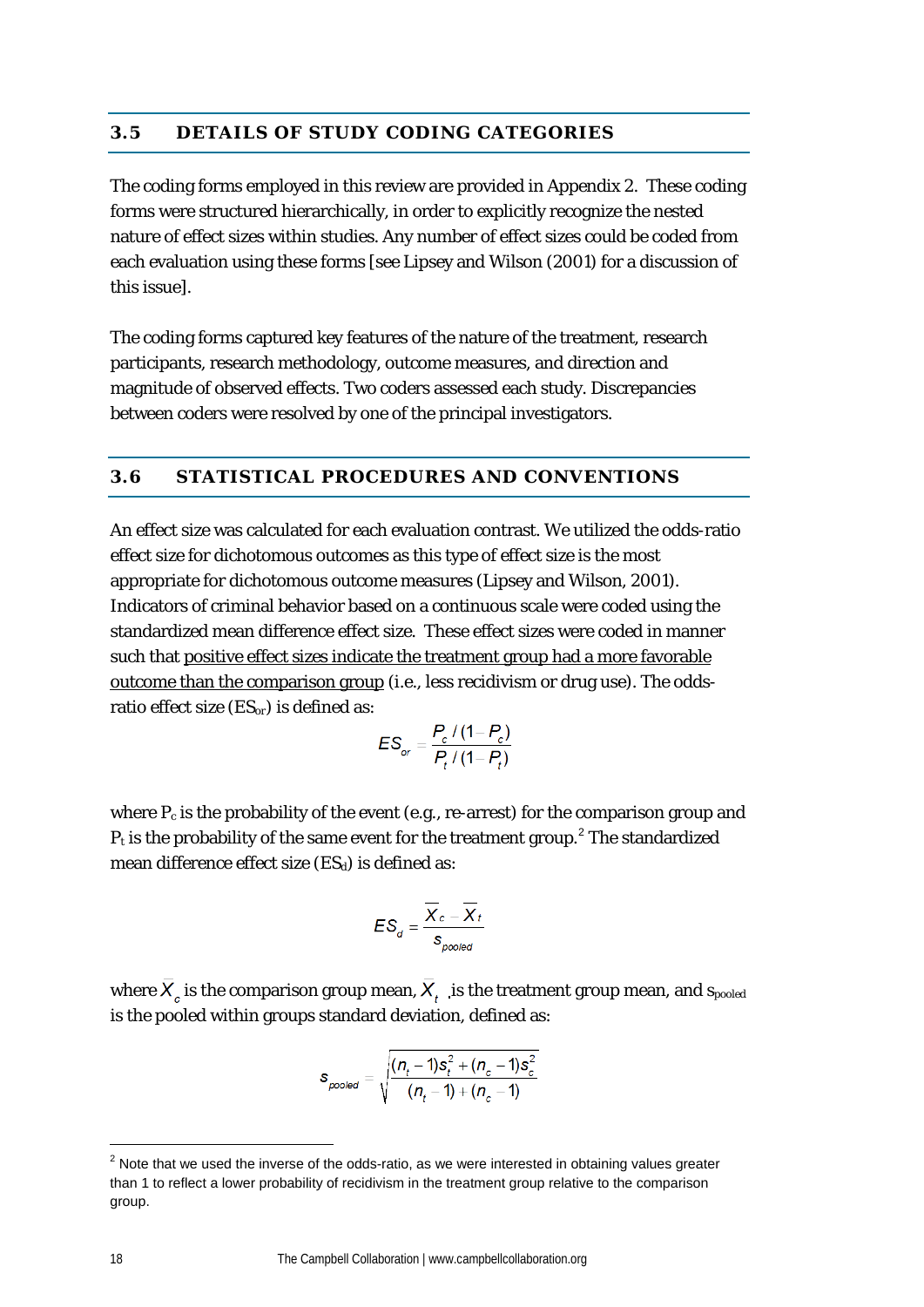where  $s_t^2$  is treatment group variance,  $s_c^2$  is the comparison group variance,  $n_t$  is the treatment group sample size, and  $n_c$  is the comparison group sample size. Oddsratio effect sizes and standardized mean difference effect sizes were combined using the method developed by Hasselblad and Hedges (1995). Specifically, mean difference effect sizes were transformed onto the odds-ratio effect size scale. Our analyses of these effect sizes utilized the statistical approach outlined by Lipsey and Wilson (2001) and Wang and Bushman (1999). In particular, we used the inverse variance method and assumed that the true treatment effects varied as a function of both measured (i.e., coded study features) and unmeasured differences between studies. In order to capture unmeasured differences between studies, a random effects component was added to the fixed effects weights calculated for each effect, as follows:

<span id="page-19-0"></span>*v\* = v+ v<sup>θ</sup>*

where *v* is the sampling error variance and *v<sup>θ</sup>* is the random effects variance estimated from the distribution of effect sizes.

Our analyses employed Stata macro programs written by D. B. Wilson.<sup>[3](#page-19-0)</sup> These macro programs calculated the random effects variance component discussed above and computed various statistics such as the overall mean effect and the homogeneity of effects statistic. Further, we also used these macro programs to determine which study features were associated with observed study effects via meta-analytic analogs to analysis of variance and regression, assuming a mixed-effects model estimated via maximum likelihood (Raudenbush, 1994; Overton, 1998). Our publication bias analyses utilized the "metabias" (which performs two tests for publication bias) and the "metatrim" (which conducts a statistical correction for publication bias) Stata macro programs written by Thomas J. Steichen (both of these macros are available via Stata's "net install" command). Finally, we conducted power analyses utilizing the methods described in Hedges and Pigott (2001).

### **3.7 TREATMENT OF QUALITATIVE DATA**

We did not include qualitative research in this systematic review. However, we are open to suggestions from and collaboration with researchers specializing in such techniques in future updates of this synthesis.

-

 $3$  As of this writing, David Wilson has made these macro programs available to the public at: http://mason.gmu.edu/~dwilsonb/ma.html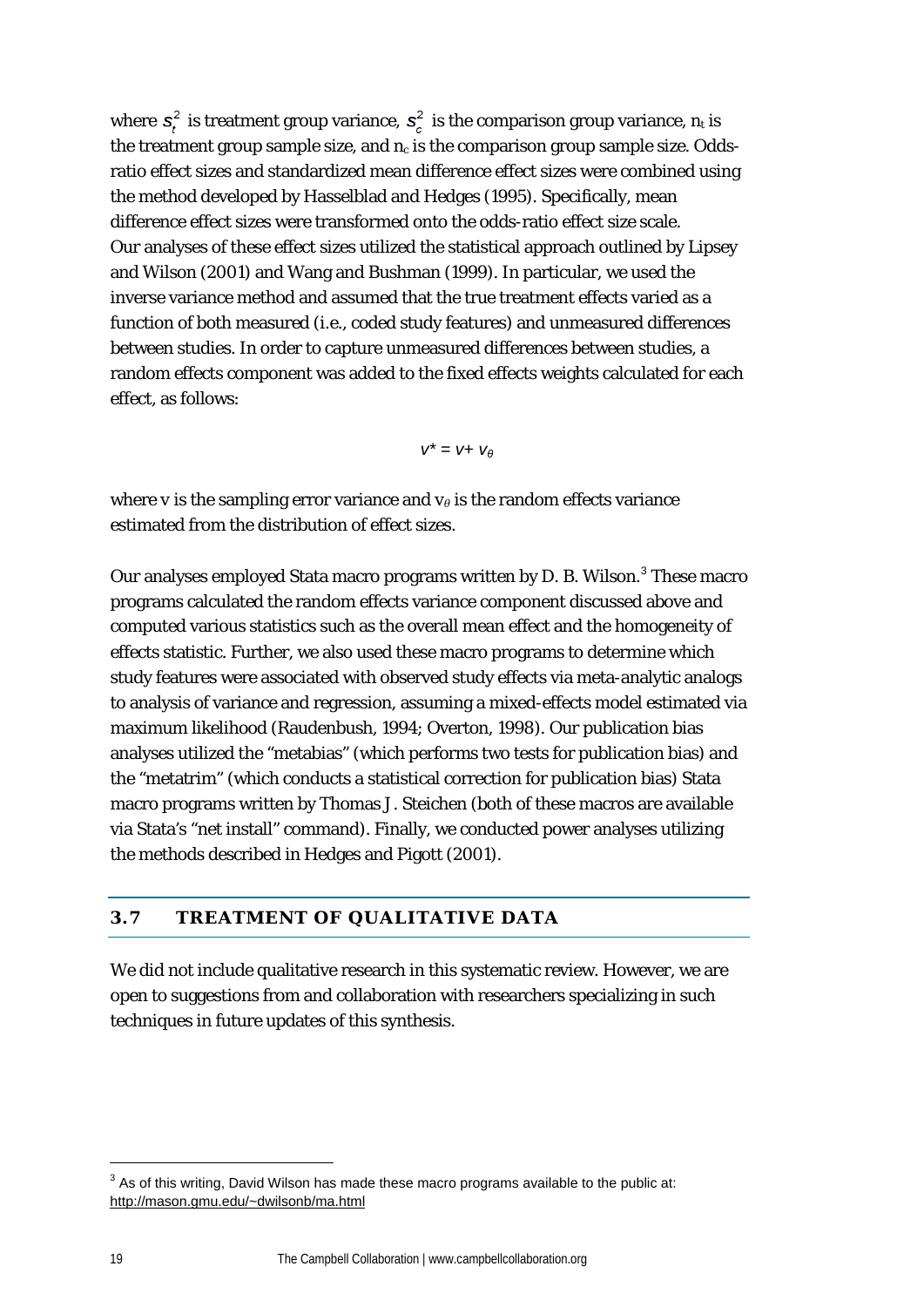## **4 Findings**

### **4.1 DESCRIPTION OF ELIGIBLE STUDIES**

Our original search strategy uncovered 233 potentially eligible studies. We were able to obtain copies of 229 of these studies. Of the originally retrieved studies, 53 unique studies met our eligibility criteria. These 53 unique studies reported the results of 66 independent evaluations, as one study may contain multiple evaluations. In particular, nine unique studies reported the results of multiple evaluations. Seven of these studies reported the results of two evaluations, one study reported the results of three evaluations, and one study (Tunis et al., 1995) reported results from five independent evaluations. Thus, the original dataset included 66 independent evaluations coded from 53 unique studies.

Our updated search revealed 114 potentially eligible studies. Thirteen of these studies were determined to be eligible; however, five of studies utilized the same sample as another evaluation, leaving eight unique studies. These eight unique studies each evaluated one program, one effect size from each was added to the original data set. Thus, the total number of independent effect sizes in this updated data set is 74.

The overwhelming majority of the included evaluations were conducted in the United States. Sixty-five of these evaluations (88%) were conducted in the United States, four evaluations (5%) were conducted in Canada, three evaluations (4%) were conducted in Australia, one evaluation (1%) was conducted in the United Kingdom, and one evaluation (1%) was conducted in Taiwan. Approximately, half of the evaluations (38, 51%) were coded from studies published as journal articles or book chapters, and the other 36 evaluations were coded from unpublished technical reports and government documents. In regards to date of publication, approximately 60% of evaluations (42) were made available after 1999. Interestingly, nearly three-fourths of the evaluations were coded from studies made available after 1996—the latest date eligible for inclusion in Pearson and Lipton's (1999) review; thus, the vast majority of the evaluations included in the current research were not included in their earlier review of this body of research.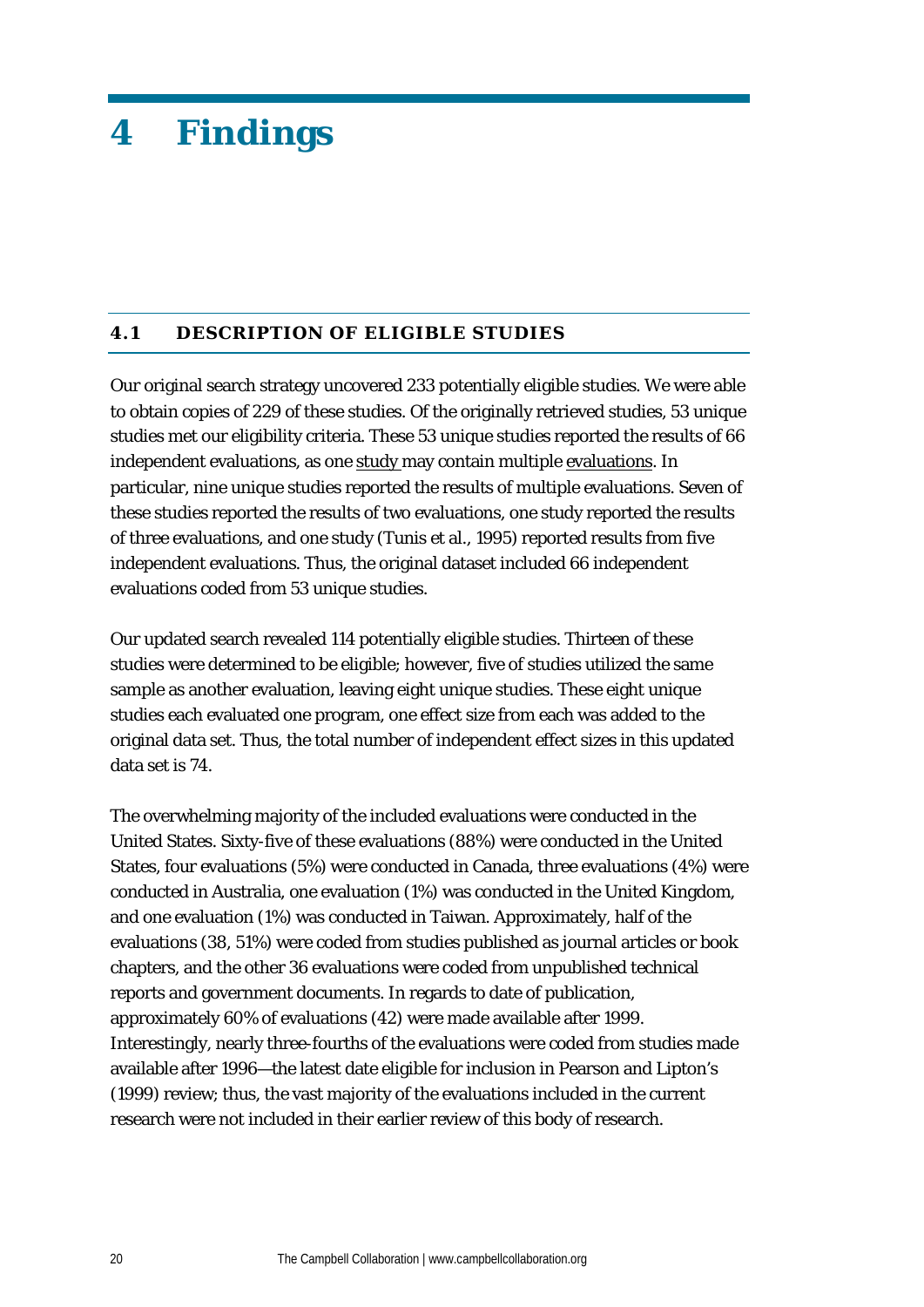### **4.2 OVERALL MEAN EFFECTS ACROSS STUDIES**

Seventy-three of the 74 evaluations reported at least one measure of post-release offending (one evaluation reported only drug use outcomes). After applying our effect size selection criteria (see section 3.4 for a description of these criteria), approximately 84% of the 73 general recidivism odds-ratios indicated that the treatment group had less recidivism than the comparison group, approximately 15% of odds-ratios indicated the reverse, and 1% of odds-ratios indicated equal recidivism rates. Examination of the distribution of general recidivism odds-ratios suggested that one evaluation was an outlier (OR = 0.016)<sup>[4](#page-21-0)</sup>, where applicable we report results with and without this outlier.

<span id="page-21-1"></span><span id="page-21-0"></span>Table 1 displays the random effects mean odds-ratio for the general recidivism measure. The mean odds-ratio for this outcome was 1.34 with the 95 percent confidence interval ranging from a lower bound of 1.21 to an upper bound of 1.47, indicating that, on average, participation in these drug treatment programs was associated with a reduction in post-treatment offending. A more intuitive sense of this effect size can be gained by transforming this effect size into a percentage. For heuristic purposes, we assumed a 35% recidivism rate for the comparison group (which was the unweighted average rate of recidivism for all comparison groups in the original report), given this assumption the overall mean odds-ratio translates into a recidivism rate of approximately 29% for the treatment group; thus, participation in treatment was associated with a 17% reduction in recidivism (i.e.,

 $0.5$  $0.5$  If the negative outlier is excluded, the mean effect size is 35% 1.38 (95% C.I. 1.26 to 1.51).

The distribution of the general recidivism measure exhibited considerably more variability than expected by sampling error alone ( $Q = 706.26$ ,  $df = 73$ ,  $p < 0.001$ ). This finding suggested that features of the treatment programs, research methodology, and/or characteristics of the sample may moderate the size of the observed treatment effect. Analyses in the subsequent sections tested this possibility.

Table 1 also displays random mean odds-ratios for the four outcome specific data sets (see section 3.4 for a description of these data sets). From this table it is apparent that evaluations utilizing re-convictions as the outcome measure exhibited the largest mean odds-ratio, whereas evaluations utilizing re-incarceration measures of recidivism had the smallest mean odds-ratio. We believe that our general

1

<sup>&</sup>lt;sup>4</sup> This odds-ratio converts into a logged odds-ratio of -4.61; no other log odds-ratio had an absolute value of 2 or more. This odds-ratio came from an evaluation of a narcotic maintenance program

<sup>(</sup>Magura et al., 1993—female sample).<br> $<sup>5</sup>$  If we assumed a 50% rate of recidivism for the comparison group, then this effect size translates into</sup> a 43% recidivism rate for the treatment group, a 14% reduction in recidivism.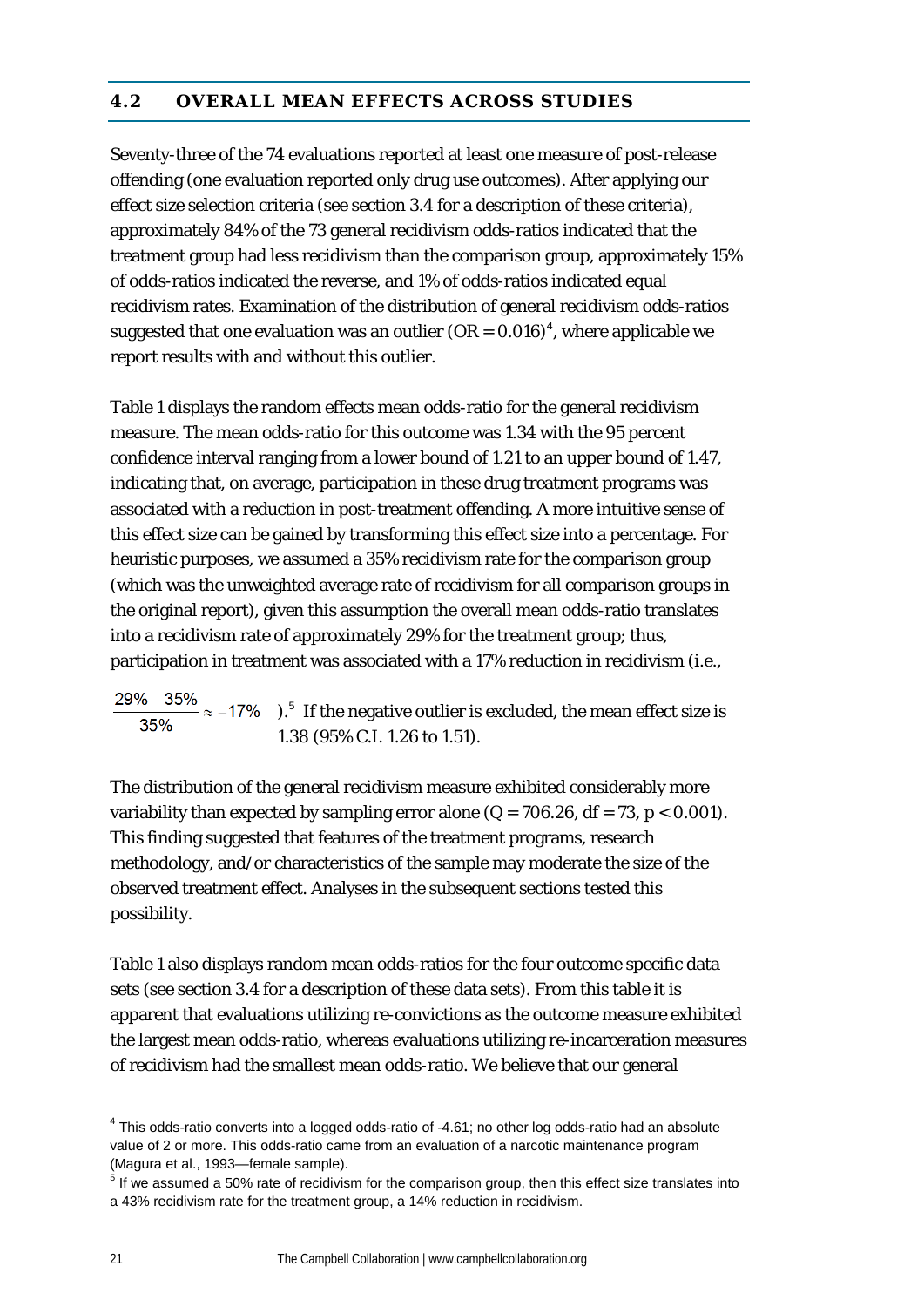recidivism outcome measure is the best available, as it is the indicator of criminal behavior least likely to be differentially affected by criminal justice system actors based on the study condition of the offender. Furthermore, it is the most comparable indicator of program effectiveness across studies, and, thus, we utilized this measure in the analyses reported in section 4.2 (below).

<span id="page-22-0"></span>Interestingly, only 22 of the 74 independent evaluations assessed the effect of drug treatment on post-release drug use (see Figure 3). The random effects mean oddsratio for these 22 independent evaluations was 1.28 (with a 95% confidence interval of 0.94 to 1.75). A odds-ratio of this magnitude translates into a 30% drug relapse rate for treatment participants, if we continue to assume a 35% recidivism rate for non-participants—a 15% reduction in drug relapse. This mean odds-ratio, however, was not statistically significant. This non-significant finding may be due to a lack of statistical power, as our post-hoc power analyses indicated that the observed power of this analysis was  $0.30<sup>6</sup>$  $0.30<sup>6</sup>$  $0.30<sup>6</sup>$  Additionally, the distribution of effect sizes exhibited more variability than expected by sampling error alone ( $Q = 205.10$ ,  $df = 21$ ,  $p <$ 0.001), which again suggested that moderator variables may explain some of the variability in the drug relapse odds-ratios.

### **4.3 ANALYSIS OF MODERATOR EFFECTS**

The above analyses indicated that the effect size distributions displayed more variability than expected by chance alone. This finding suggested that there may be important differences in research methodology, sample, and/or interventions that may account for some effect size variability. We tried to capture important differences between studies by coding information from each of the included studies; however, our ability to code many relevant study features was limited by the quality of the descriptions provided by the primary authors.

The first moderator variable examined was primary type of intervention. As noted above (see section 1) the coded evaluations involved four types of primary treatment interventions: TCs, counseling programs, boot camps, and narcotic maintenance programs. The majority of the evaluations concerned TCs (35). Another sizeable portion of evaluations (26) assessed counseling programs. Only a handful of evaluations assessed boot camps or narcotic maintenance programs, 2 and 6, respectively. And four evaluations were not described in enough detail to allow categorization.

Table 2 reveals the mean general recidivism odds-ratio varied considerably by type of primary intervention (*Q* = 12.80, *df* = 3, *p* = 0.005). On average, TC and

-

 $6$  All power analyses were conducted using a two-tailed significance level of 0.05. All power analyses utilized observed data (i.e., standard errors, number of studies, etc.); thus, these power analyses were post-hoc.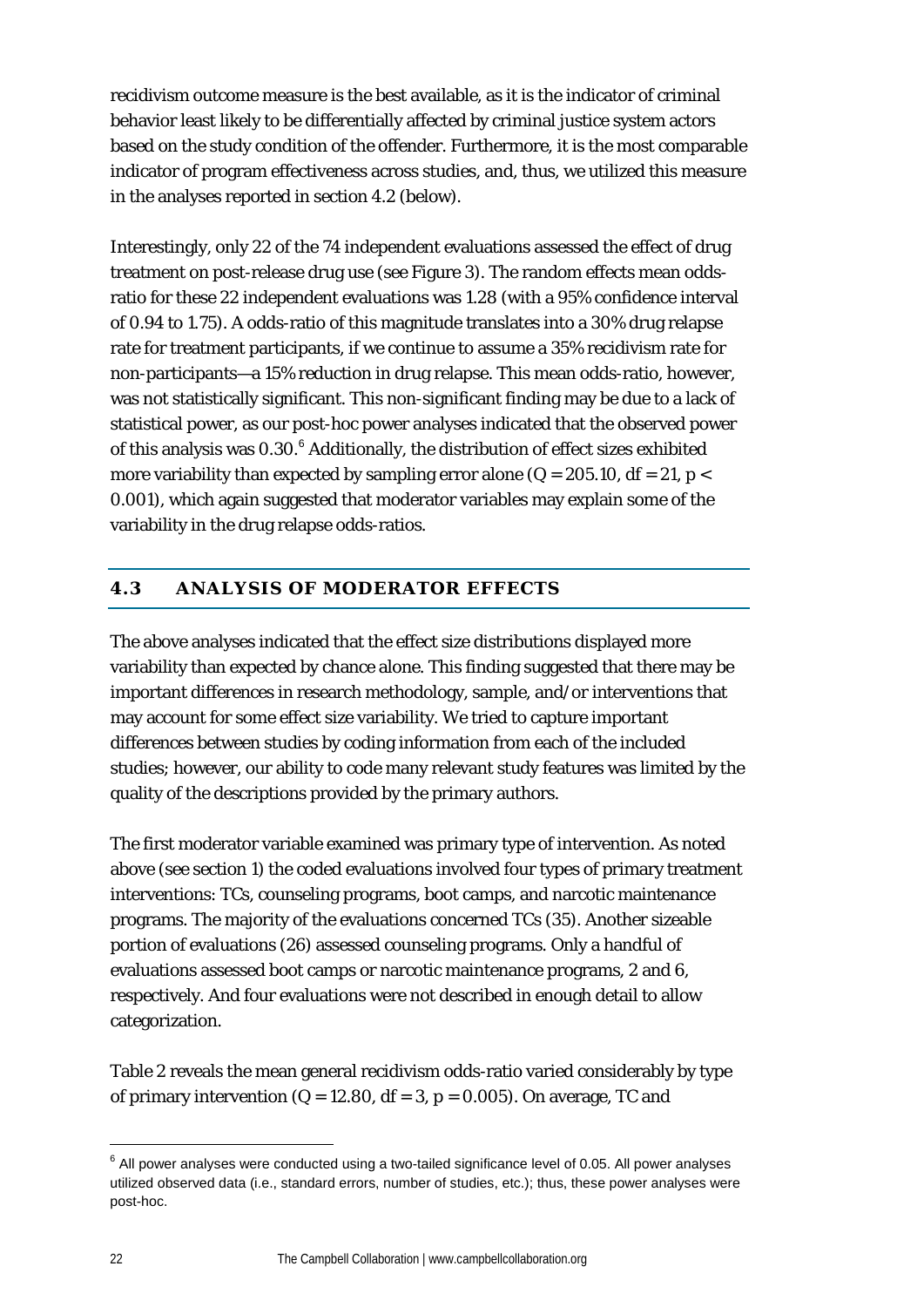counseling interventions exhibited statistically significant reductions in general recidivism. In particular, evaluations of TC programs had a mean odds-ratio of 1.40 (with a 95% confidence interval of 1.14 to 1.71), which translates into a 28% recidivism rate for participants in these programs, if we continue to assume a 35% recidivism rate for the comparison group. Evaluations of counseling programs had a mean odds-ratio of 1.53 (with a 95% confidence interval of 1.20 to 1.94). This means odds-ratio translates into a 26% recidivism rate for counseling participants, assuming a 35% recidivism rate for the comparison group.

<span id="page-23-0"></span>On the other hand, the mean odds-ratios for both boot camps and narcotic maintenance programs indicate that these programs generally were not associated with statistically significant reductions in recidivism. More specifically, two evaluations of boot camp programs for drug offenders were included in the present research. Both of these evaluations yielded small, positive odds-ratios (1.06 and 1.15); neither of these odds-ratios were statistically significant. The fixed effects mean odds-ratio for the two boot camp evaluations was 1.10 (with a 95% confidence interval of 0.48 to 2.50). In regards to narcotic maintenance programs, six oddsratios were calculated from evaluations of such programs. Three of the six oddsratios were less than one, including the outlier discussed above. The random effects mean odds-ratio for narcotic maintenance evaluations was 0.57 (with a 95% confidence interval of 0.34 to 0.95), which indicates that participants in these programs on average had statistically greater recidivism than non-participants. This mean is heavily influenced by the presence of the negative outlier; when this outlier is removed from the distribution, the mean effect size for narcotic maintenance programs is 1.09 with a 95% confidence interval of 0.71 to 1.67. Thus, there is uncertainty about the magnitude of narcotic maintenance programs' effect on recidivism, but the existing evidence clearly does not indicate that such programs typically reduce recidivism substantially. Further, the effect of boot camps for drug offenders on recidivism is substantively small.

Preliminary moderator analyses indicated that the association between odds-ratio and several moderator variables depended on whether the odds-ratio came from an evaluation of a TC or counseling program. Therefore, we conducted separate moderator analyses for TCs and counseling programs, in a series of parallel analyses. The odds-ratios concerning boot camp and narcotic maintenance programs were set aside for these analyses.

It is important to note that the moderator analyses presented in Tables 3 through 11 have limited statistical power. The statistical power to detect a small effect for these moderator analyses ranged from approximately 0.10 to 0.40.<sup>[7](#page-23-0)</sup> The limited statistical

1

 $7$  If we increase the significance level to 0.10, the statistical power to detect a small effect for these moderator analyses ranges from approximately 0.20 to 0.50. This level of statistical power is still well below the standard of 0.80. And thus, statistical power is still limited even if the 0.10 level of significance is utilized.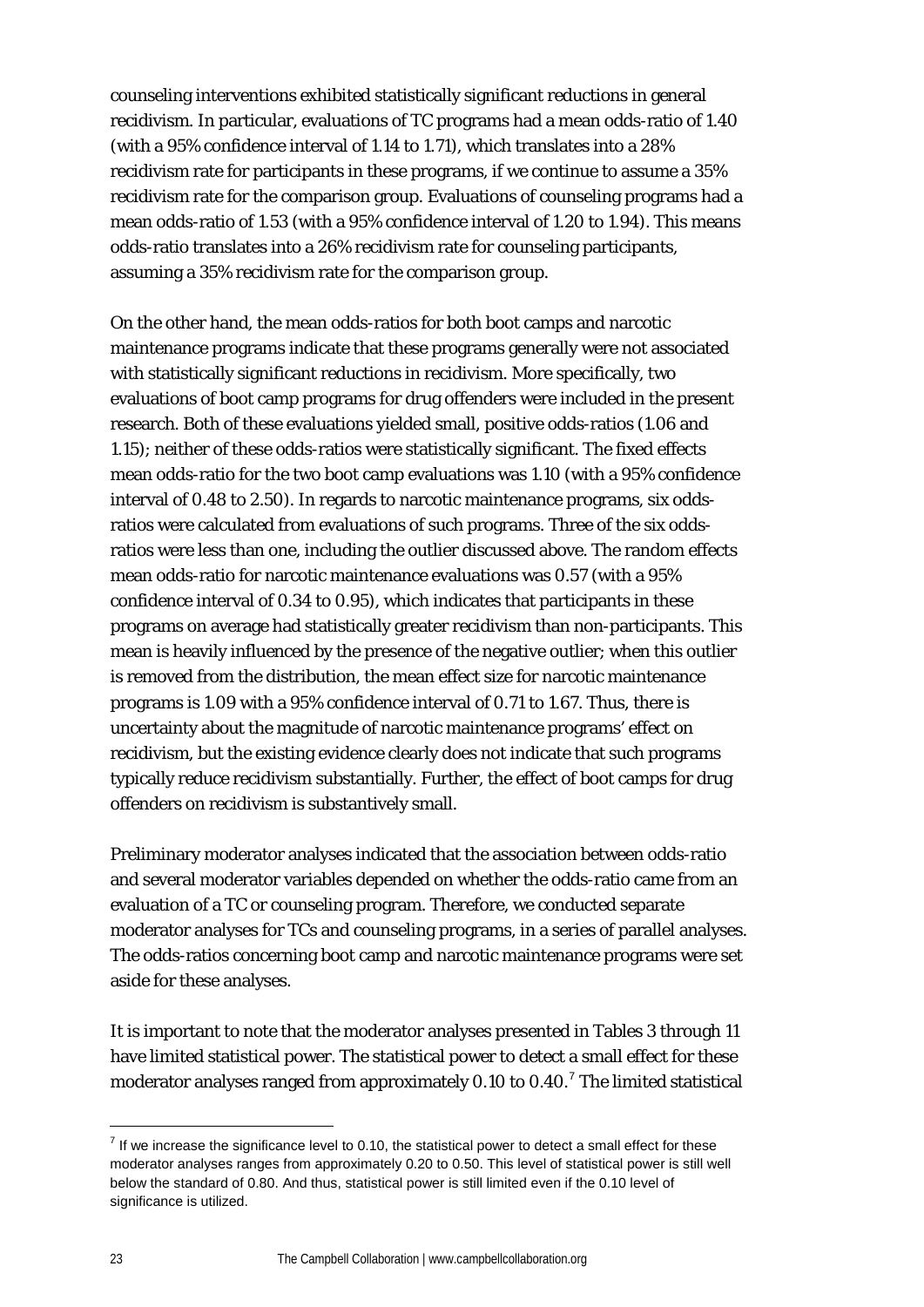power of these analyses means that only contrasts with large effects were likely to be statistically significant; stated differently, many substantively meaningful effects were not statistically significant at conventional levels of significance (i.e., *p* < 0.05), as a result of these analyses low statistical power. To combat the low statistical power of these analyses, we interpret as statistically significant any contrast that has a probability of occurring by chance alone of less than 10% (i.e., *p* < 0.10).

Another limitation of the moderator analyses presented in Tables 3 through 11 is that all of these analyses were bivariate. Unfortunately, the sparseness of the data sets utilized made multivariate data analysis highly problematic and the results of such analyses were very sensitive to small alternations (e.g., deleting one observation). As a result, these bivariate findings are vulnerable to spuriousness; consequently, the results of the moderator analyses should be viewed as suggestive.

<span id="page-24-0"></span>Tables 3, 4, and 5 display the results of series of bivariate moderator analyses using odds-ratios from TCs only. Table 3 examines variation in the general recidivism odds-ratios by coded methodological features. The first moderator variable, "overall method quality," was a four-point ordinal measure of the internal validity of each evaluation. This four-point categorization was similar to the University of Maryland's Scientific Methods Scale (see Farrington et al., 2002). The lowest level of method quality was weak quasi-experimental designs; these studies utilized a comparison that lacks comparability to the treatment group before the intervention. The next level of method quality, "standard quasi-experiment," was assigned to evaluations characterized by research designs that used a comparison group that was slightly different from the treatment group on important observed variables before the intervention. "Rigorous quasi-experiments" were characterized as evaluations involving treatment and comparison groups that were highly comparable on important observed variables (e.g., age, gender, prior criminal history, prior drug use), or evaluations that employed slightly different treatment and comparison groups but also used multivariate analyses that controlled for preexisting differences on important variables. The highest level of method quality, "experimental designs," randomly assigned research participants to conditions and did not have attrition problems (see the coding forms in Appendix 2). $^8$  $^8$ 

Based on this variable, most of the included evaluations were methodologically weak. Of the 35 TC evaluations, 13 (37%) were rated as rigorous quasi-experiments or experimental designs. The modal method ranking was "standard quasiexperiment"; 15 of the 35 (43%) evaluations earned this ranking. It is important to note that the mean odds-ratios for the three highest levels of method quality were

1

 $8$  We coded two types of attrition problems: total and differential. Total attrition problems were defined as overall attrition of 20% or greater, or if the primary authors indicated that attriters differed substantially from non-attriters. Differential attrition problems were defined similarly; that is, differential attrition of 20% or greater, or if the primary authors indicated that attrition substantially reduced the comparability of the treatment and comparison group.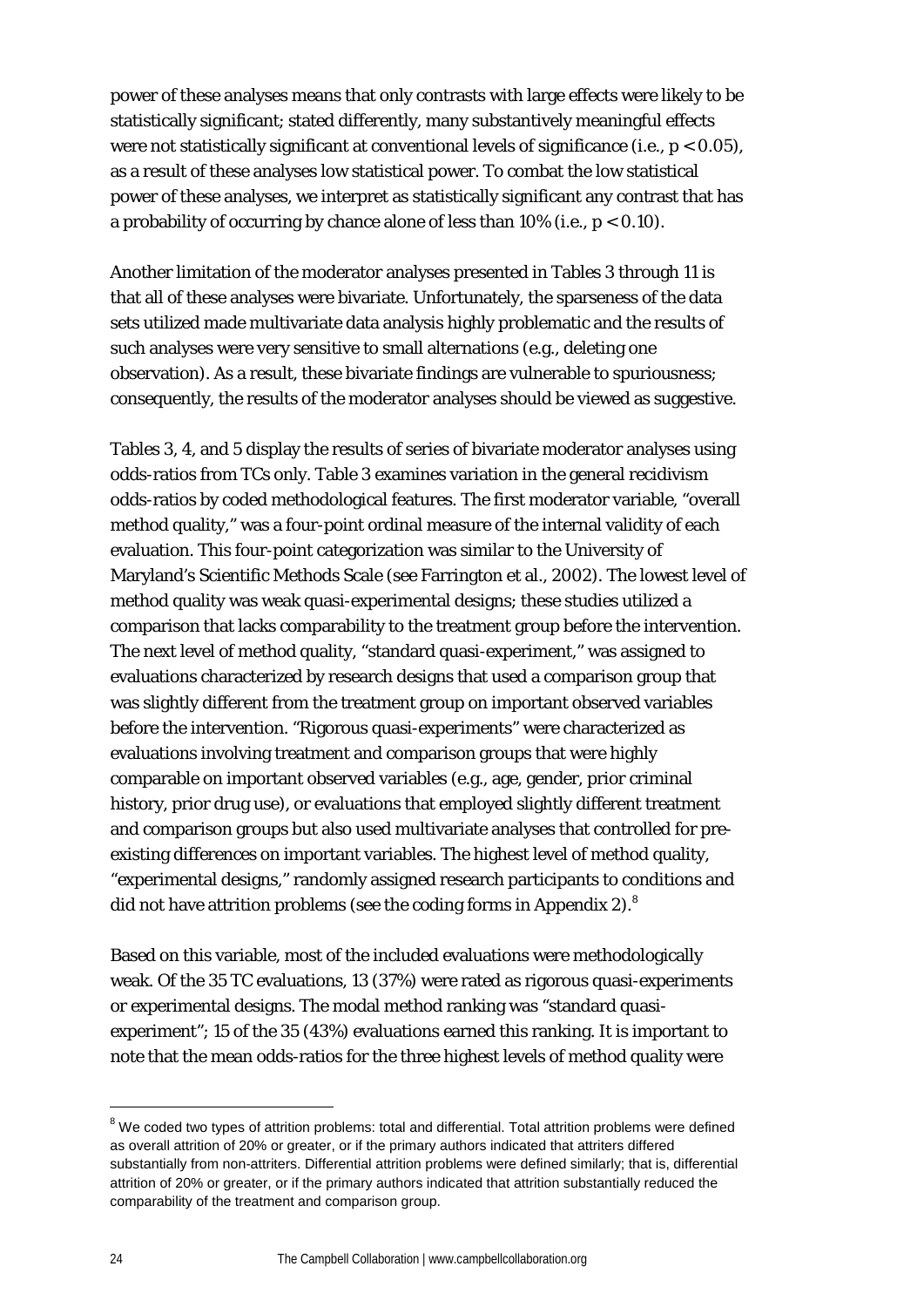statistically significant—indicating that the effectiveness of TCs was not confined to only methodologically weak evaluations.

The mean odds-ratio for each level of method quality exhibited a weak positive trend. That is, evaluations with the lowest method quality rating had the smallest odds-ratios and evaluations with the highest method quality had higher odds-ratios. The meta-analytic analog to analysis of variance indicated that the variation between levels of quality method was statistically significant at a liberal alpha level (*p* = 0.099). This finding weakly suggests that more methodologically rigorous evaluations found stronger evidence of treatment effectiveness.

Table 3 also indicates that few of the coded methodological features were associated with treatment effectiveness among the evaluations of TC programs. Methodological factors such as random assignment, subject-level matching, and the use of multivariate analyses to control for pre-existing differences between treatment and comparison groups all were not associated with effect size. Additionally, Table 3 reveals that nearly all of the mean odds-ratios were statistically significant, which suggests that the finding of the effectiveness of TCs was robust to methodological variations.

The moderator analysis found that published studies exhibited statistically larger effect sizes than unpublished studies. This finding is an indication of publication bias in evaluations of TC programs. As a further test for the presence of publication bias in these evaluations, we conducted statistical tests for publication bias. Specifically, we conducted both the Begg and Mazumdar (1994), and the Egger, Smith, Schneider, and Minder (1997) tests for publication bias. The more statistically powerful Egger et al. method found evidence of publication bias; that is, the test of the null hypothesis that the intercept for the regression of the standardized effect estimates against their precision equals zero was rejected (*p* = 0.001). Given this finding, we conducted Duval and Tweedie's (1997) "trim and fill" method for accounting for publication bias. This procedure added fourteen effect sizes to the distribution, which in turn lowered the mean random effects odds-ratio to 1.05 with a 95% confidence interval of .94 to 1.17 (*Q* = 415.97, *df* = 48, *p* < 0.001); this publication bias adjusted mean odds-ratio translates into a recidivism rate of approximately 31% for the treatment group, if we continue to assume a 35% recidivism rate for the comparison group. Thus, the conclusions discussed above do not appear to be robust under the trim-and-fill model; however, this model is known to over-fill when there is substantial heterogeneity, as was the case here.

Table 4 presents the results of a similar bivariate analysis between the general recidivism odds-ratios and sample characteristics. Four sample characteristics were consistently reported by evaluators: age group (juvenile or adult), gender composition of sample, racial composition of sample, and type of offenders (violent/non-violent offenders). Our analyses found that none of the sample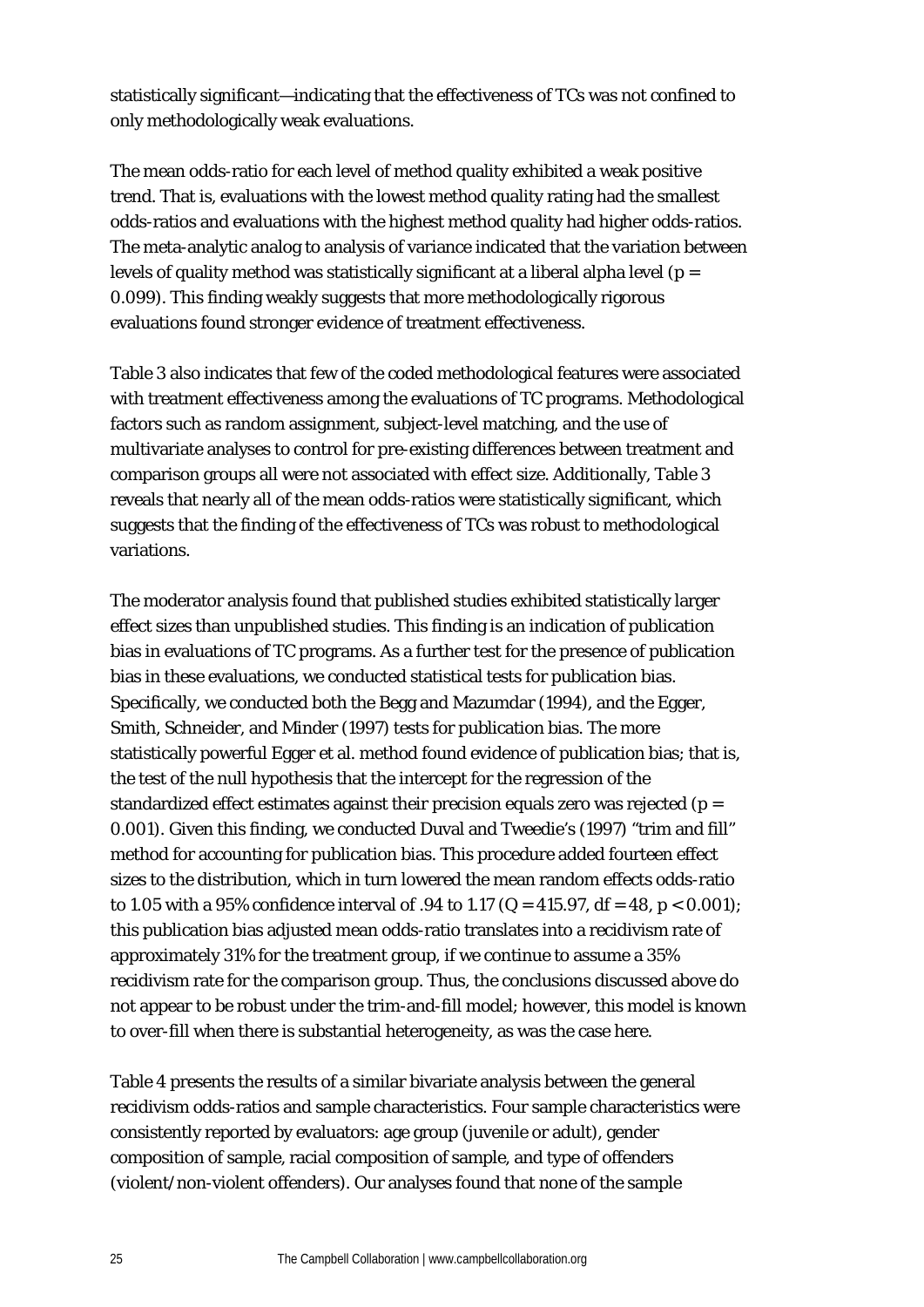characteristics displayed a statistically or substantively significant relationship with effect size. Once again, however, it is important to note that nearly all of the mean odds-ratios in Table 4 were statistically significant and at least modestly large, which suggests that TC programs were effective with many different types of samples.

<span id="page-26-0"></span>Characteristics of each intervention were also coded. Bivariate analyses analyzing these characteristics as moderator variables are shown in Table 5. Six treatment characteristics were coded: mandatory aftercare, location of intervention (i.e., jail vs. prison), length of treatment, program maturity, nature of participation (i.e., strictly voluntary vs. at least some non-voluntary participation), and program capacity/average number of participants (not shown in Table 5).<sup>[9](#page-26-0)</sup> Once again, few of the coded characteristics were statistically or substantively related with effect size, and evidence of the effectiveness of TCs was largely robust to coded variation in treatment features. Specifically, the only programmatic feature with a statistically significant relationship to effect size was voluntary participation with programs that required all participants to volunteer for treatment produced larger effect sizes than other programs. Similarly, programs with short treatment durations were somewhat less effective than longer programs, but this difference also was not significant. Taken together, these results suggest that participants in TC programs had lower recidivism rates than non-participants, regardless of several prominent evaluation characteristics.

A parallel set of analyses were conducted for counseling programs (see Tables 6, 7, and 8). Again, most evaluations were methodologically weak. Nearly three-fourths of evaluations (73%) were rated as either "weak" or "standard" quasi-experiments. Only two evaluations employed an experimental design that randomly assigned offenders to treatment conditions. This lack of methodological rigor is particularly problematic as evaluations rated higher on this scale exhibited smaller nonstatistically significant mean odds-ratios than evaluations rated lower on the scale. In particular, evaluations rated as "rigorous" quasi-experiments or "experimental designs" exhibited mean effect sizes of 1.33 (with a 95% confidence interval of 0.87 to 2.05) and 1.09 (with a 95% confidence interval of 0.52 to 2.29), respectively; neither of which were statistically significant. While the statistical test comparing the mean odds-ratios for the various levels of methodological rigor was not statistically significant, this finding suggests that the strongest evidence of the effectiveness of counseling programs in reducing re-offending came from methodologically weak evaluations.

The only methodological variables that had a statistically significant association with magnitude of odds-ratio were differential attrition and multivariate data analysis

1

<sup>&</sup>lt;sup>9</sup> The relationship between (log) odds-ratio and program capacity/average number of participants was omitted from Table 5 because this relationship was tested using a meta-analytic regression, which does not fit the format of Table 5. The unstandardized regression coefficient for program capacity was  $-0.000021$ , which is substantively small and not statistically significant ( $p = 0.75$ ).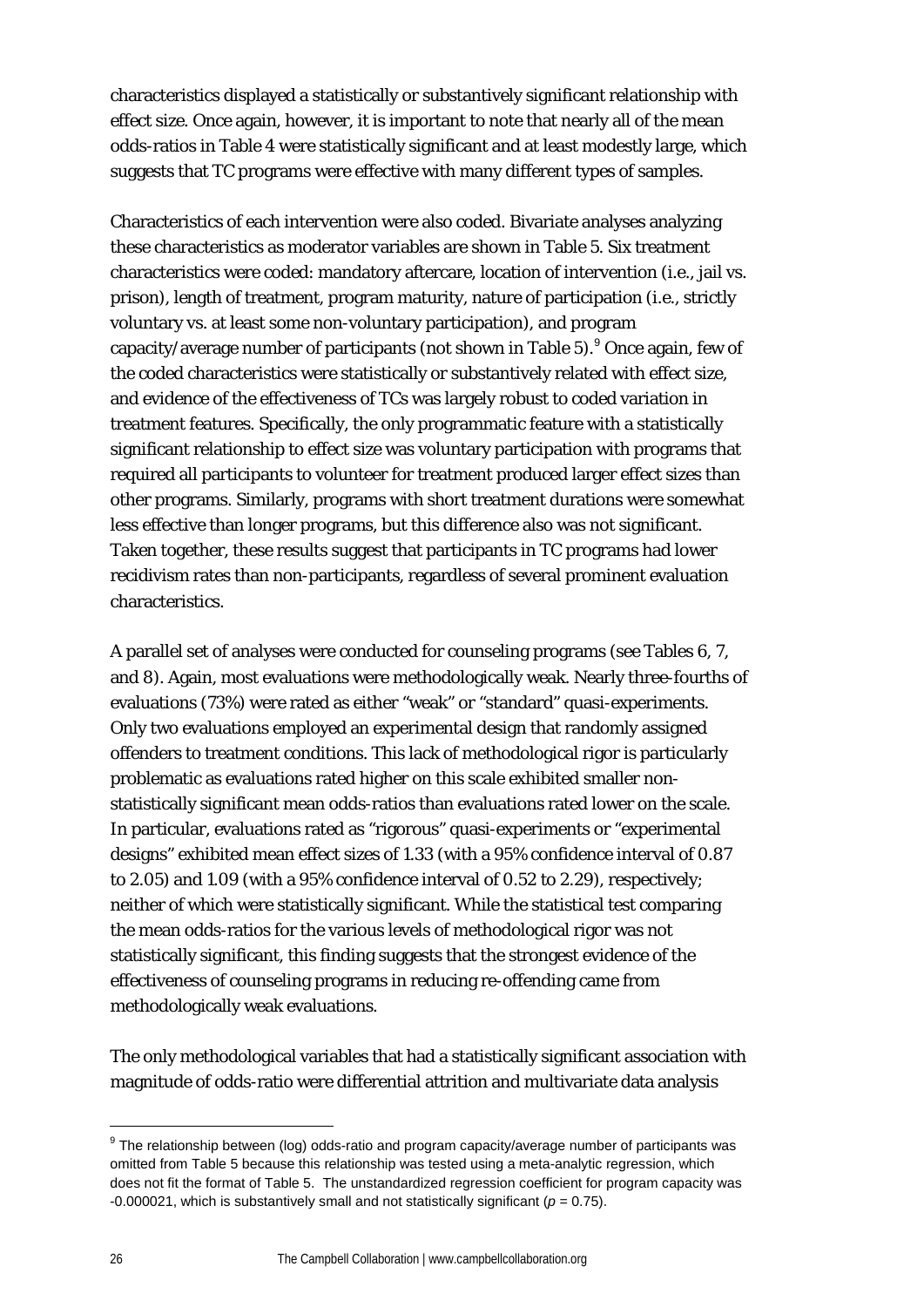(see Table 6). In particular, evaluations that employed multivariate data analysis yielded larger effect sizes than evaluations that did not utilize such techniques. And evaluations in which differential attrition was apparent had statistically smaller odds-ratios than evaluations without substantial differential attrition. Further, while not statistically significant, evaluations without considerable overall attrition had substantively larger mean effect sizes than other evaluations. It is also worth noting that the moderator distinguishing published from unpublished studies found no difference in the magnitude of the effect for counseling programs (see Table 6). This finding comports with other tests of publication bias (not reported in the tables); that is, both the Begg and Mazumdar, and Egger et al. tests for publication bias retained their null hypotheses (no publication bias).

Two of the four moderator variables capturing sample differences were statistically related to effect size (Table 7). Evaluations with adult samples had a statistically larger mean odds-ratio than evaluations using juvenile samples. Likewise, evaluations that employed female samples exhibited statistically larger mean oddsratio than either male samples, or mixed gender samples; in fact, post hoc contrasts indicated that all three mean odds-ratios statistically differed from one another. Racial composition of sample had no substantive or statistical relationship to effect size. In fact, counseling programs were effective in reducing re-offending in all of the racial categories.

In regards to treatment characteristics, mature counseling programs and voluntary programs exhibited statistically larger effect sizes than other evaluations (see Table 8). None of the other coded treatment characteristics had a substantive or statistical relationship with effect size. In concordance to the analyses of TC evaluations, programs with a mandatory aftercare component had a larger mean effect size than programs without aftercare, but the difference was not significant. Once again, it is important to note that the moderator variable analysis had low statistical power, so this finding (and other non-significant findings) may be due to a lack of power.

Lastly, we examined the moderator variables' ability to predict variation in drug relapse odds-ratios (see Tables 9, 10, and 11). Because of the limited number of effect sizes involved in these analyses (22), we were unable to conduct separate analyses for the different types of primary treatment; therefore, in these analyses all types of primary treatment were analyzed together.

Perhaps most important, the drug relapse effect sizes varied by type of treatment program (Table 11). Interestingly, narcotic maintenance programs had the largest mean effect size (2.10), which was statistically significant. Therapeutic communities had the next largest mean effect size (1.33), which is similar in magnitude to therapeutic communities' mean general recidivism effect size (1.40). Unlike the mean general recidivism effect size, however, the mean drug relapse effect size is not statistically significant  $(p = 0.13)$ , in large part due to the relatively small number of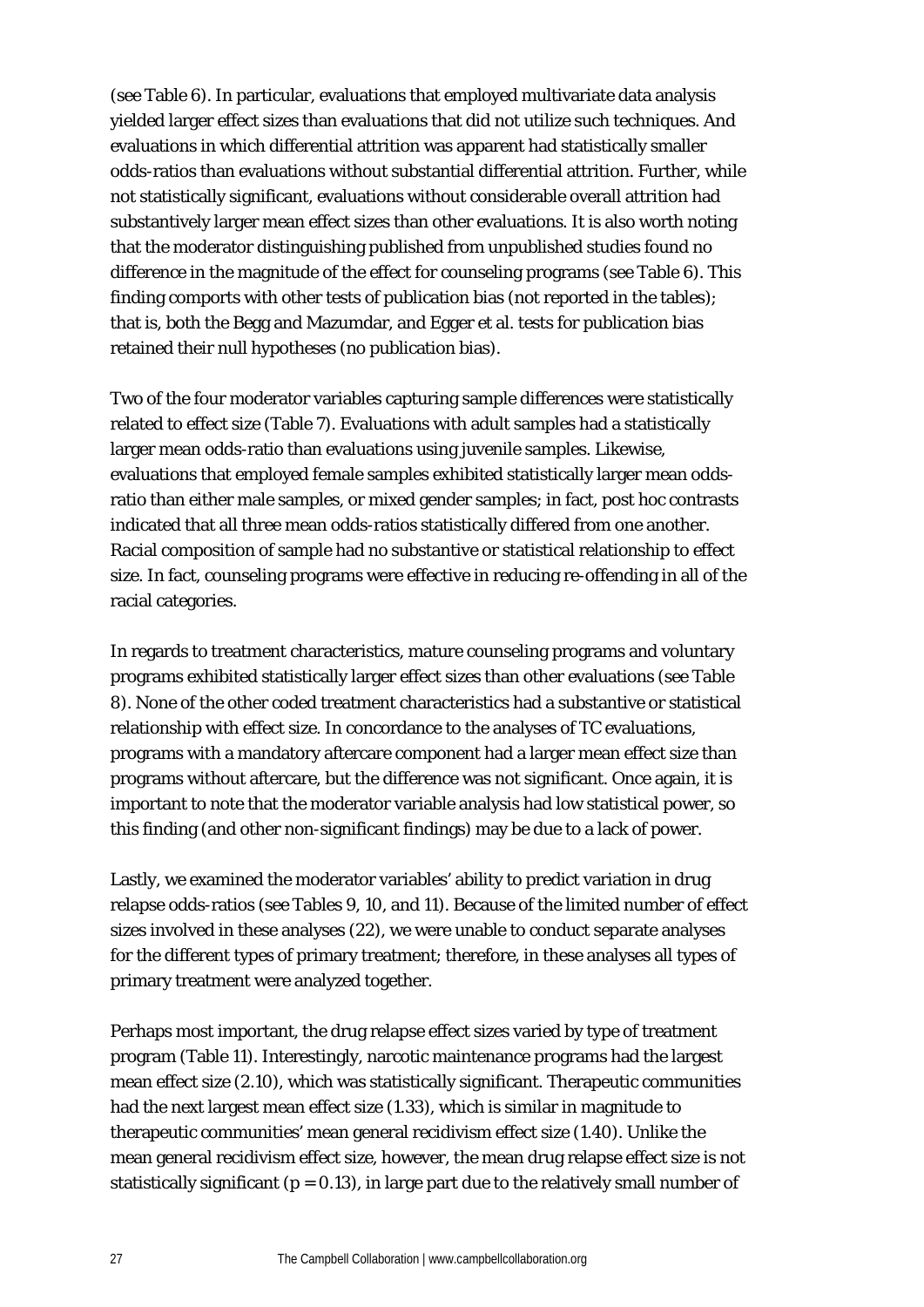effect sizes (i.e., low statistical power). Both boot camp and counseling programs had mean effect sizes less than 1 indicating negative average treatment effects. These findings suggest that narcotic maintenance programs on average have sizeable effects on drug relapse and therapeutic communities have modest effects on this outcome, but counseling and boot camp programs generally do not reduce drug relapse.

Another interesting revelation from the moderator analyses of drug relapse outcomes is that few of the mean effect sizes were statistically significant. This finding suggests that, with few exceptions, regardless of variations in methodology, sample, or treatment characteristics incarceration-based drug treatment does not generally reduce measures of post-release drug use. Above and beyond type of treatment program (discussed above), only evaluations with the following characteristics exhibited mean odds-ratios statistically ( $\alpha$  = 0.10) greater than 1 (indicating a statistically significant reduction in drug use): used random assignment, did not use subject-level matching, utilized an adult sample, utilized a female sample, had mandatory aftercare, and required participants to volunteer. Last, it is important to note that while published evaluations exhibited somewhat larger effect sizes than unpublished evaluations, statistical tests for publication bias did not indicate the presence of publication bias in these evaluations.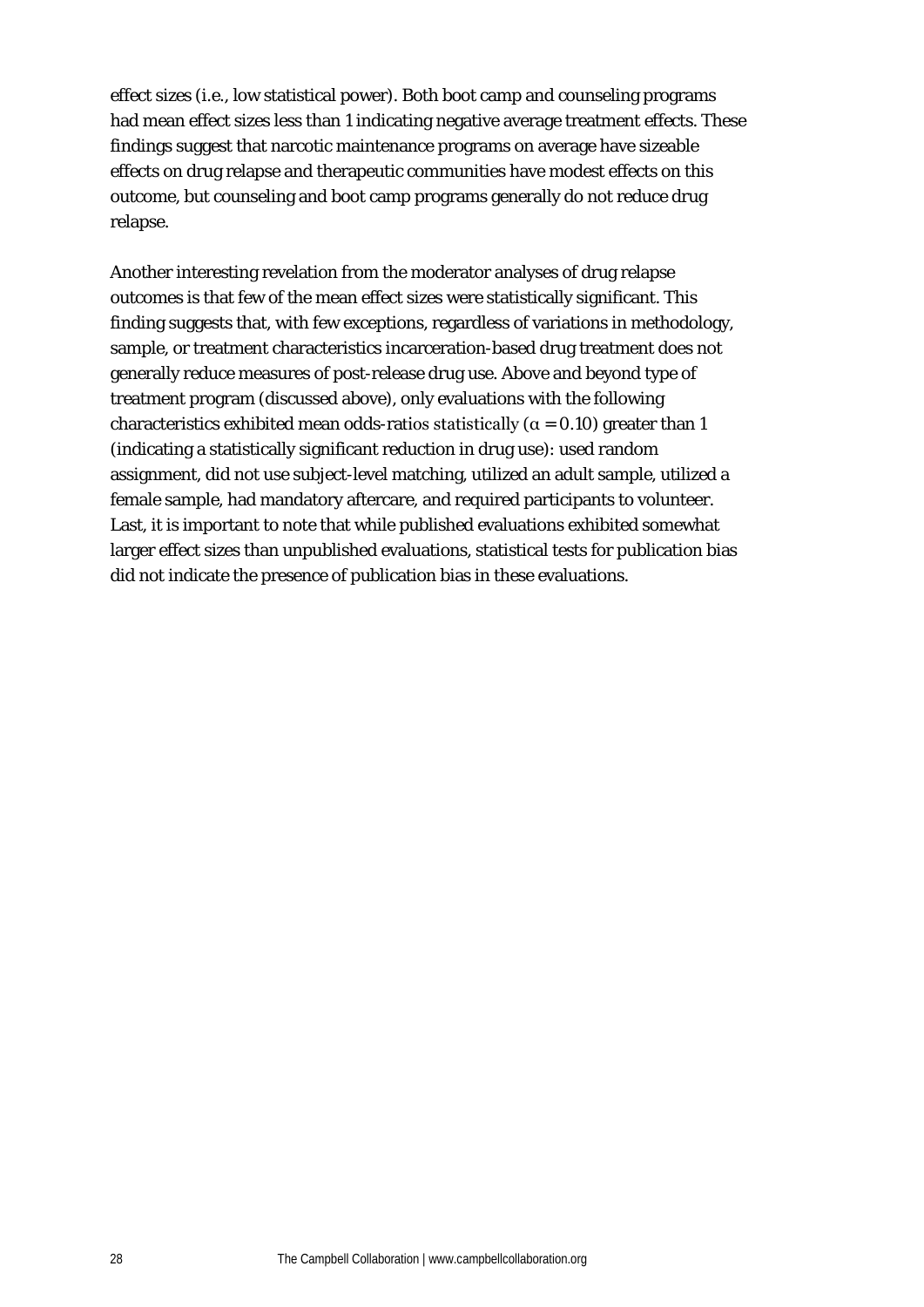## **5 Conclusions**

Overall, this meta-analytic synthesis of evaluations of incarceration-based drug treatment programs found that such programs are modestly effective in reducing recidivism. Eight-four percent of the general recidivism odds-ratios favored the treatment group over the comparison group. Moreover, the random effects mean odds-ratio was 1.34, which translates into a 29% recidivism rate for the treatment group, if we assume a 35% rate of recidivism for the comparison group—a 17% reduction in recidivism. Yet, the effectiveness of treatments programs clearly varied by type of treatment.

In concordance with existing reviews (e.g., Wilson, MacKenzie, and Mitchell, 2005; Pearson and Lipton, 1999), we found no evidence that participation in boot camp programs reduced recidivism or drug use. While the number of independent evaluations of boot camp programs for drug offenders was small, given the consistency of our findings to other research on boot camps, it appears unlike that boot camp programs generally reduce recidivism.

We also found limited evidence of the effectiveness of incarceration-based narcotic maintenance programs. The three of the seven available evaluations of these programs' effects on recidivism found that participants had more recidivism than non-participants and the average effect of narcotic maintenance programs on recidivism was substantively small and non-statistically significant. By contrast, the scant available evidence suggests that narcotic maintenance programs do reduce drug relapse. All existing evaluations of narcotic maintenance programs found somewhat lower rates of post-release drug use among participants than nonparticipants and the mean effect size has substantively large and statistically significant. Thus, incarceration-based narcotic maintenance programs appear to reduce drug use, but not re-offending. The limited number of such evaluations, however, undermines our ability to draw firm conclusions in this area of research. It is important to note that our findings regarding the effectiveness of incarcerationbased narcotic maintenance programs differ from a larger review of communitybased narcotic maintenance programs (see Egli, Pina, Christensen, Aebi, and Killias, 2009). These conflicting findings suggest that the context in which such treatments are provided is highly salient. Continued research investigating the effectiveness of these programs, especially in confined settings, would be a significant contribution to the knowledge base.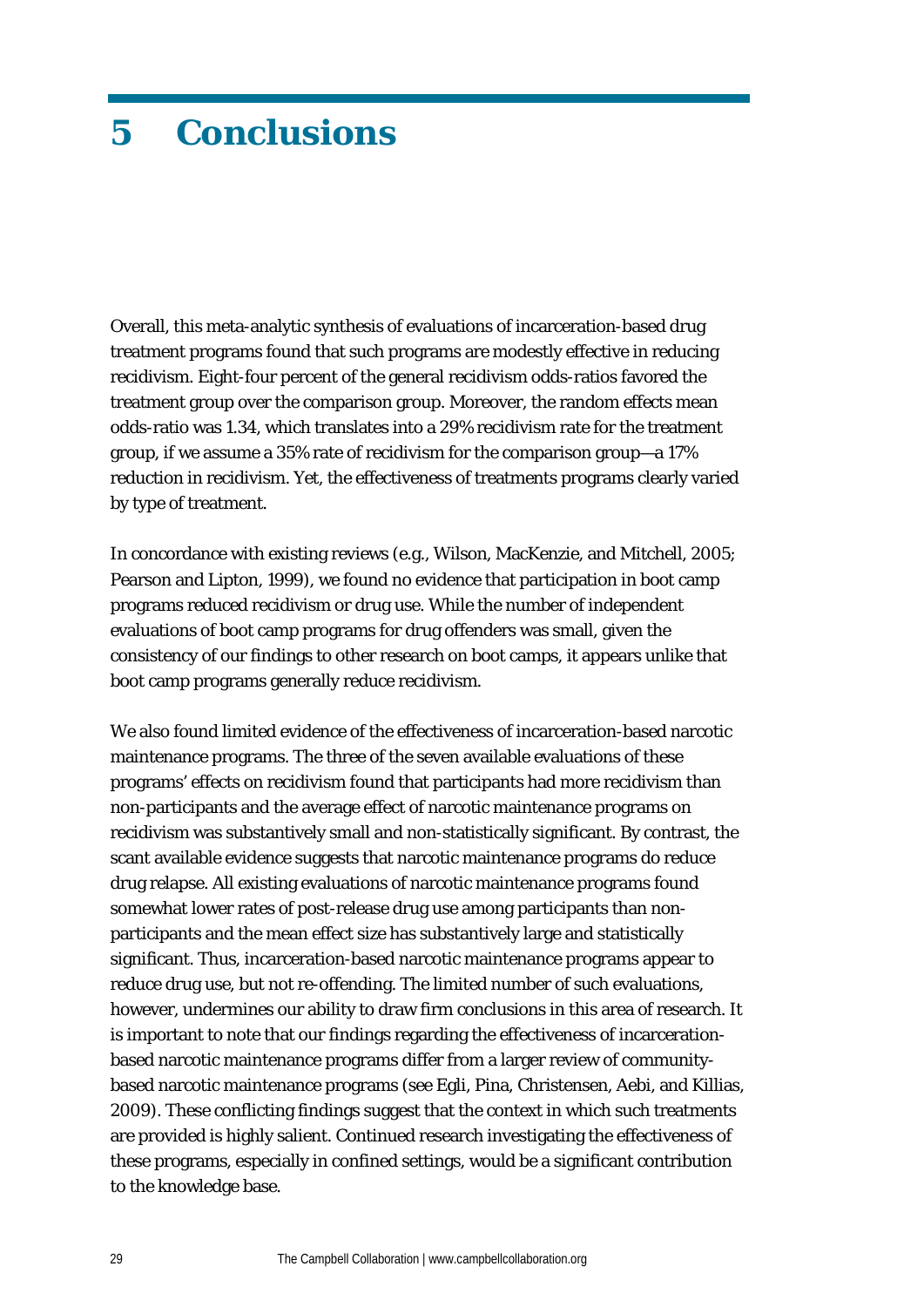The most consistent evidence of treatment effectiveness came from evaluations of TC programs. These programs consistently showed modest reductions in postrelease recidivism and drug use. The finding of reductions in recidivism was robust to methodological variation. In fact, even among the most rigorous evaluations, participation in TC programs was consistently related to reductions in re-offending. We also found that TCs were effective in reducing recidivism in several different types of samples (e.g., female only samples, male only samples, and adult samples), which suggests that TCs can be applied to wide-range of offenders. However, the possibility of publication bias in the available body of TC evaluations tempers our findings. That is, there was evidence of publication bias in this area of research that apparently over-estimated the effectiveness of TC programs. In regards to TC programs effects on drug relapse, the effects were similar in magnitude to their effects on recidivism; however, these effects were not statistically significant due in large part to the smaller number of studies that examined TC programs' effects on drug relapse.

The evidence regarding counseling programs indicated that these programs were effective in reducing re-offending but not drug use. Counseling programs appeared to be most effective in reducing re-offending when targeted towards adult offenders and single gender samples. The evidence also indicated that counseling programs that were strictly voluntary appeared to be more effective in reducing re-offending than other counseling programs. However, the strongest evidence of the effectiveness of counseling programs came from evaluations that were methodological weak, which tempers our findings. Further, while only a few evaluations of counseling programs assessed their effects on drug use, these existing studies did not generally find that participation in counseling programs reduced drug use.

Interestingly, all of the moderator analyses indicated that treatment programs that mandated aftercare after release from incarceration produced larger effect sizes than programs that do not. In all but the analyses of drug use effect sizes, these differences were not significant. However, given these analyses lack of statistical power, sensitivity to the deletion or inclusion of a single evaluation, and the existing evidence that finds aftercare to strengthen the effectiveness of such interventions, we believe the inclusion of a mandatory aftercare component most likely does intensify the effectiveness of incarceration-based drug treatment programs.

The implications of this research for policy-makers are clear. Policymakers seeking effective interventions for incarcerated substance abusers are most likely to find success with programs that intensively focus on the multiple problems of substance abusers, such as TC programs. Policymakers should expect smaller treatment benefits from less intensive treatment programs. Further, based on the existing literature there is no evidence that correctional boot camps targeted at substance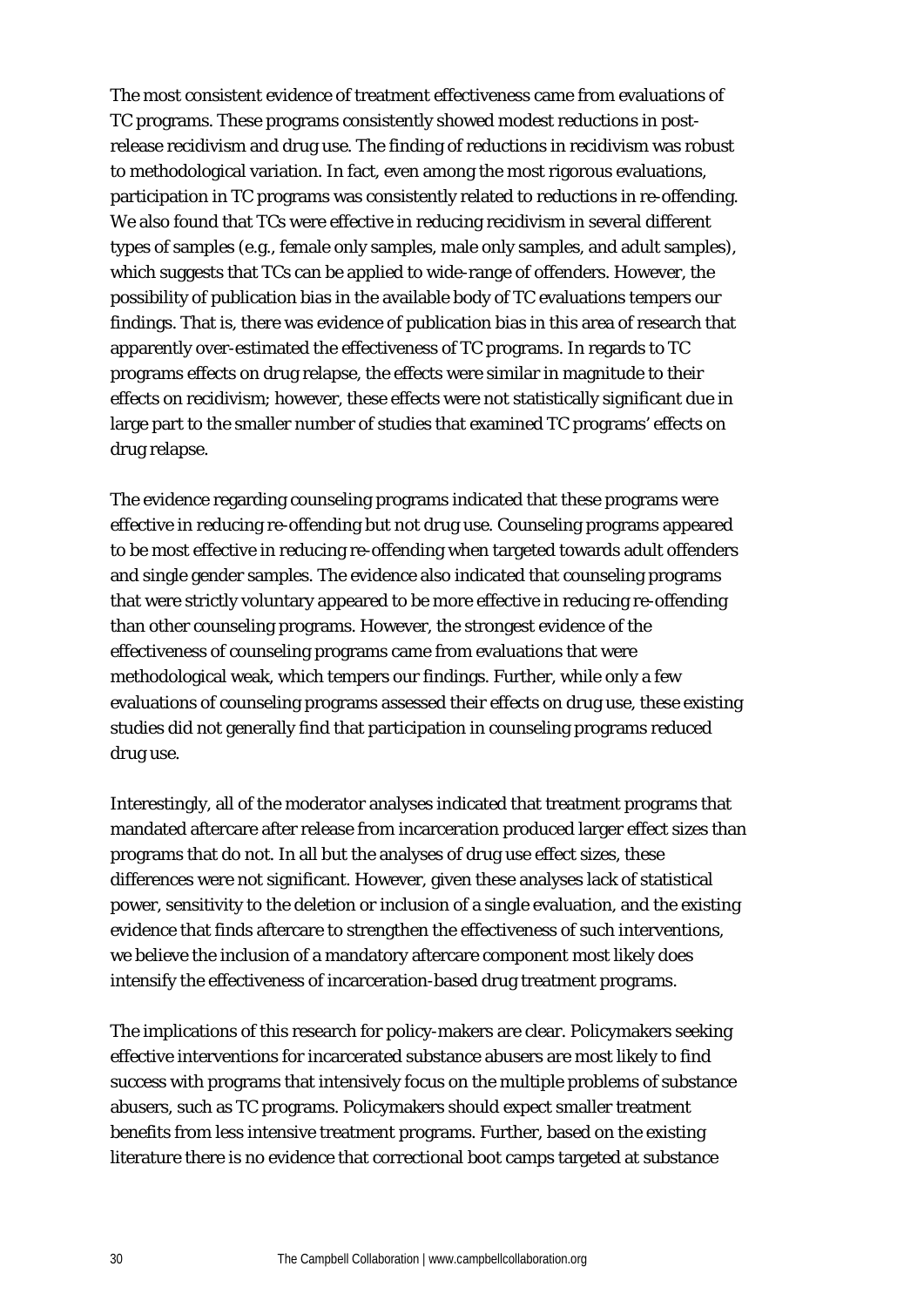abusers reduce either post-release offending or drug use; and thus, policy-makers should not expect such programs to reduce recidivism.

We believe that this research also has implications for researchers. Specifically, we believe that while the extant research clearly supports the effectiveness of certain programs, there is a lack of understanding concerning which particular components of treatment programs are most important, and which combination of components are most effective. Further, the general methodological weakness of this area of research leaves findings vulnerable to alternative explanations (i.e., reductions in recidivism could be due to factors other than the intervention). Beneficial future research should address these issues.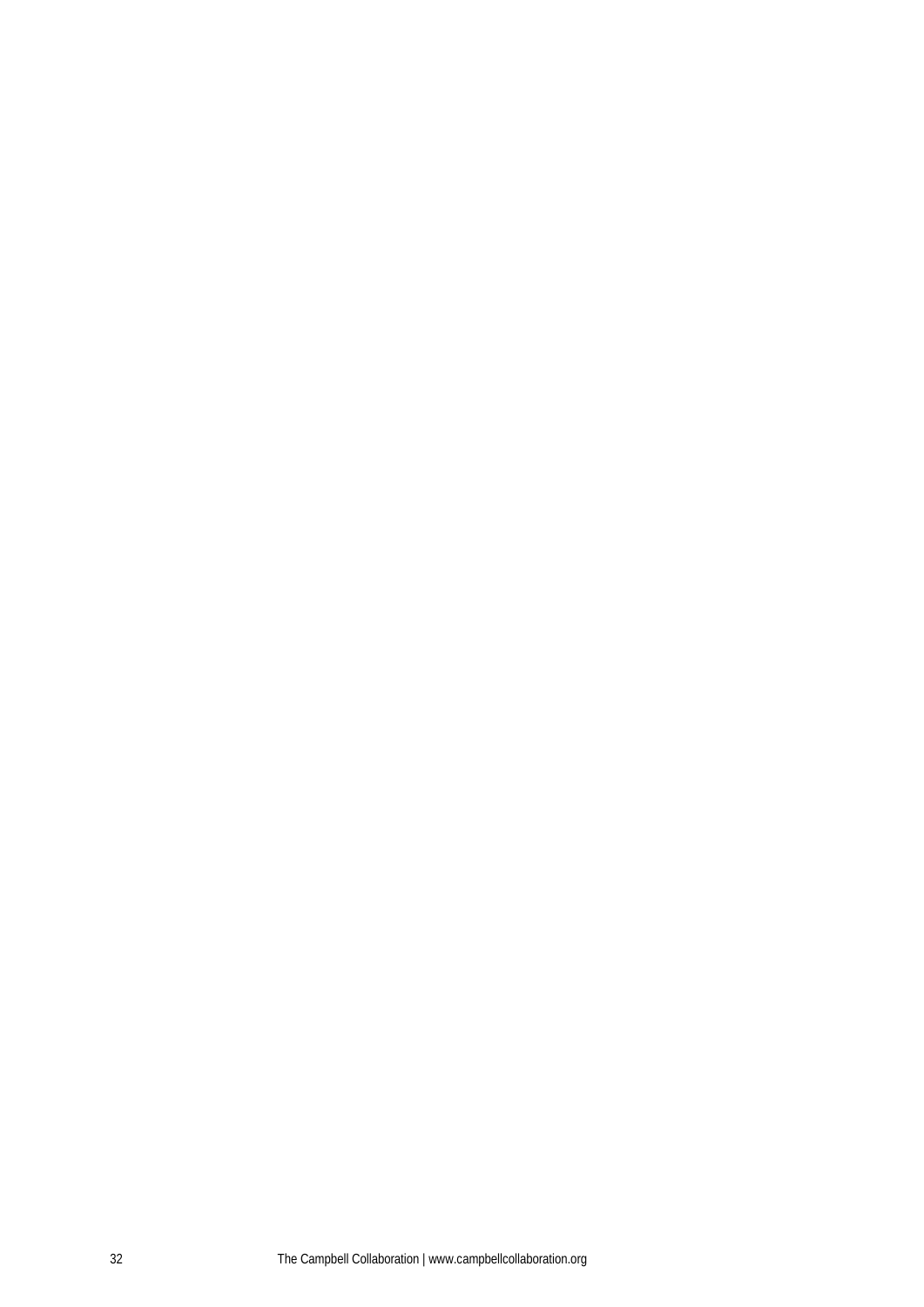# **6 Plans for Updating the Review**

We plan to update this systematic review every three years in accordance with Campbell Collaboration guidelines.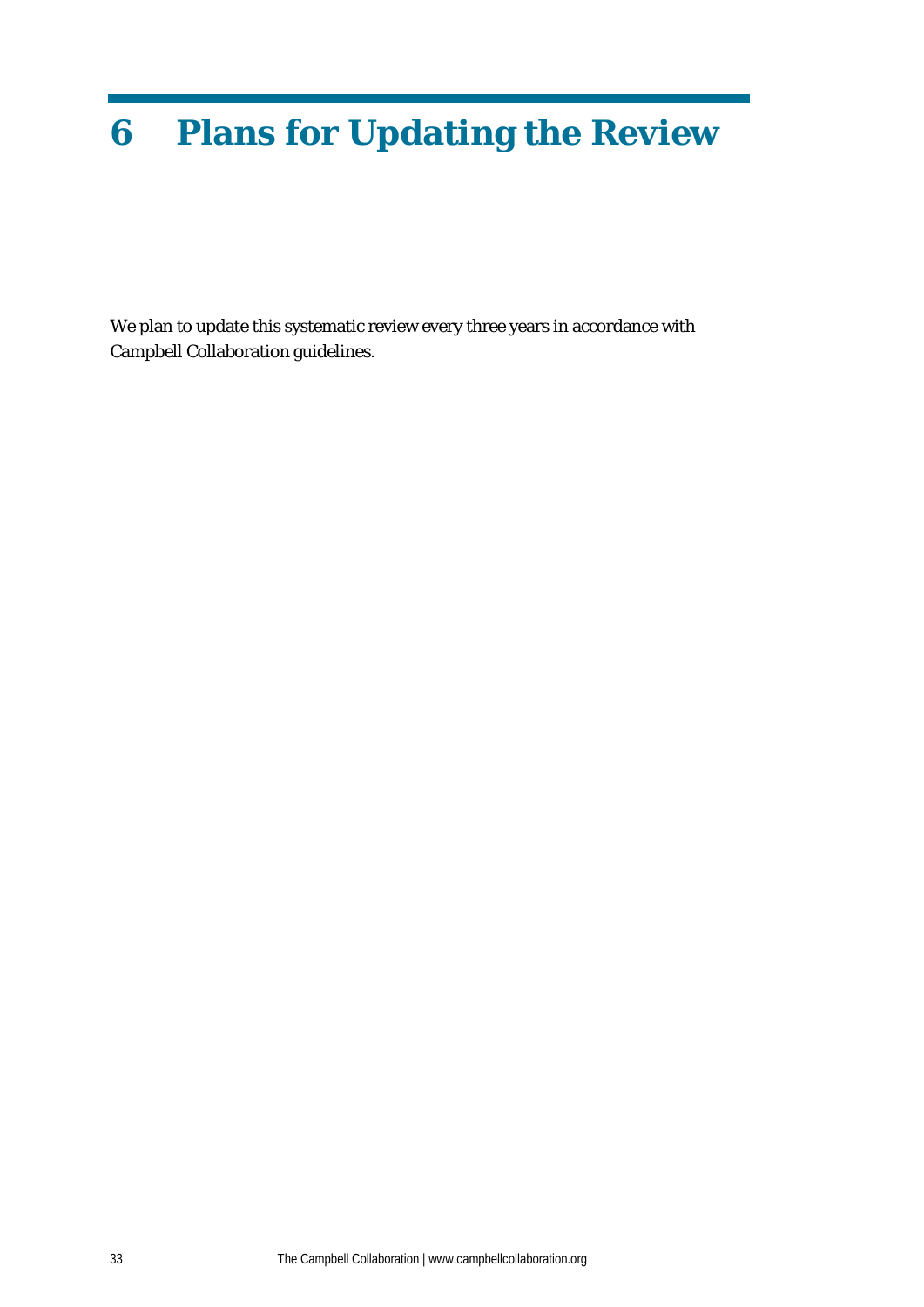# **7 Acknowledgements**

We would like to thank the Nordic Campbell Center and the Jerry Lee Foundation for partial support of this project. We would also like to thank Matthew Makarios and Amy Eggers for their assistance in coding many of the included evaluations.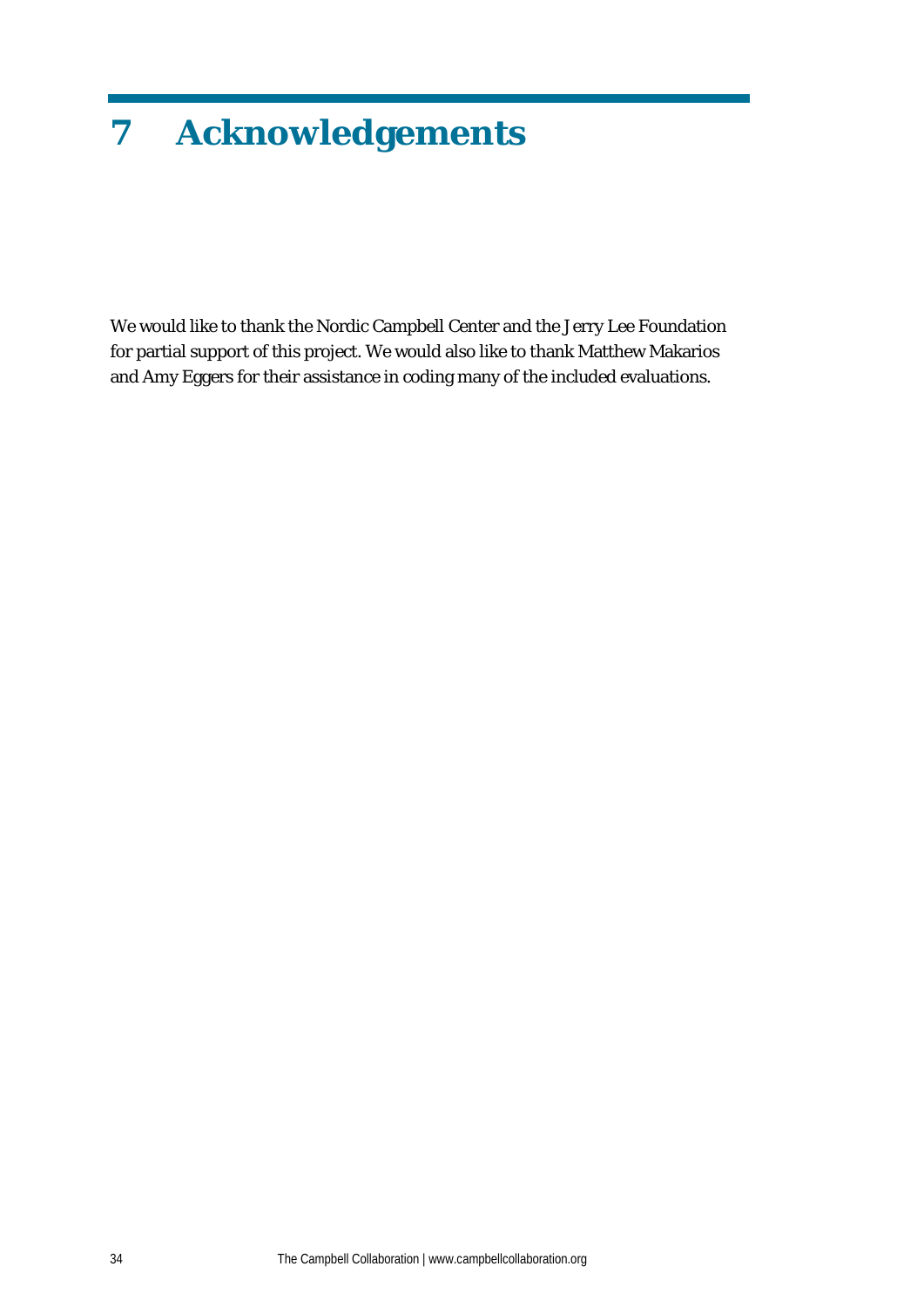## **8 Statement Concerning Conflict of Interest**

None of the authors have any financial interests in any existing or planned incarceration-based drug treatment or any competing types of interventions for drug using offenders.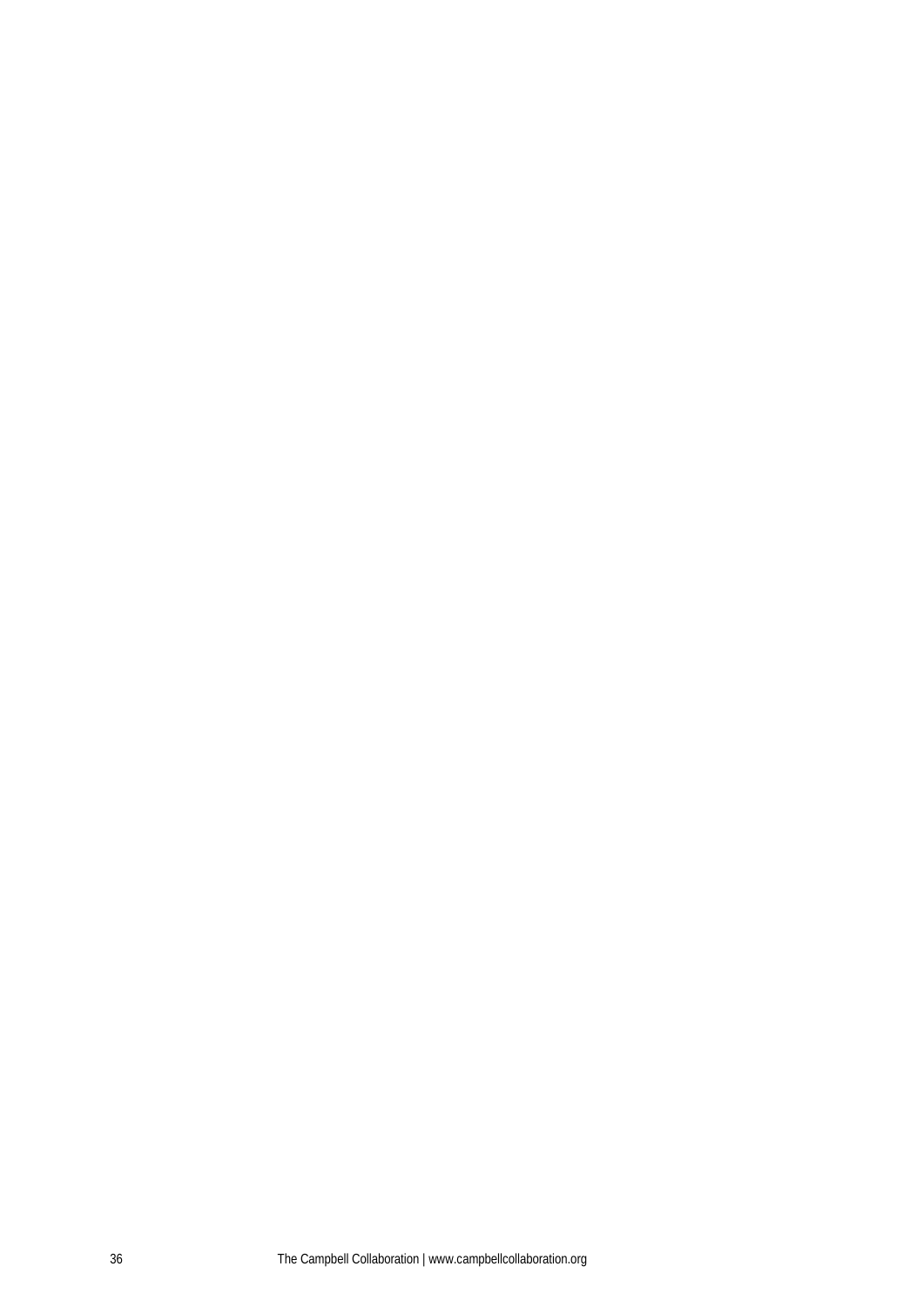## **9 References**

- Begg, Colin B. and Madhuchhanda Mazumdar. 1994. "Operating Characteristics of a Rank Correlation Test for Publication Bias." *Biometrics* 50(4):1088-101.
- Bennett, Trevor. 1998. *Drugs and Crime: The Results of Research on Drug Testing and Interviewing Arrestees*. London: Home Office.
- Berggren, O. and H. Svard. 1990. *Osteraker Project: A Further Follow-Up of the Drug Misuser Treatment Programme at Osterake Prison*. Sweden: Swedish Prison and Probation Administration.
- Bureau of Justice Statistics. 1995. *Drugs and Crime Facts, 1994: A Summary of Drug Data Published in 1994*. Rockville, MD: U.S. Department of Justice, Bureau of Justice Statistics.
- Dolan, Kate A., James Shearer, Margaret MacDonald, Richard P. Mattick, Wayne Hall, and Alex D. Wodak. 2003. "A Randomised Controlled Trial of Methadone Maintenance Treatment Versus Wait List Control in an Australian Prison System." *Drug and Alcohol Dependence* 72(1):59-65.
- Duvall, Sue and Richard Tweedie. 2000. "A Nonparametric "Trim and Fill" Method of Accounting for Publication Bias in Meta-Analysis." *Journal of the American Statistical Association* 95(449):89-98.
- Dynia, Paul and Hung-En Sung. 2000. "The Safety and Effectiveness of Diverting Felony Drug Offenders to Residential Treatment As Measured by Recidivism." *Criminal Justice Policy Review* 11(4):299-311.
- Egger, Matthias, George D. Smith, Martin Schneider, and Christoph Minder. 1997. "Bias in Meta-Analysis Detected by a Simple, Graphical Test." *British Medical Journal* 315:629-34.
- Egli, Nicole, Miriam Pina, Pernille Skovbo Christensen, Marcele Aebi, and Martin Killias. 2009. *Effects of Drug Substitution Programs on Offending among Drug-Addicts.* Norway: The Campbell Collaboration.
- Farrington, David P., Denise C. Gottfredson, Lawrence W. Sherman, and Brandon C. Welsh. 2002. "The Maryland Scientific Methods Scale." Pp. 13-21 in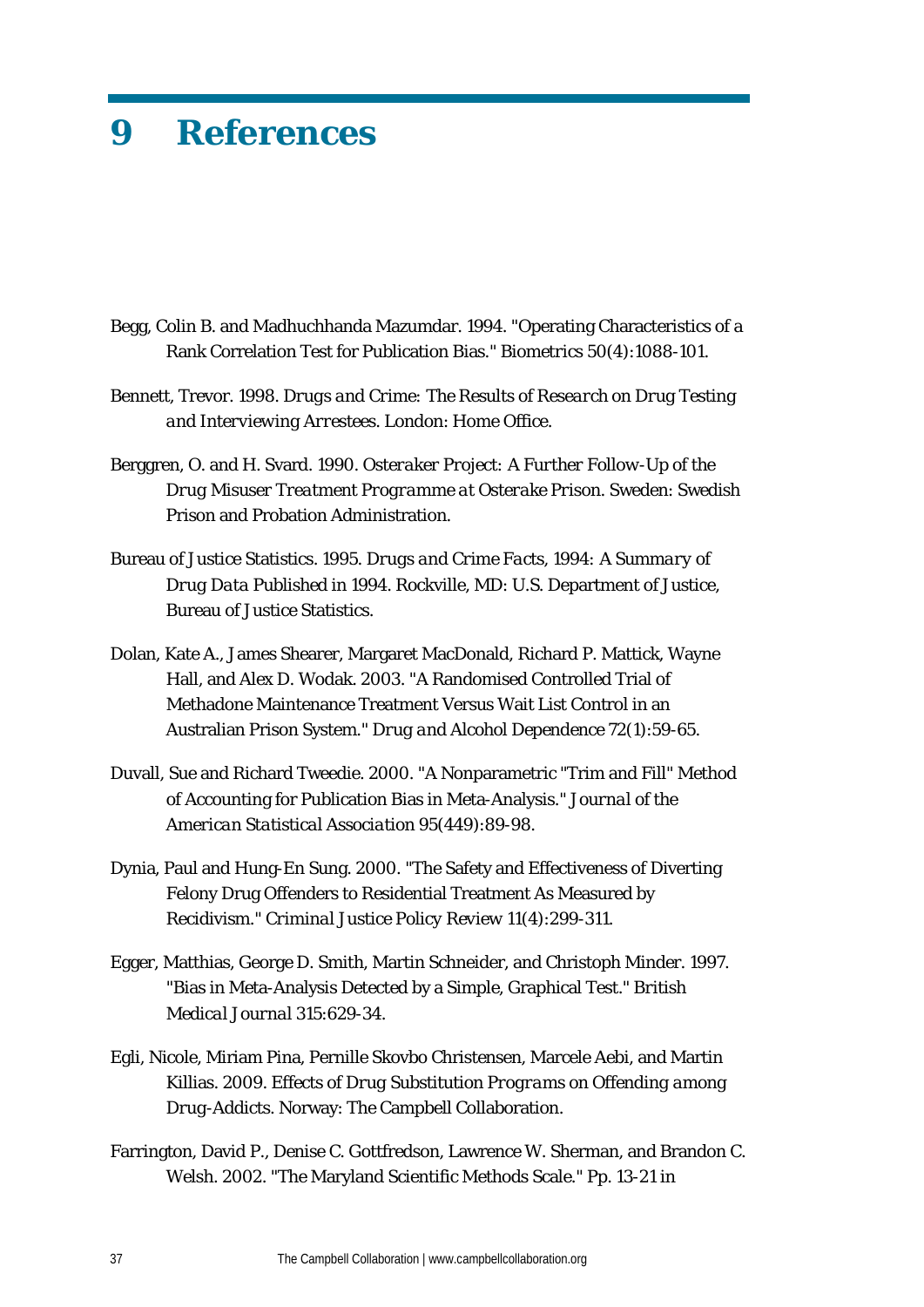*Evidence-Based Crime Prevention*, Editors Lawrence W. Sherman, David P. Farrington, Brandon C. Welsh, and Doris L. MacKenzie. New York, NY: Routledge.

- Field, Gary. 1985. "The Cornerstone Program: A Client Outcome Study." *Federal Probation* 49(2):50-55.
- ———. 1989. *A Study of the Effects of Intensive Treatment on Reducing the Criminal Recidivism of Addicted Offenders*. Unpublished Manuscript: Oregon Correctional Treatment Programs.
- Flanagan, Clare, Jana Arsovska, Alison J. Giaime, Mara Goril, Christian Kahl, Artur Król, and Bianca Moore. 2004. *Digest of Research on Drug Use and HIV/AIDS in Prisons*. London: The European Network for Drug Services in Prison, Cranstoun Drug Services.
- Gerstein, Dean R. and Hernick J. Harwood, Editors. 1990. *Treating Drug Problems: A Study of the Evolution, Effectiveness, and Financing of Public and Private Drug Treatment Systems.* Washington, D.C.: National Academy Press.
- Guerin, Paul. 2002. *Outcome Evaluation of the New Mexico Corrections Department Genesis Residential Substance Abuse Treatment Program for State Prisoners*. Albuquerque, NM: Institute for Social Research, University of New Mexico.
- Hasselblad, Vic and Larry V. Hedges. 1995. "Meta-Analysis of Screening and Diagnostic Tests." *Psychological Bulletin* 117(1):167-78.
- Hedges, Larry V. and Therese D. Pigott. 2001. "The Power of Statistical Tests in Meta-Analysis." *Psychological Methods* 6(3):203-17.
- Hiller, Matthew L., Kevin Knight, and D. D. Simpson. 1999. "Risk Factors That Predict Dropout from Corrections-Based Treatment for Drug Abuse." *The Prison Journal* 79(4):411-30.
- Jones, Robert J., Bruce W. Olson, Steven P. Karr , and Sheila M. Urbas. 2003. *Impact Incarceration Program: 2003 Annual Report to the Governor and General Assembly*. Springfield, IL: Illinois Department of Corrections.
- Karberg, J. C., & James, D. J. (2005). *Substance Dependence, Abuse, and Treatment of Jail Inmates, 2002*. Washington, D.C.: Bureau of Justice Statistics.
- Knight, Kevin and Matthew L. Hiller. 1997. "Community-Based Substance Abuse Treatment: A 1-Year Outcome Evaluation of the Dallas County Judicial Treatment Center." *Federal Probation* 61(2):61-68.
- Lipsey, Mark W. and David B. Wilson. 2001. *Practical Meta-Analysis*. Thousand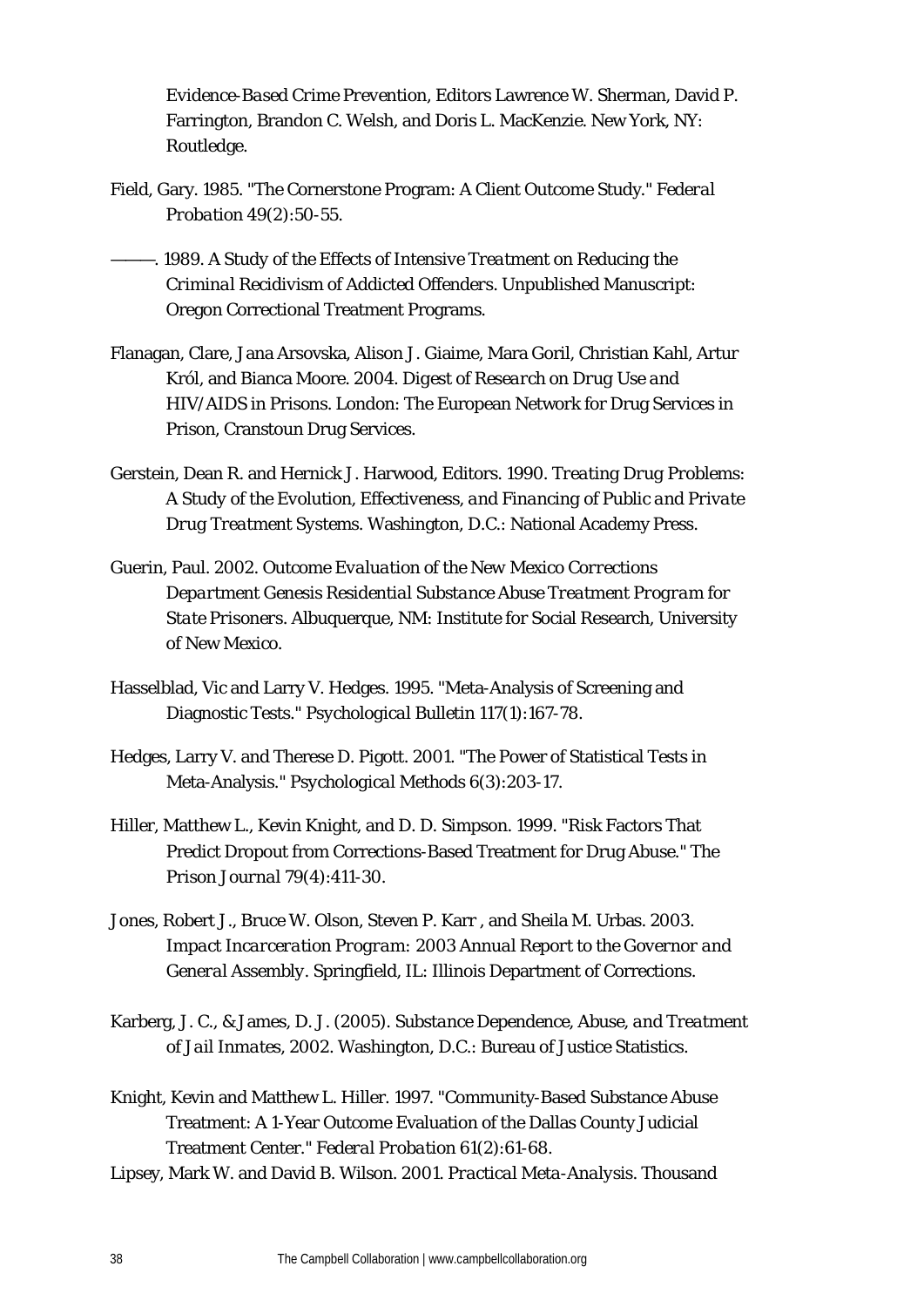Oaks, CA: Sage Publications.

- Lo, Celia C. and Richard C. Stephens. 2000. "Drugs and Prisoners: Treatment Needs on Entering Prison." *American Journal of Drug and Alcohol Abuse* 26(2):229-45.
- Magura, Stephen, Andrew L. C. Rosenblum, and Herman Joseph. 1993. "The Effectiveness of in-Jail Methadone Maintenance." *Journal of Drug Issues* 23(1):75-99.
- Mitchell, Ojmarrh, David B. Wilson, and Doris Layton MacKenzie. 2006. "The Effectiveness of Incarceration-Based Drug Treatment on Criminal Behavior." *The Campbell Collaboration, Crime and Justice Group*.
- Mumola, C. J., & Karberg, J. C. (2006). *Drug use and dependence, State and Federal prisoners, 2004* Washington, D.C.: Bureau of Justice Statistics.
- Overton, Randall C. 1998. "A Comparison of Fixed-Effects and Mixed (Random-Effects) Models for Meta-Analysis of Moderator Variable Effects." *Psychological Methods* 3(3):354-79.
- Pearson, Frank S. and Douglas S. Lipton. 1999. "A Meta-Analytic Review of the Effectiveness of Corrections-Based Treatment for Drug Abuse." *The Prison Journal* 79(4):384-410.
- Pernanen, Kai, Marie-Marthe Cousineau, Serge Brochu, and Fu Sun. 2002. *Proportions of Crimes Associated With Alcohol and Other Drugs in Canada*. Ottawa, ON: Canadian Centre on Substance Abuse.
- Peters, Roger H., Paul E. Greenbaum, John F. Edens, Chris R. Carter, and Madeline M. Ortiz. 1998. "Prevalence of DSM-IV Substance Abuse and Dependence Disorders Among Prison Inmates." *American Journal of Drug and Alcohol Abuse* 24(4):573-87.
- Raudenbush, Stephen W. 1994. "Random Effects Models." Pp. 302-21 in *The Handbook of Research Synthesis*, Editors Harris Cooper and Larry V. Hedges. New York, NY: Russell Sage Foundation.
- Sacks, Stanley, Sacks, JoAnn Y., McKendrick, Karen, Banks, Steven, & Stommel, Joe 2004. "Modified TC for MICA offenders: Crime Outcomes." *Behavior Sciences and the Law* 22: 477-501.
- Schippers, Gerard M., Arie A. van den Hurk, Marinus H. M. Breteler, and Gert-Jan Meerkerk. 1998. "Effectiveness of a Drug-Fee Detention Treatment Program in a Dutch Prison." *Substance Use & Misuse* 33(4):1027-46.

Shaw, James W. and Doris L. MacKenzie. 1992. "The One-Year Community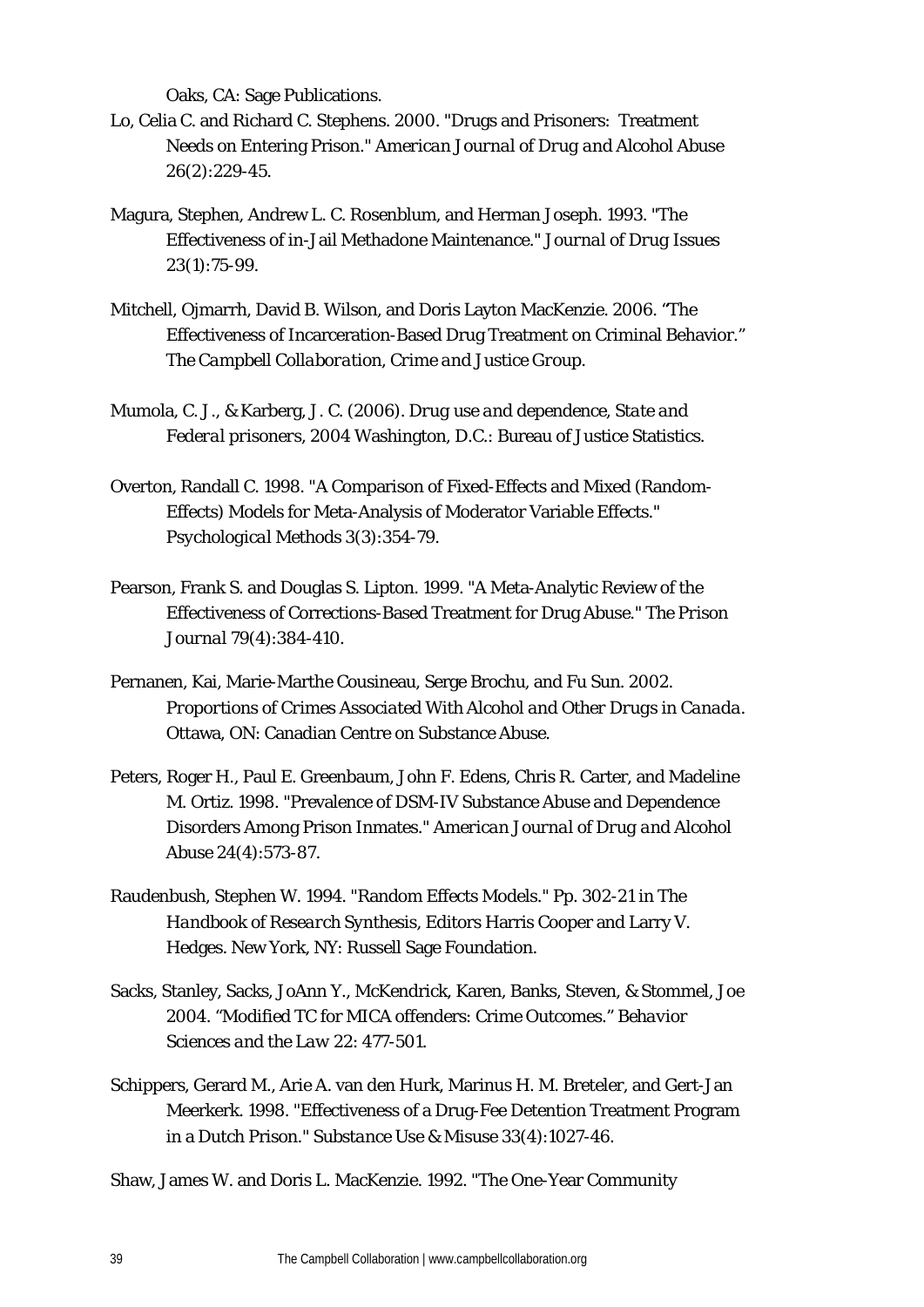Supervision Performance of Drug Offenders and Louisiana DOC-Identified Substance Abusers Graduating From Shock Incarceration." *Journal of Criminal Justice* 20(6):501-16.

- Shewan, David, A. Macpherson, Margaret M. Reid, and John B. Davies. 1996. "The Impact of the Edinburgh Prison Drug Reduction Programme." *Legal and Criminological Psychology* 1(1):83-94.
- Sullivan, Christopher J., McKendrick, Karen, Sacks, Stanley, & Banks, Steven. 2007. "Modified Therapeutic Community Treatment for Offenders with MICA Disorders: Substance Use Outcomes." *American Journal of Drug and Alcohol Abuse* 33: 823-832.
- Swartz, James A., Arthur J. Lurigio, and Scott Slomka. 1996. "The Impact of IMPACT: An Assessment of the Effectiveness of the Cook County Jail's Substance Abuse Treatment Program." *Crime and Delinquency* 42(4):553- 73.
- Tunis, Sandra, James Austin, Mark Morris, Patricia Hardyman, and Melissa Bolyard. 1995. *Evaluation of Drug Treatment in Local Corrections: Final Report*. San Francisco, CA: National Council on Crime and Delinquency.
- Wang, Morgan C. and Brad J. Bushman. 1999. *Integrating Results Through Meta-Analytic Review Using SAS Software*. Cary, NC: SAS Institute, Inc.
- Wilson, David B. and Doris Layton MacKenzie. 2006. "Boot Camps." Pp. 73-86 in *Preventing Crime: What Works for Children, Offenders, Victims, and Places*, Editors Brandon C. Welsh and David F. Farrington. New York: Springer.
- Wilson, David B., Doris L. MacKenzie, and Fawn N. Mitchell. 2005. *Effects of Correctional Boot Camps on Offending*. A Campbell Collaboration systematic review, available at: [http://www.aic.gov.au/campbellcj/reviews/published.html.](http://www.aic.gov.au/campbellcj/reviews/published.html)
- Zhang, Sheldon. 2000. *An Evaluation of the Los Angeles County Juvenile Drug Treatment Boot Camp: Final Report*. San Marcos, CA: California State University.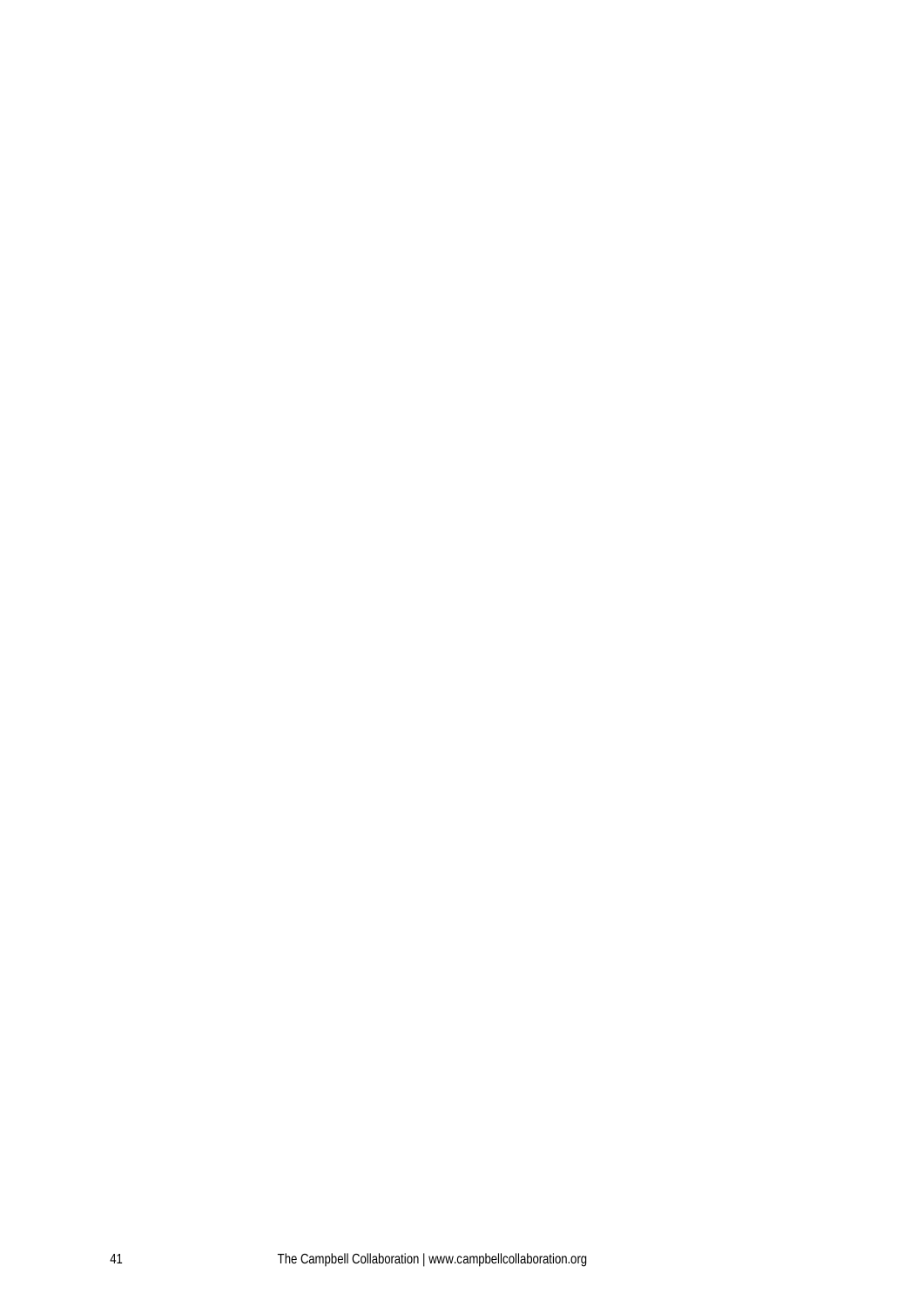## **10 Studies Included in Systematic Review**

- Anglin, M. D., Michael L. Prendergast, David Farabee, and Jerome Cartier. 2002. *Final Report on the Substance Abuse Program at the California Substance Abuse Treatment Facility and State Prison at Corcoran*. Los Angeles, CA: The UCLA Integrated Substance Abuse Program.
- Aos, Steve. 2004. *Washington State's Family Integrated Transitions Program for Juvenile Offenders: Outcome Evaluation and Benefit-Cost Analysis*. Olympia, WA: Washington State Institute for Public Policy.
- Crundall, Ian and Kaye Deacon. 1997. "A Prison-Based Alcohol Use Education Program: Evaluation of a Pilot Study." *Substance Use & Misuse* 32(6):767-77.
- Daley, Marilyn, Craig T. Love, Donald S. Shepard , Cheryl B. Petersen, Karen L. White, and Frank B. Hall. 2004. "Cost Effectiveness of Connecticut's in-Prison Substance Abuse Treatment." *Journal of Offender Rehabilitation* 39(3):69-92.
- Darabi, G. A. 1992. *Psychological Impact of Tier Programs: An Outcome Evaluation*. Tallahassee, FL: Bureau of Planning, Research, and Statistics.
- Dowden, Craig and Kelley Blanchette. 2002. "An Evaluation of the Effectiveness of Substance Abuse Programming for Female Offenders." *International Journal of Offender Therapy and Comparative Criminology* 46(2):220-230.
- Dugan, John R. and Ronald S. Everett. 1998. "An Experimental Test of Chemical Dependency Therapy for Jail Inmates." *International Journal of Offender Therapy and Comparative Criminology* 42(4):360-368.
- Duwe, Grant. 2010. "Prison-based Chemical Dependency Treatment in Minnesota: An Outcome Evaluation." *Journal of Experimental Criminology* 6(1): 57-81.
- Eisenberg, Michael, Lisa Riechers, and Nancy Arrigona. 2001. *Evaluation of the Performance of the Texas Department of Criminal Justice Rehabilitation Tier Programs*. Austin, TX: Criminal Justice Policy Council.

Eisenberg, Michael and Tony Fabelo. 1996. "Evaluation of the Texas Correctional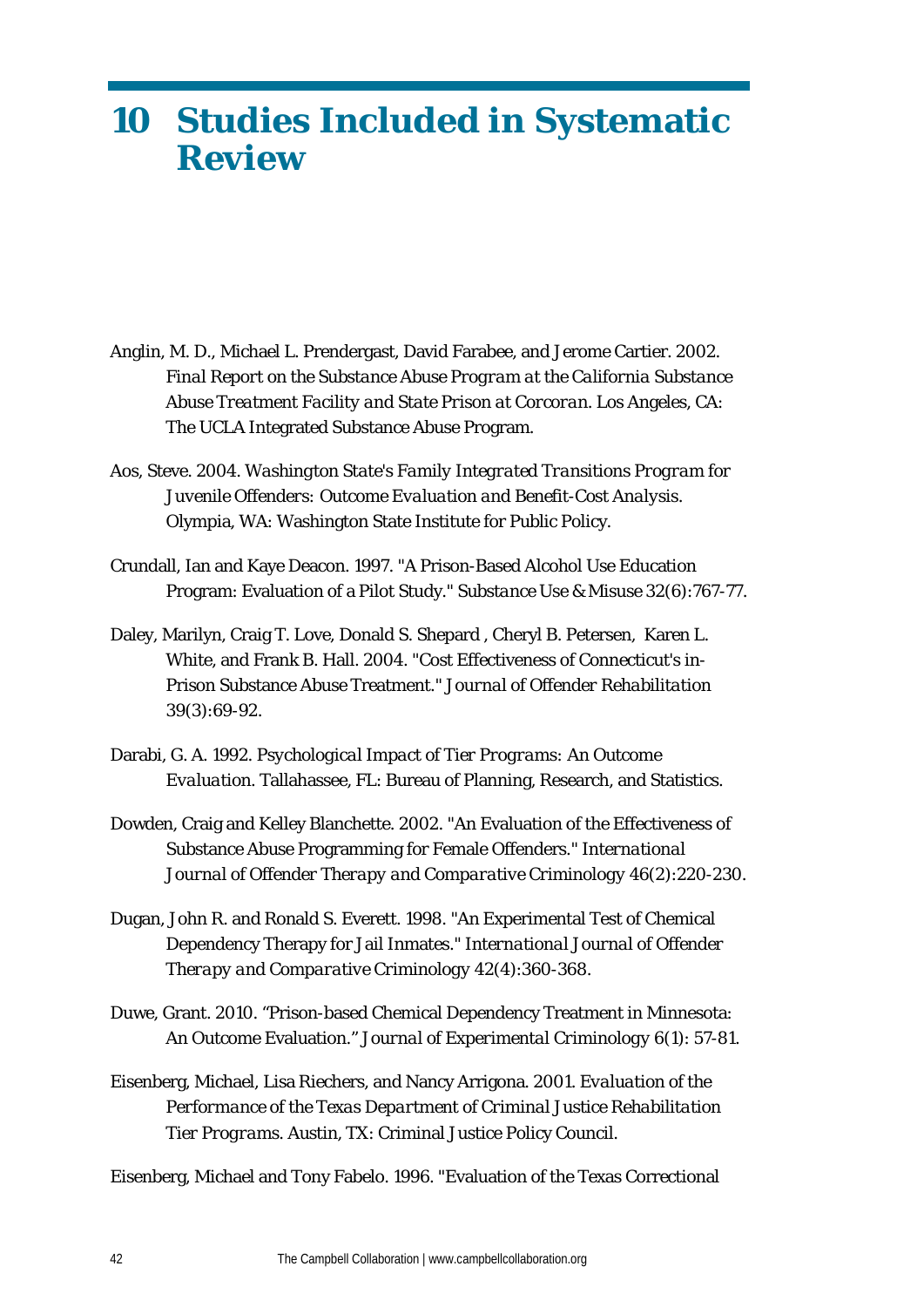Substance Abuse Treatment Initiative: The Impact of Policy Research." *Crime & Delinquency* 42(2):296-308.

- Finigan, Michael W., Nancy Barron, and Shannon Carey. 2003. "Effectively Assessing and Preparing Inmates for Community Substance Abuse Treatment: The Portland Target Cities Project in-Jail Intervention." Pp. 165- 78 in *Clinical Assessment and Substance Abuse Treatment: The Target Cities Experience*, Editors Richard C. Stephens, Christy K. Scott, and Randolph D. Muck. Albany, NY: State University of New York Press.
- French, Michael T, Fang, Hai, & Fretz, Ralph. 2010. "Economic Evaluation of a Prerelease Substance Abuse Treatment Program for Repeat Criminal Offenders." *Journal of Substance Abuse Treatment*, 38:31-41.
- Gordon, Jill A. 2002. *Barrett Juvenile Correctional Center: Is It Effective*. Richmond, VA: Virginia Commonwealth University.
- Gransky, Laura A. and Robert J. Jones. 1995. *Evaluation of the Post-Release Status of Substance Abuse Program Participants*. Chicago, IL: Illinois Criminal Justice Information Authority.
- Hanson, Gina. 2000. *Pine Lodge Intensive Inpatient Treatment Program*. Olympia, WA: Planning and Research Section, Washington State Department of Corrections.
- Hartmann, David J., James L. Wolk, L. S. Johnston, and Corey J. Colyer. 1997. "Recidivism and Substance Abuse Outcomes in a Prison-Based Therapeutic Community." *Federal Probation* 61(4):18-25.
- Hughey, Ray and LLoyd W. Klemke. 1996. "Evaluation of a Jail-Based Substance Abuse Treatment Program." *Federal Probation* 60(4):40-44.
- Hume, Sarah and Angela Gorta. 1988. *Results of Community Urinalyses for Clients on the NSW Prison Methadone Program. Study 6*. New South Wales, Australia: new South Wales Department of Corrective Services.
- Hume, Sarah and Angela Gorta. 1989. *Effects of the N.S.W. Prison Methadone Program on Criminal Recidivism and Retention in Methadone Treatment*. New South Wales, Australia: New South Wales Department of Corrective Services.
- Inciardi, James A., Steven S. Martin, Clifford A. Butzin, Robert M. Hooper, and Lana D. Harrison. 1997. "An Effective Model of Prison-Based Treatment for Drug-Involved Offenders." *Journal of Drug Issues* 27(2):261-79.
- Jensen, Eric J., & Kane, Stephanie L. 2010. "The Effect of Therapeutic Community on Time to First Re-Arrest: A Survival Analysis." *Journal of Offender*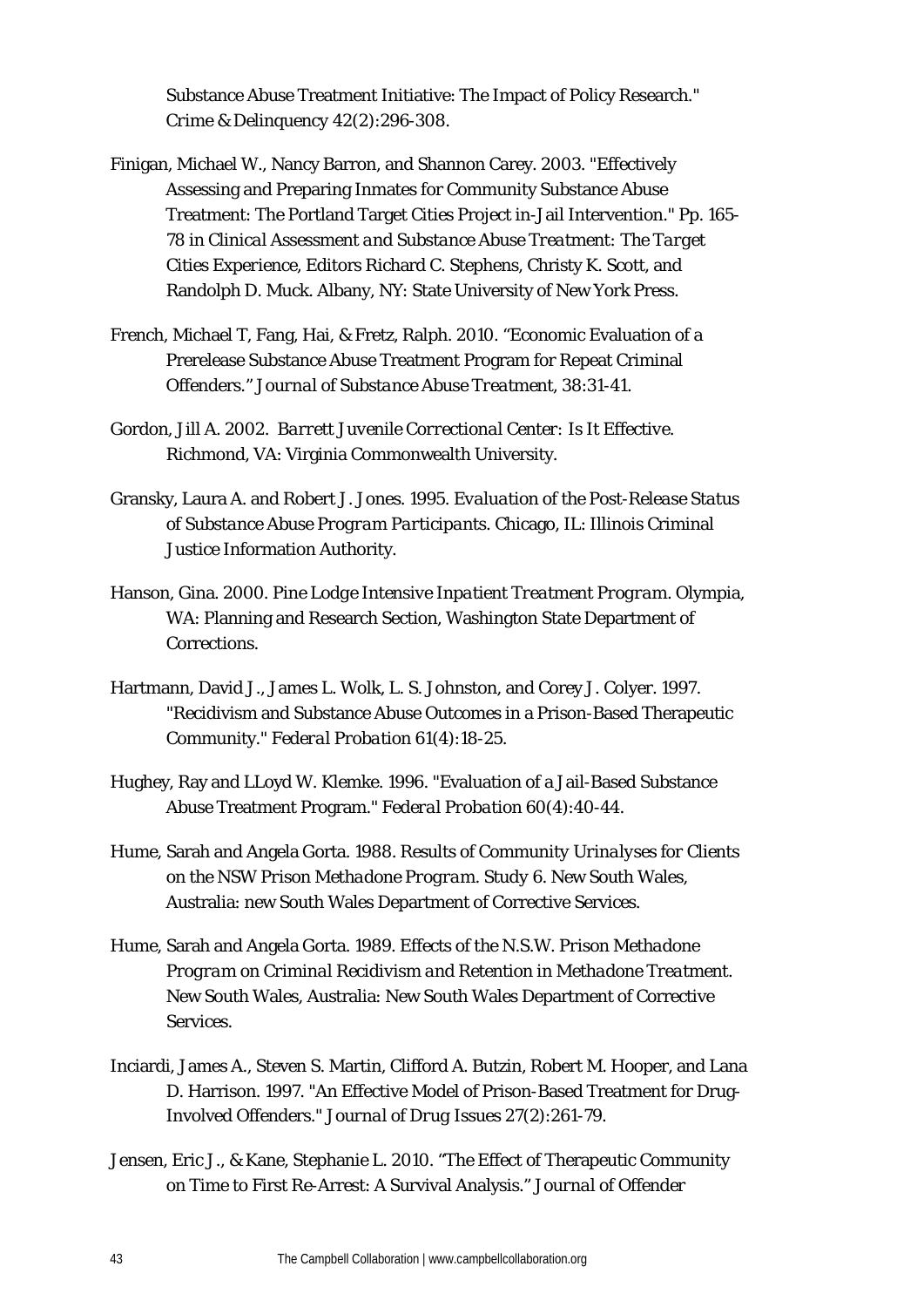*Rehabilitation*, 49, 200-209.

- Johnson, Sara L., Jennifer T. C. van de Ven, and Brian A. Grant. 2001. *Institutional Methadone Maintenance Treatment: Impact on Release Outcome and Institutional Behaviour (Research Rep. No. 119)*. Ottawa: Research Branch, Correctional Service of Canada.
- Kelly, William R. 2001. *An Outcome Evaluation of the Texas Youth Commission's Chemical Dependency Treatment Program*. Austin, TX: University of Texas.
- Kinlock, Timothy W., Robert J. Battjes, Robert P. Schwartz, and the MTC Project Team. 2005. "A Novel Opioid Maintenance Program for Prisoners: Report of Post-Release Outcomes." *American Journal of Drug and Alcohol Abuse* 31:433-54.
- Kinlock, Timothy W., Gordon, Michael S., Schwartz, Robert P., & O'Grady, Kevin E. 2008. "A Study of Methadone Maintenance for Male Prisoners: 3-Month Postrelease Outcomes." *Criminal Justice & Behavior*, 35(1): 34-47.
- Klebe, Kelli J. and Maureen O'Keefe. 1998. *Outcome Evaluation of the Crossroads to Freedom House and Peer I Therapeutic Communities*. Colorado Springs, CO: University of Colorado.
- Knight, Kevin, D. D. Simpson, and Matthew Hiller. 1999. "Three-Year Reincarceration Outcomes for in-Prison Therapeutic Community Treatment in Texas." *The Prison Journal* 79(3):337-51.
- Kunitz, Stephen J., W. G. Woodall, Hongwei Zhao, Denise R. Wheeler, Robert Lillis, and Everett Rogers. 2002. "Rearrest Rates After Incarceration for DWI: A Comparative Study in a Southwestern US County." *American Journal of Public Health* 92(11):1826-31.
- Little, Gregory L. and Kenneth D. Robinson. 1989. "Treating Drunk Drivers With Moral Reconation Therapy: A One-Year Recidivism Report." *Psychological Reports* 64:960-962.
- Magura, Stephen, Andrew L. C. Rosenblum, and Herman Joseph. 1993. "The Effectiveness of in-Jail Methadone Maintenance." *Journal of Drug Issues* 23(1):75-99.
- Martin, Carol, Elaine Player, and Sarah Liriano. 2003. "Results of Evaluations of the RAPt Drug Treatment Programme." *Prisoners' Drug Use and Treatment: Sever Research Studies* , Editor Malcolm Ramsey. London: Home Office Research.
- Messina, Nena, Burdon, William, & Prendergast, Michael. 2006. "Prison-based Treatment for Drug-Dependent Women Offenders: Treatment versus No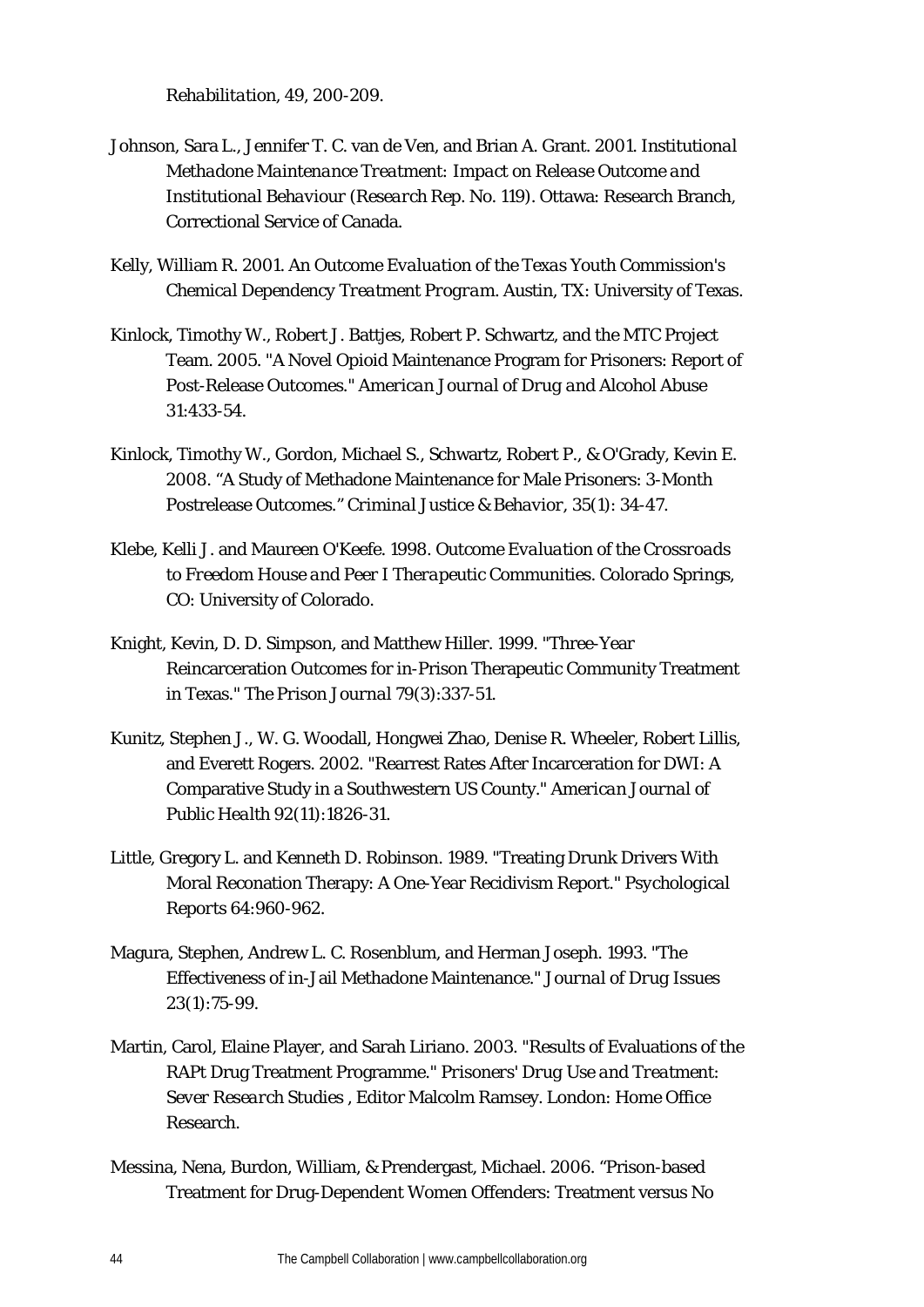Treatment." *Journal of Psychoactive Drugs, SARC Supplement 3*, 333-343.

- Miller, J. M. and Barbara Koons-Witt. 2003. *Outcome Evaluation of the South Carolina Residential Substance Abuse Treatment Program for State Prisoners*. Columbia, SC: University of South Carolina.
- Miller, J.M., & Miller, Holly V. 2011. "Considering the Effectiveness of Drug Treatment Behind Bars: Findings from the South Carolina RSAT Evaluation." *Justice Quarterly*, 28(1), 70-86.
- Miller, Patrice M. 2010. "*The Impact of Prison-based Substance Abuse Treatment on Rates of Recidivism among Female Offenders.* Ph.D. dissertation, Capella University. Retrieved from ProQuest Dissertations & Theses Database, 3404637
- Mosher, Clayton and Dretha Phillips. 2002. *Final Report on the Program Evaluation of the Pine Lodge Pre-Release Residential Therapeutic Community for Women Offenders in Washington State*. Pullman, WA: Washington State University.
- Nash, Jeffrey E. 2000. *Final Report of Outcomes for Ozark Correctional Center Drug Treatment Program*. Springfield, MO: Center for Social Sciences and Public Policy Research.
- Oregon Department of Corrections. 1994. *Comparison of Outcomes and Costs Residential and Outpatient Treatment Programs for Inmates Alcohol and Drug, Mental Health, Sex Offender, and Social Skills Treatment*. Oregon: Oregon Department of Corrections.
- Pealer, Jennifer A., Edward J. Latessa, and Melissa Winesburg. 2002. *Final Report: Mohican Youth Center RSAT Outcome Evaluation*. Cincinnati, OH: Center for Criminal Justice Research, University of Cincinnati.
- Pelissier, Bernadette, William Rhodes, William Saylor, Gerry Gaes, Scott D. Camp, Suzy D. Vanyur, and Sue Wallace. 2000. *TRIAD Drug Treatment Evaluation Project Final Report of Three-Year Outcomes: Part I*. Washington, D.C.: Federal Bureau of Prisons, Office of Research and Evaluation.
- Peters, Roger H., William D. Kearns, Mary R. Murrin, Addis S. Dolente, and Robert L. May II. 1993. "Examining the Effectiveness of in-Jail Substance Abuse Treatment." *Journal of Offender Rehabilitation* 19(3/4):1-39.
- Porporino, F. J., D. Robinson, B. Millson, and J. R. Weekes. 2002. "An Outcome Evaluation of Prison-Based Treatment Programming for Substance Users." *Substance Use & Misuse* 37(8-10):1047-77.

Porter, Rachel. 2002. *Breaking the Cycle: Technical Report*. New York: Vera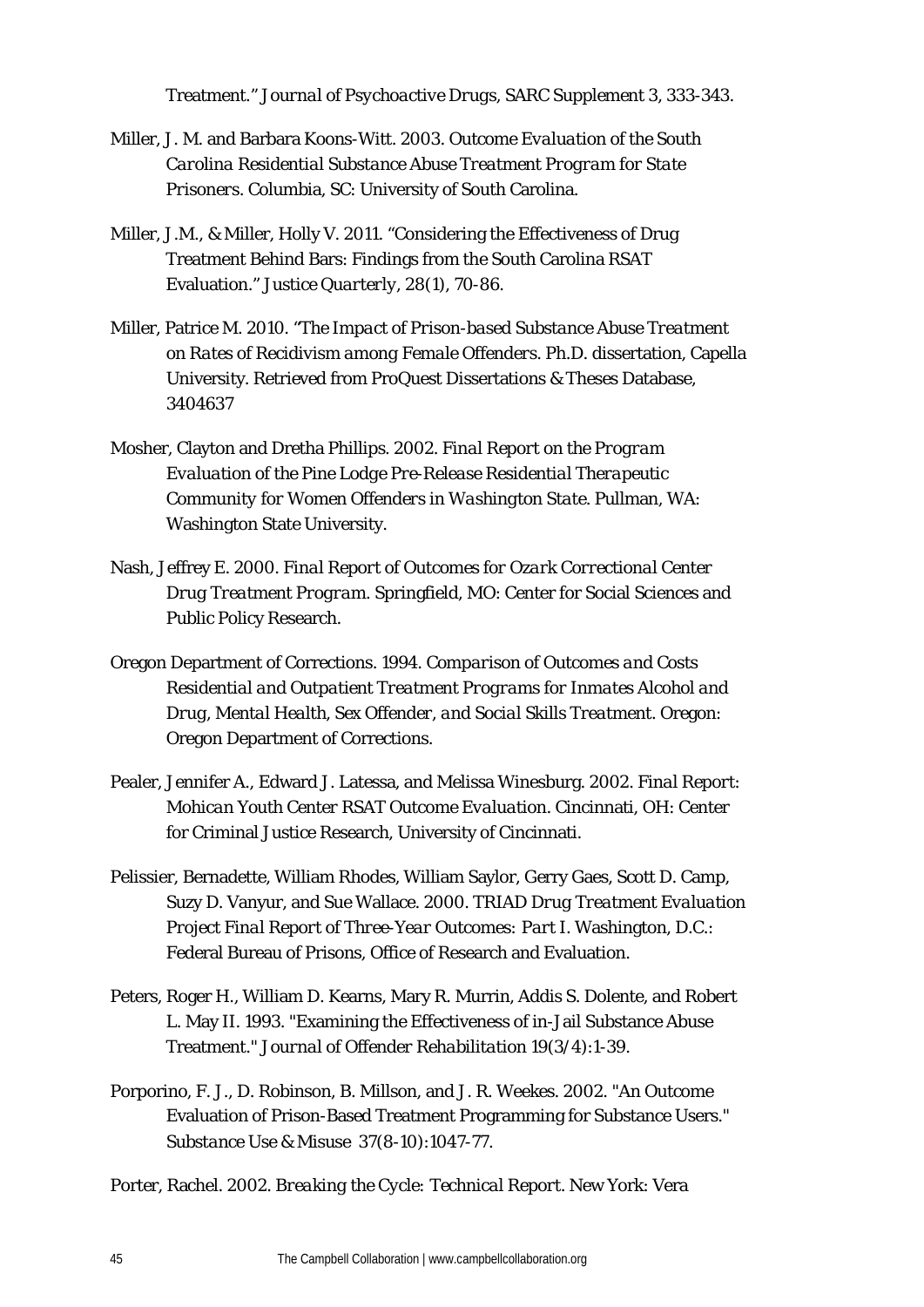Institute of Justice.

- ------. (2002). *Treating repeat parole violators: A review of Pennsylvania's residential substance abuse treatment program.* New York, NY: Vera Institute of Justice.
- Prendergast, Michael, Elizabeth Hall, and Jean Wellisch. 2003. *An Outcome Evaluation of the Forever Free Substance Abuse Treatment Program: One-Year Post-Release Outcomes*. Santa Monica, CA: Drug Abuse Research Center.
- Prendergast, Michael L., Jean Wellisch, and Mamie M. Wong. 1996. "Residential Treatment for Women Parolees Following Prison-Based Drug Treatment: Treatment Experiences, Needs and Services, Outcomes." *The Prison Journal* 76(3):253-74.
- Sealock, Miriam D., Denise C. Gottfredson, and Catherine A. Gallagher. 1997. "Drug Treatment for Juvenile Offenders: Some Good and Bad News." *Journal of Research in Crime and Delinquency* 34(2):210-236.
- Siegal, Harvey A., Jichuan Wang, Russel S. Falck , Ahmmed M. Rahman, and Robert G. Carlson. 1997. *An Evaluation of Ohio's Prison-Based Therapeutic Community Treatment Programs for Substance Abusers: Final Report*. Dayton, OH: Wright State University, School of Medicine.
- Smith, Cindy J. 1996. "The California Civil Addict Program: An Evaluation of Implementation and Effectiveness." Dissertation, University of California, Irvine, Ann Arbor, MI.
- Taxman, Faye S. and David L. Spinner. 1996. *The Jail Addiction Services (JAS) Project in Montgomery County, Maryland*. College Park, MD: University of Maryland.
- Tunis, Sandra, James Austin, Mark Morris, Patricia Hardyman, and Melissa Bolyard. 1995. *Evaluation of Drug Treatment in Local Corrections: Final Report*. San Francisco, CA: National Council on Crime and Delinquency.
- Turley, Alan, Tim Thornton, Craig Johnson, and Sue Azzolino. 2004. "Jail Drug and Alcohol Treatment Program Reduces Recidivism in Nonviolent Offenders: A Longitudinal Study of Monroe County, New York's, Jail Treatment Drug and Alcohol Program." *International Journal of Offender Therapy and Comparative Criminology* 48(6):721-28.
- Van Stelle, Kit R. and D. P. Moberg. 2000. *Outcome Evaluation of the Wisconsin Residential Substance Abuse Treatment Program: The Mental Illness-Chemical Abuse (MICA) Program at Oshkosh Correctional Institution,*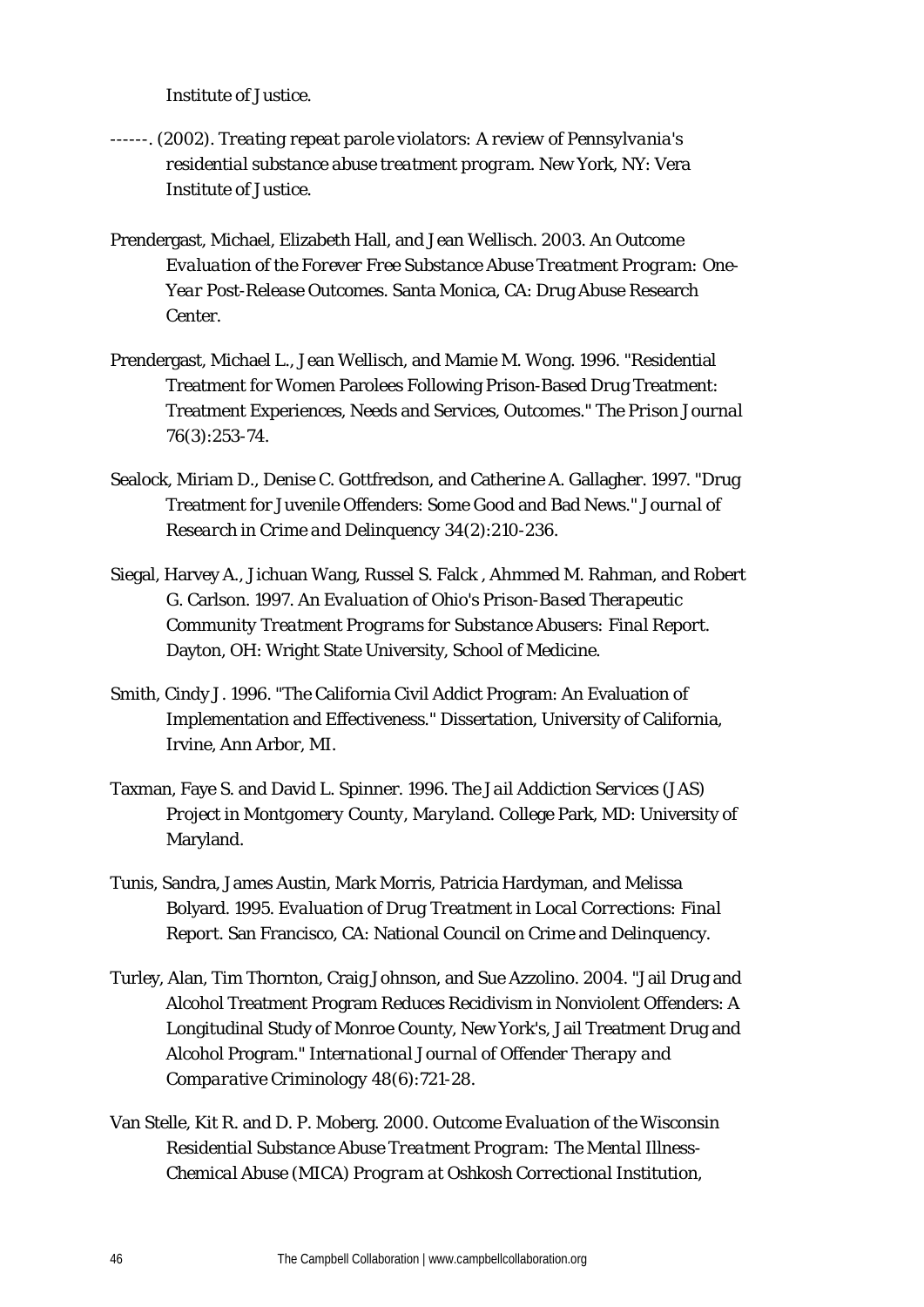*1998-2000*. Madison, WI: University of Wisconsin Medical School.

- Vaughn, Michael S., Furjen Deng, and Lou-Jou Lee. 2003. "Evaluating a Prison-Based Drug Treatment Program in Taiwan." *Journal of Drug Issues* 33(2):357-84.
- Voas, R. B. and A. S. Tippetts. 1990. "Evaluation of Treatment and Monitoring Programs for Drunken Drivers." *Journal of Traffic Medicine* 18:15-26.
- Washington State Department of Corrections. 1988. *Substance Abuse Treatment Program Evaluation of Outcomes and Management Report*. Olympia, WA: Washington State Department of Corrections.
- Welsh, Wayne N. 2002. *Evaluation of Prison Based Drug Treatment in Pennsylvania*. Philadelphia, PA: Temple University.
- Wexler, Harry K., Gregory P. Falkin, and Douglas S. Lipton. 1990. "Outcome Evaluation of a Prison Therapeutic Community for Substance Abuse Treatment." *Criminal Justice and Behavior* 17(1):71-92.
- Wexler, Harry K., Gerald Melnick, Lois Lowe, and Jean Peters. 1999. "Three-Year Reincarceration Outcomes for Amity in-Prison Therapeutic Community and Aftercare in California." *Prison Journal* 79(3):321-36.
- Winesburg, Melissa, Edward J. Latessa, and Jennifer A. Pealer. 2002. *Final Report: Noble Choices RSAT Outcome Evaluation*. Cincinnati, OH: Center for Criminal Justice Research, University of Cincinnati.
- Zhang, Sheldon. 2000. *An Evaluation of the Los Angeles County Juvenile Drug Treatment Boot Camp: Final Report*. San Marcos, CA: California State University.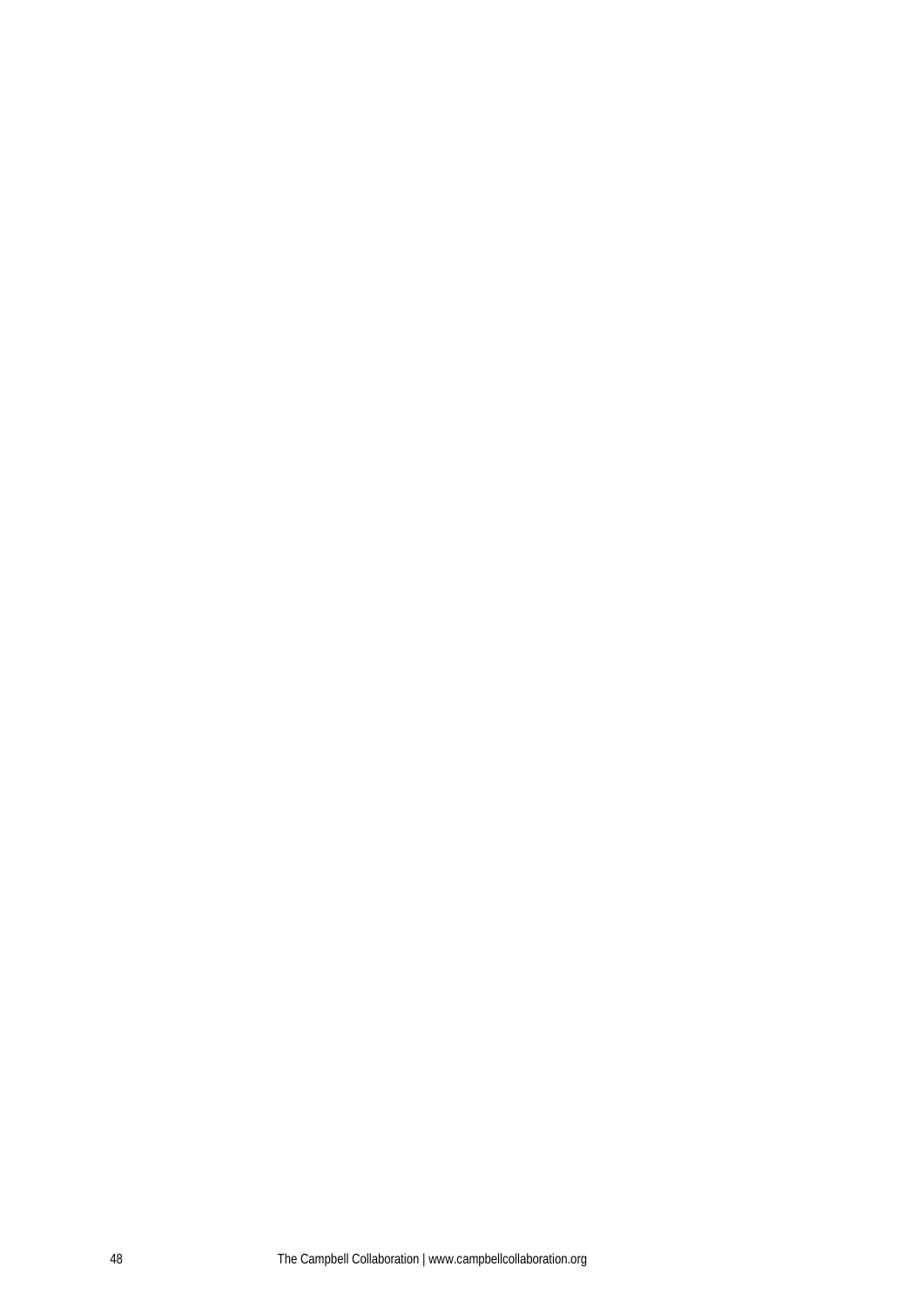# **11 Tables**

|                                 | 95% Confidence Interval |       |       |           |       |  |
|---------------------------------|-------------------------|-------|-------|-----------|-------|--|
| <b>Outcome</b>                  | Mean ES                 | Lower | Upper |           | $k^a$ |  |
| General recidivism <sup>b</sup> | $1.34*$                 | 1.21  | 1.47  | 706.26*   | 73    |  |
| Re-arrests                      | $1.40*$                 | 1.27  | 1.55  | 204.58*   | 38    |  |
| Re-convictions                  | $1.43*$                 | 1.29  | 1.59  | 27.64     | 19    |  |
| Re-incarcerations               | $1.24*$                 | 1.10  | 1.41  | 319.53*   | 41    |  |
| Drug relapse                    | 1.28                    | 0.94  | 1.75  | $205.10*$ | 22    |  |

## *Table 1. Mean random effects odds-ratio by type of recidivism measure*

<sup>a</sup> Number of odds-ratios

\* *p* < 0.05, # *p* < 0.10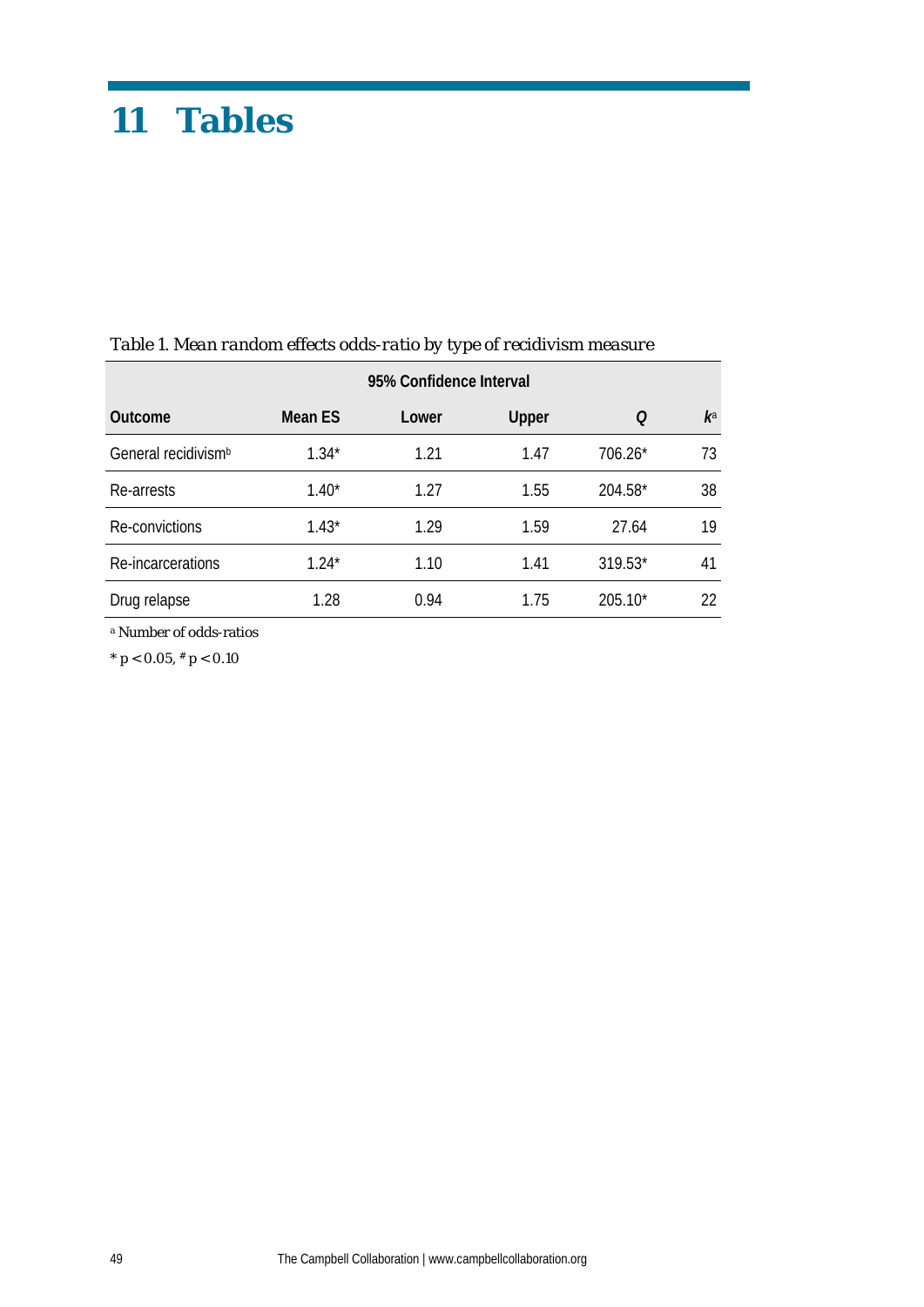## *Table 2. General Recidivism Odds-Ratio by Treatment Characteristics*

|                              | 95% Confidence Interval |       |       |       |
|------------------------------|-------------------------|-------|-------|-------|
| Type of Program              | Mean ES                 | Lower | Upper | $k^a$ |
| <b>Therapeutic Community</b> | $1.40*$                 | 1.14  | 1 71  | 35    |
| Counseling                   | $1.53*$                 | 1.20  | 1.94  | 26    |
| Narcotic Maintenance         | $0.57*$                 | 0.34  | 0.95  | 6     |
| Boot Camp                    | 1.10                    | 0.48  | 2.50  |       |

<sup>a</sup> Number of odds-ratios

\* *p* < 0.05, # *p* < 0.10

Between *Q* = 12.80, *df* = 3, *p* = 0.005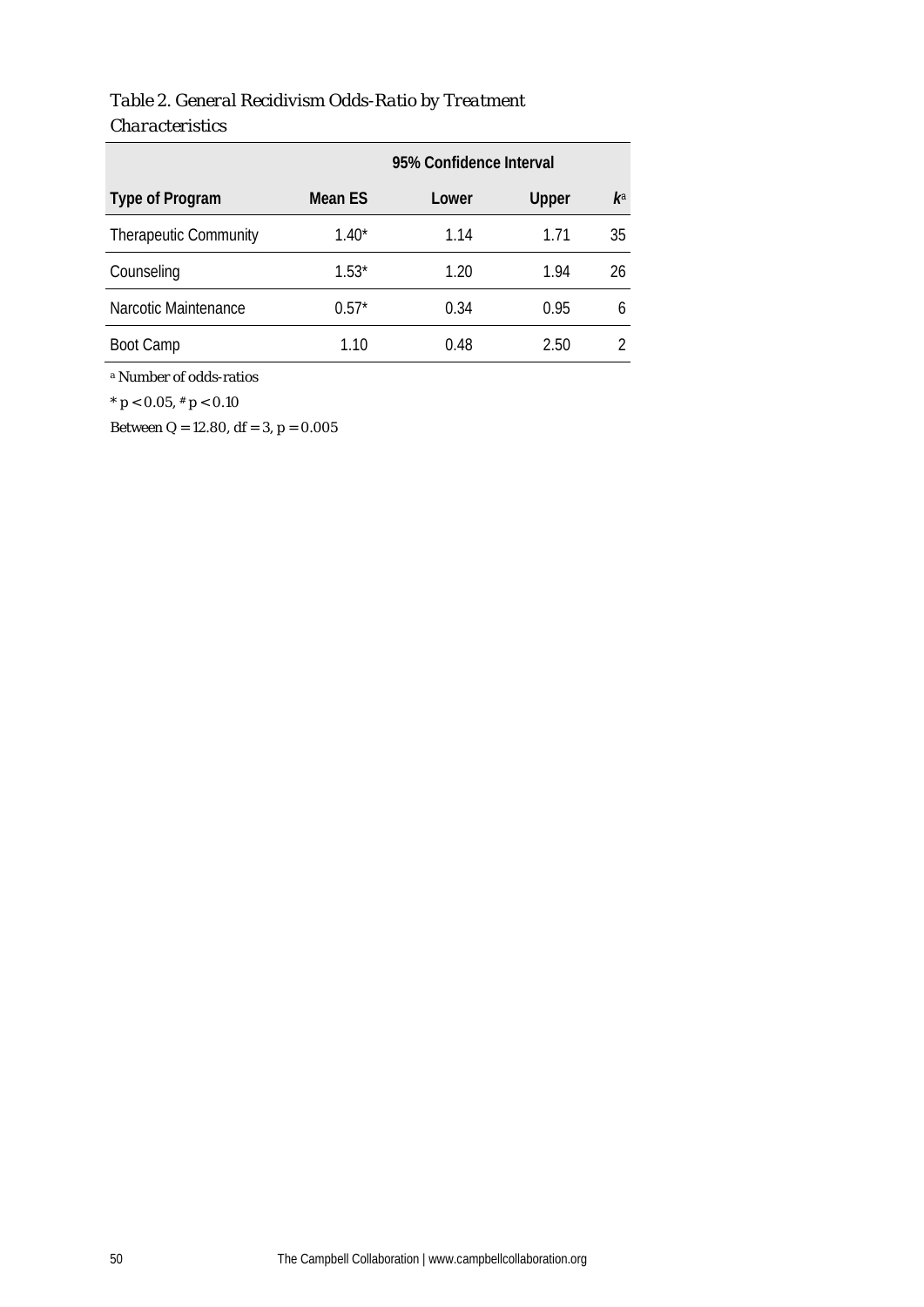|                                     | 95% Confidence Interval |       |       |                |  |  |  |
|-------------------------------------|-------------------------|-------|-------|----------------|--|--|--|
| Variable                            | <b>Mean ES</b>          | Lower | Upper | $k^a$          |  |  |  |
| Overall method quality <sup>t</sup> |                         |       |       |                |  |  |  |
| Weak quasi-experiment               | 1.00                    | 0.79  | 1.25  | $\overline{1}$ |  |  |  |
| Standard Quasi-experiment           | $1.44*$                 | 1.22  | 1.69  | 15             |  |  |  |
| Rigorous quasi-experiment           | $1.33*$                 | 1.09  | 1.63  | 11             |  |  |  |
| Experimental design                 | $1.90*$                 | 1.26  | 2.87  | $\overline{2}$ |  |  |  |
| Randomly assigned to conditions     |                         |       |       |                |  |  |  |
| N <sub>0</sub>                      | $1.31*$                 | 1.15  | 1.48  | 33             |  |  |  |
| Yes                                 | $1.90*$                 | 1.18  | 3.05  | $\overline{2}$ |  |  |  |
| Used subject-level matching         |                         |       |       |                |  |  |  |
| N <sub>o</sub>                      | $1.41*$                 | 1.22  | 1.61  | 28             |  |  |  |
| Yes                                 | 1.12                    | 0.85  | 1.46  | $\overline{7}$ |  |  |  |
| Used multivariate data analysis     |                         |       |       |                |  |  |  |
| N <sub>o</sub>                      | $1.24*$                 | 1.03  | 1.48  | 15             |  |  |  |
| Yes                                 | $1.45*$                 | 1.22  | 1.72  | 20             |  |  |  |
| Overall attrition apparent          |                         |       |       |                |  |  |  |
| N <sub>o</sub>                      | $1.32*$                 | 1.15  | 1.53  | 27             |  |  |  |
| Yes                                 | $1.32*$                 | 0.95  | 1.83  | 6              |  |  |  |
| Differential attrition apparent     |                         |       |       |                |  |  |  |
| N <sub>0</sub>                      | $1.37*$                 | 1.19  | 1.58  | 27             |  |  |  |
| Yes                                 | 1.17                    | 0.82  | 1.65  | 5              |  |  |  |
| Published <sup>t</sup>              |                         |       |       |                |  |  |  |
| No                                  | 1.14#                   | 0.99  | 1.32  | 19             |  |  |  |
| Yes                                 | $1.62*$                 | 1.37  | 1.91  | 16             |  |  |  |

## *Table 3. General Recidivism Odds-Ratio by Method Variables: TCs Only*

<sup>a</sup> Number of odds-ratios

 $^{*}$   $p$  < 0.05,  $^{\#}$   $p$  < 0.10

<sup>†</sup> Difference between means is statistically significant at  $p < 0.05$ .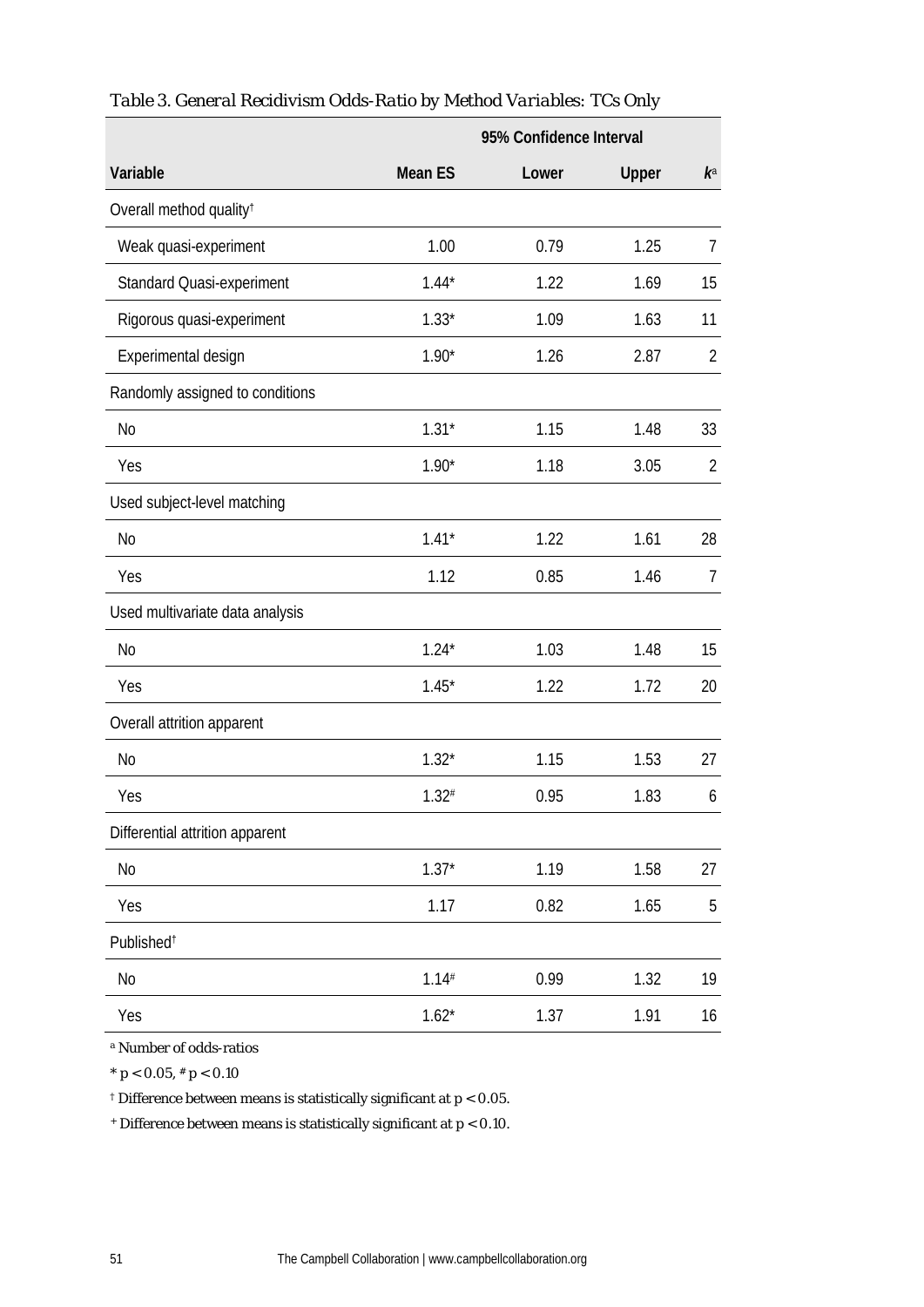|                                 | 95% Confidence Interval |       |       |       |  |  |
|---------------------------------|-------------------------|-------|-------|-------|--|--|
| Variable                        | <b>Mean ES</b>          | Lower | Upper | $k^a$ |  |  |
| Age group of sample             |                         |       |       |       |  |  |
| Adults                          | $1.38*$                 | 1.20  | 1.59  | 30    |  |  |
| <b>Juveniles</b>                | 1.21                    | 0.84  | 1.76  | 4     |  |  |
| Gender composition of sample    |                         |       |       |       |  |  |
| All female                      | $1.65*$                 | 1.14  | 2.39  | 6     |  |  |
| Mixed (male and female)         | 1.23                    | 0.84  | 1.79  | 4     |  |  |
| All male                        | $1.36*$                 | 1.13  | 1.64  | 18    |  |  |
| Racial composition of sample    |                         |       |       |       |  |  |
| 50% or less non-white           | $1.62*$                 | 1.21  | 2.16  | 8     |  |  |
| 51%-70% non-white               | $1.32*$                 | 1.03  | 1.68  | 12    |  |  |
| More than 70% non-white         | 1.23                    | 0.93  | 1.63  | 8     |  |  |
| Offender type                   |                         |       |       |       |  |  |
| Non-violent offenders           | $1.49*$                 | 1.24  | 1.79  | 15    |  |  |
| Mixed (violent and non-violent) | $1.28*$                 | 1.02  | 1.62  | 9     |  |  |

*Table 4. General Recidivism Odds-Ratio by Sample Characteristics: TCs Only*

<sup>a</sup> Number of odds-ratios

 $* p < 0.05$ 

 $* p < 0.10$ 

 $^\dagger$  Difference between means is statistically significant at  $p<0.05.$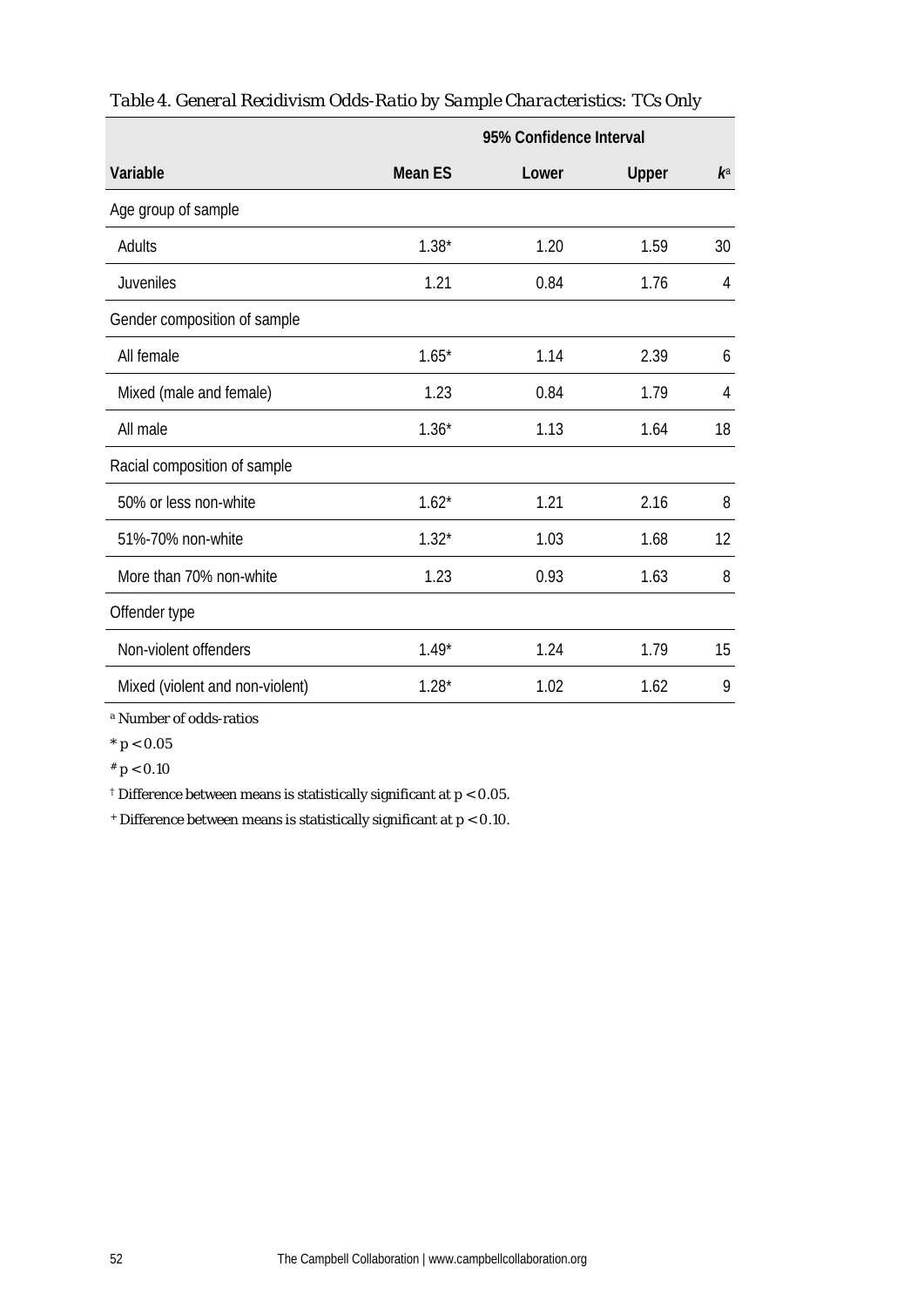|                                           | 95% Confidence Interval |       |       |       |  |
|-------------------------------------------|-------------------------|-------|-------|-------|--|
| Variable                                  | <b>Mean ES</b>          | Lower | Upper | $k^a$ |  |
| Mandatory aftercare                       |                         |       |       |       |  |
| <b>No</b>                                 | $1.33*$                 | 1.11  | 1.58  | 18    |  |
| Yes                                       | $1.41*$                 | 1.12  | 1.79  | 10    |  |
| <b>Treatment location</b>                 |                         |       |       |       |  |
| Prison                                    | $1.33*$                 | 1.17  | 1.52  | 32    |  |
| Jail                                      | 1.56#                   | 0.95  | 2.56  | 3     |  |
| Program maturity                          |                         |       |       |       |  |
| New program (less than 1 year)            | $1.33*$                 | 1.10  | 1.59  | 16    |  |
| Developing program (1-3 years)            | 1.18                    | 0.80  | 1.75  | 4     |  |
| Established program (3+ years)            | $1.45*$                 | 1.16  | 1.80  | 13    |  |
| Short treatment (less than 90 days)       |                         |       |       |       |  |
| <b>No</b>                                 | $1.45*$                 | 1.26  | 1.68  | 22    |  |
| Yes                                       | 1.15                    | 0.79  | 1.67  | 3     |  |
| Strictly voluntary treatment <sup>†</sup> |                         |       |       |       |  |
| N <sub>o</sub>                            | $1.27*$                 | 1.08  | 1.50  | 11    |  |
| Yes                                       | $1.58*$                 | 1.37  | 1.82  | 17    |  |

*Table 5. General Recidivism Odds-Ratio by Treatment Characteristics: TCs Only*

<sup>a</sup> Number of odds-ratios

 $* p < 0.05$ 

 $* p < 0.10$ 

 $^\dagger$  Difference between means is statistically significant at  $p<0.05.$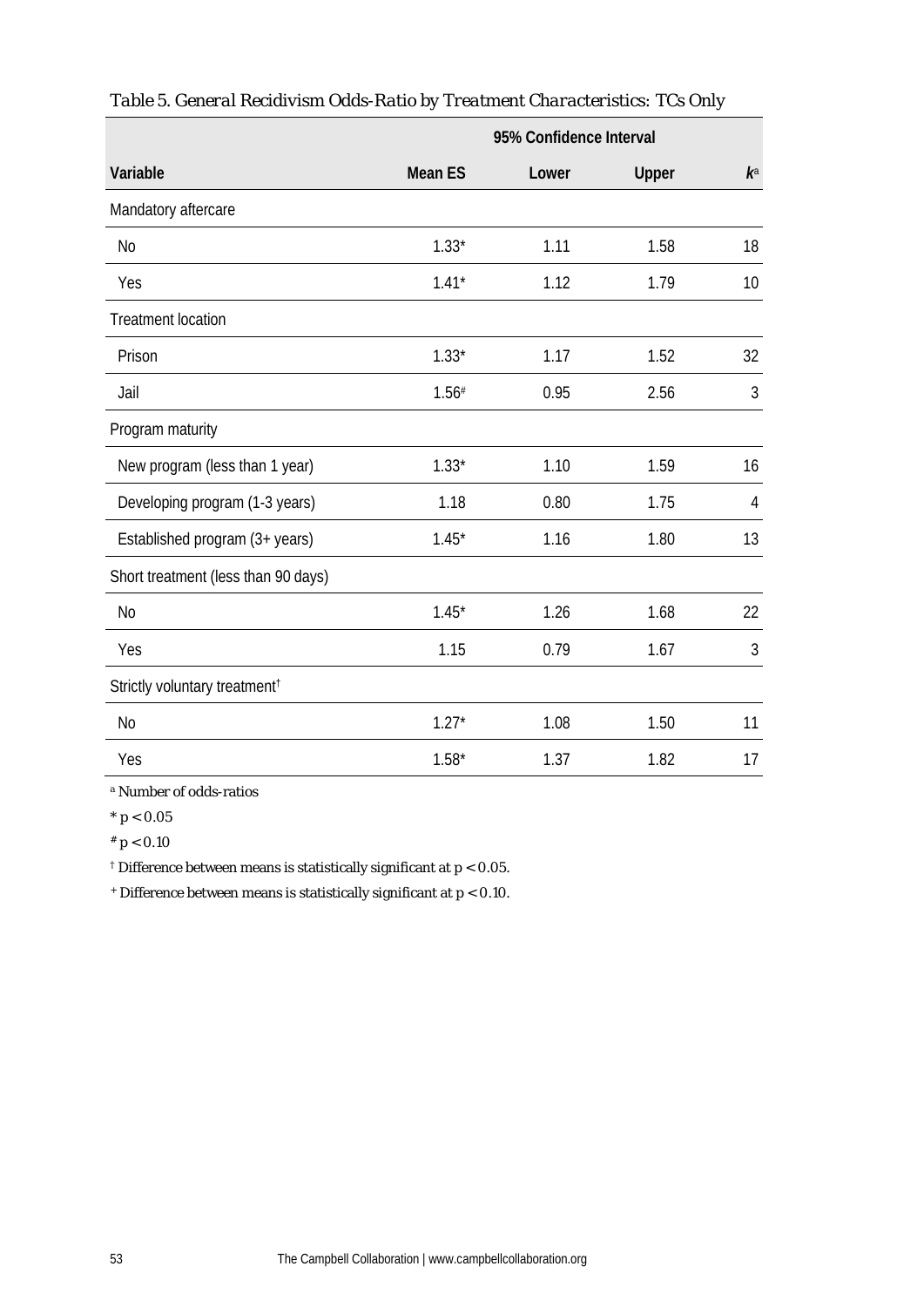|                                              | 95% Confidence Interval |       |       |                |  |  |  |
|----------------------------------------------|-------------------------|-------|-------|----------------|--|--|--|
| Variable                                     | <b>Mean ES</b>          | Lower | Upper | $k^a$          |  |  |  |
| Overall method quality                       |                         |       |       |                |  |  |  |
| Weak quasi-experiment                        | $1.82*$                 | 1.25  | 2.65  | 8              |  |  |  |
| Standard Quasi-experiment                    | $1.52*$                 | 1.12  | 2.07  | 11             |  |  |  |
| Rigorous quasi-experiment                    | 1.33                    | 0.87  | 2.05  | 5              |  |  |  |
| Experimental design                          | 1.09                    | 0.52  | 2.29  | $\overline{2}$ |  |  |  |
| Randomly assigned to conditions              |                         |       |       |                |  |  |  |
| N <sub>0</sub>                               | $1.56*$                 | 1.26  | 1.92  | 24             |  |  |  |
| Yes                                          | 1.09                    | 0.52  | 2.31  | $\overline{2}$ |  |  |  |
| Used subject-level matching                  |                         |       |       |                |  |  |  |
| N <sub>0</sub>                               | $1.49*$                 | 1.17  | 1.89  | 20             |  |  |  |
| Yes                                          | $1.59*$                 | 0.97  | 2.60  | 5              |  |  |  |
| Used multivariate data analysis <sup>+</sup> |                         |       |       |                |  |  |  |
| N <sub>0</sub>                               | 1.18                    | 0.86  | 1.63  | 9              |  |  |  |
| Yes                                          | $1.74*$                 | 1.37  | 2.21  | 17             |  |  |  |
| Overall attrition apparent                   |                         |       |       |                |  |  |  |
| N <sub>0</sub>                               | $1.64*$                 | 1.30  | 2.07  | 19             |  |  |  |
| Yes                                          | 1.15                    | 0.77  | 1.71  | 6              |  |  |  |
| Differential attrition apparent <sup>+</sup> |                         |       |       |                |  |  |  |
| No                                           | $1.69*$                 | 1.39  | 2.05  | 21             |  |  |  |
| Yes                                          | 0.71                    | 0.43  | 1.15  | 3              |  |  |  |
| Published                                    |                         |       |       |                |  |  |  |
| No                                           | $1.56*$                 | 1.11  | 2.19  | 10             |  |  |  |
| Yes                                          | $1.49*$                 | 1.15  | 1.93  | 16             |  |  |  |

## *Table 6. General Recidivism Odds-Ratio by Method Characteristics: Counseling*

<sup>a</sup> Number of odds-ratios

 $*$   $p < 0.05$ 

 $* p < 0.10$ 

 $^\dagger$  Difference between means is statistically significant at  $p<0.05.$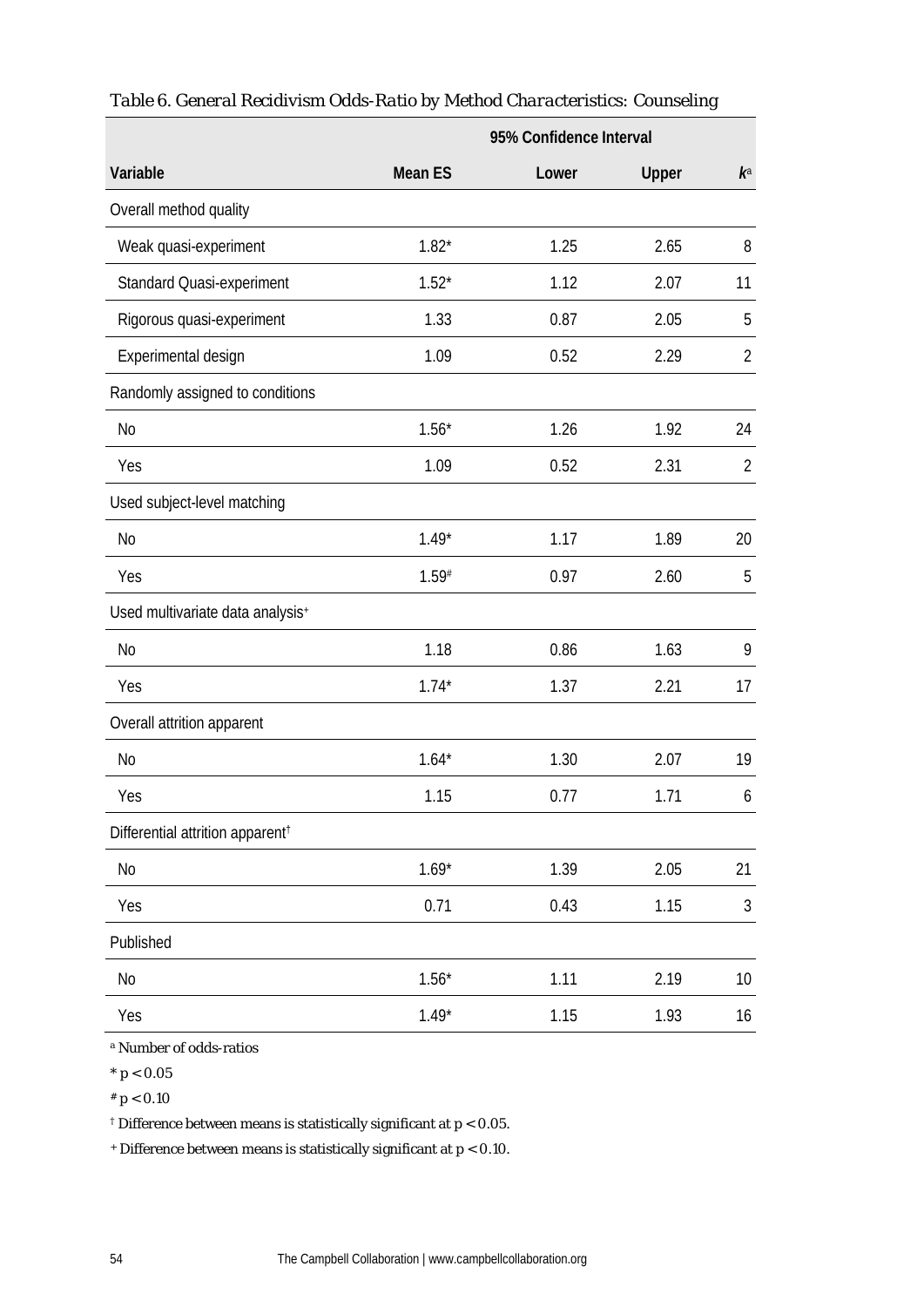|                                           | 95% Confidence Interval |       |       |                |  |  |  |
|-------------------------------------------|-------------------------|-------|-------|----------------|--|--|--|
| Variable                                  | <b>Mean ES</b>          | Lower | Upper | $k^a$          |  |  |  |
| Age group of sample <sup>t</sup>          |                         |       |       |                |  |  |  |
| Adults                                    | $1.54*$                 | 1.41  | 1.67  | 20             |  |  |  |
| <b>Juveniles</b>                          | 1.16                    | 0.92  | 1.46  | 3              |  |  |  |
| Gender composition of sample <sup>t</sup> |                         |       |       |                |  |  |  |
| All female                                | $2.94*$                 | 1.74  | 4.97  | 3              |  |  |  |
| Mixed (male and female)                   | 1.01                    | 0.69  | 1.48  | 6              |  |  |  |
| All male                                  | $1.67*$                 | 1.26  | 2.21  | 11             |  |  |  |
| Racial composition of sample              |                         |       |       |                |  |  |  |
| 50% or less non-white                     | $1.48*$                 | 1.19  | 1.85  | 5              |  |  |  |
| 51%-70% non-white                         | $1.46*$                 | 1.23  | 1.73  | $\overline{7}$ |  |  |  |
| More than 70% non-white                   | $1.50*$                 | 1.34  | 1.68  | $\overline{2}$ |  |  |  |
| Offender type                             |                         |       |       |                |  |  |  |
| Non-violent offenders                     | $1.48*$                 | 1.18  | 1.86  | 11             |  |  |  |
| Mixed (violent and non-violent)           | 1.26#                   | 0.98  | 1.62  | 12             |  |  |  |

*Table 7. General Recidivism Odds-Ratio by Sample Characteristics: Counseling*

<sup>a</sup> Number of odds-ratios

 $*$   $p < 0.05$ 

 $* p < 0.10$ 

 $^\dagger$  Difference between means is statistically significant at  $p<0.05.$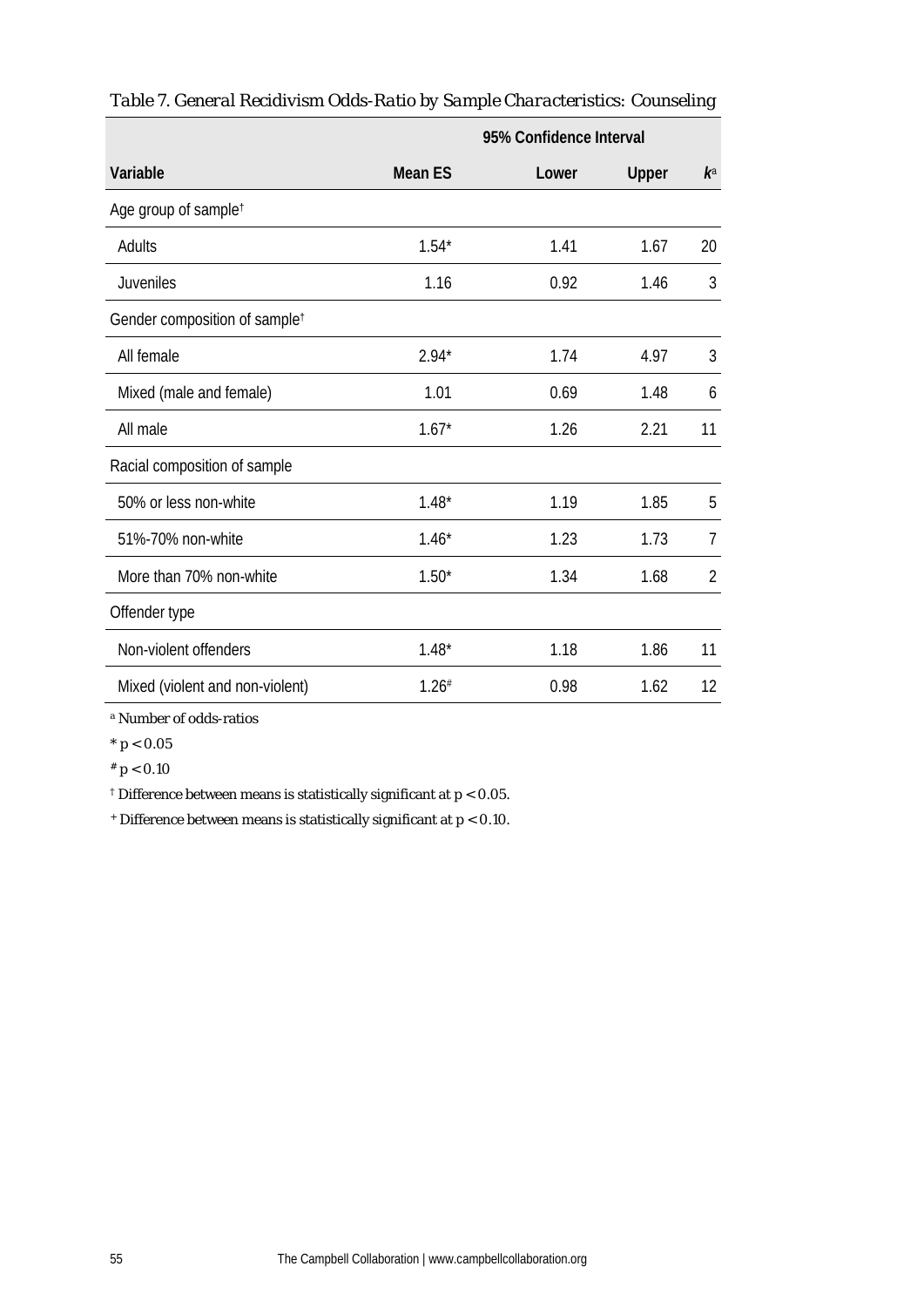|                                     | 95% Confidence Interval |       |       |                |  |  |
|-------------------------------------|-------------------------|-------|-------|----------------|--|--|
| Variable                            | <b>Mean ES</b>          | Lower | Upper | $k^a$          |  |  |
| Mandatory aftercare                 |                         |       |       |                |  |  |
| <b>No</b>                           | $1.47*$                 | 1.16  | 1.85  | 21             |  |  |
| Yes                                 | $1.82*$                 | 1.10  | 3.02  | 4              |  |  |
| <b>Treatment location</b>           |                         |       |       |                |  |  |
| Prison                              | $1.58*$                 | 1.22  | 2.04  | 17             |  |  |
| Jail                                | $1.42*$                 | 1.00  | 2.00  | 9              |  |  |
| Program maturity <sup>†</sup>       |                         |       |       |                |  |  |
| New program (less than 1 year)      | 1.08                    | 0.82  | 1.41  | 8              |  |  |
| Developing program (1-3 years)      | 1.43                    | 0.70  | 2.92  | $\overline{2}$ |  |  |
| Established program (3+ years)      | $1.79*$                 | 1.36  | 2.37  | 9              |  |  |
| Short treatment (less than 90 days) |                         |       |       |                |  |  |
| <b>No</b>                           | $1.44*$                 | 0.98  | 2.12  | 10             |  |  |
| Yes                                 | $1.58*$                 | 1.12  | 2.23  | 11             |  |  |
| Strictly voluntary treatment+       |                         |       |       |                |  |  |
| N <sub>0</sub>                      | 1.07                    | 0.60  | 1.92  | 4              |  |  |
| Yes                                 | $1.75*$                 | 1.26  | 2.44  | 14             |  |  |

## *Table 8. General Recidivism Odds-Ratio by Treatment Characteristics: Counseling*

<sup>a</sup> Number of odds-ratios

 $* p < 0.05$ 

 $^\#$   $p < 0.10$ 

<sup>†</sup> Difference between means is statistically significant at  $p < 0.05$ .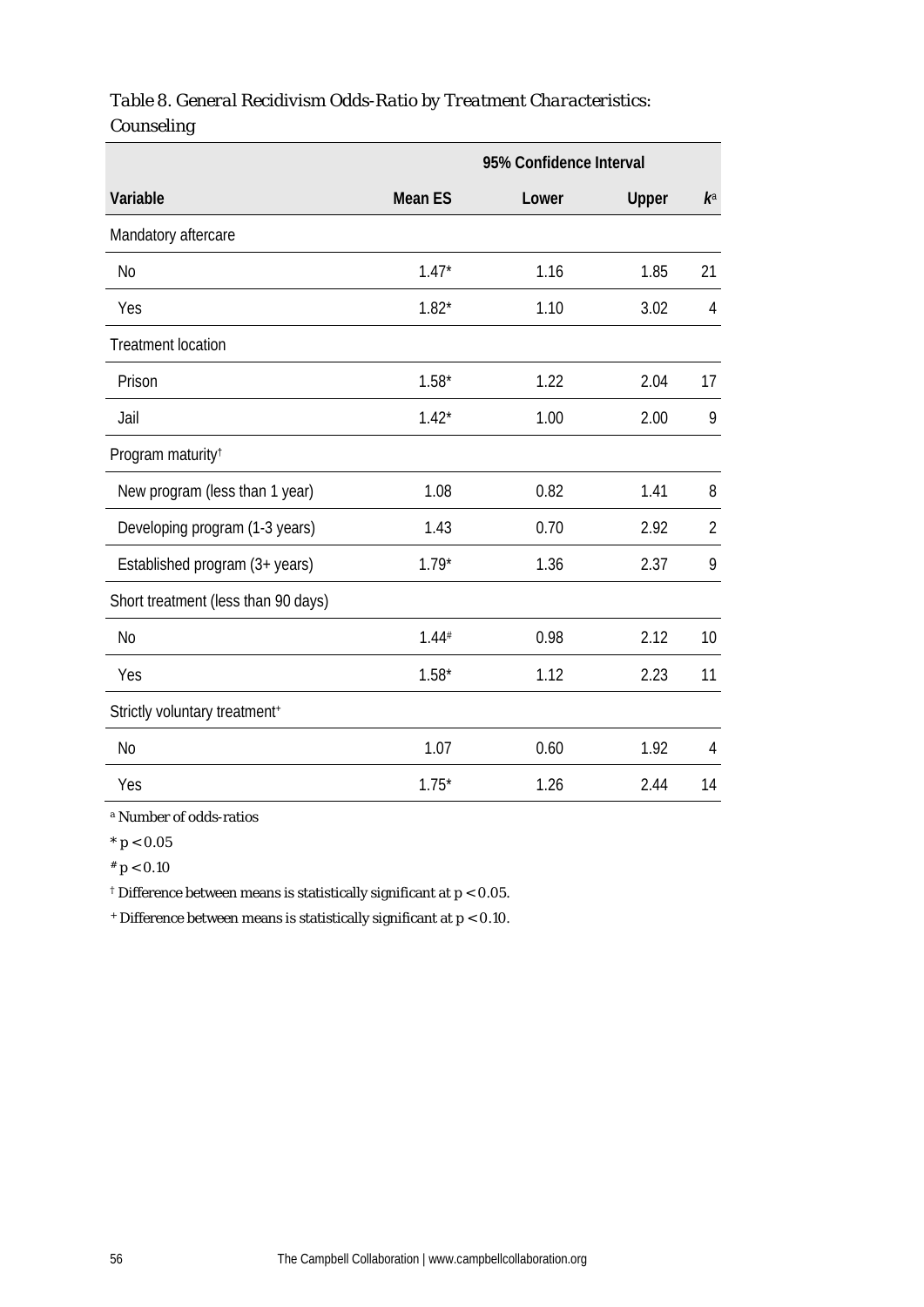|                                              | 95% Confidence Interval |       |              |                |  |
|----------------------------------------------|-------------------------|-------|--------------|----------------|--|
| Variable                                     | <b>Mean ES</b>          | Lower | <b>Upper</b> | $k^a$          |  |
| Overall method quality <sup>t</sup>          |                         |       |              |                |  |
| Weak quasi-experiment                        | 0.69                    | 0.40  | 1.21         | 5              |  |
| Standard Quasi-experiment                    | 1.46                    | 0.82  | 2.61         | 5              |  |
| Rigorous quasi-experiment                    | 1.21                    | 0.82  | 1.80         | 9              |  |
| Experimental design                          | $3.69*$                 | 1.50  | 9.06         | $\overline{2}$ |  |
| Randomly assigned to conditions <sup>+</sup> |                         |       |              |                |  |
| <b>No</b>                                    | 1.15                    | 0.82  | 1.59         | 19             |  |
| Yes                                          | $2.58*$                 | 1.13  | 5.92         | 3              |  |
| Used subject-level matching                  |                         |       |              |                |  |
| No                                           | 1.39#                   | 0.97  | 1.98         | 18             |  |
| Yes                                          | 0.93                    | 0.44  | 1.98         | 4              |  |
| Used multivariate data analysis              |                         |       |              |                |  |
| <b>No</b>                                    | 1.13                    | 0.68  | 1.89         | 9              |  |
| Yes                                          | 1.41                    | 0.92  | 2.16         | 13             |  |
| Overall attrition apparent                   |                         |       |              |                |  |
| <b>No</b>                                    | 1.31                    | 0.82  | 2.07         | 11             |  |
| Yes                                          | 1.18                    | 0.73  | 1.91         | 10             |  |
| Differential attrition apparent              |                         |       |              |                |  |
| No                                           | 1.32                    | 0.87  | 2.01         | 13             |  |
| Yes                                          | 1.12                    | 0.65  | 1.94         | 8              |  |
| Published                                    |                         |       |              |                |  |
| No                                           | 1.16                    | 0.72  | 1.87         | 10             |  |
| Yes                                          | 1.42                    | 0.90  | 2.23         | 12             |  |

## *Table 9. Drug Relapse Odds-Ratio by Method Variables*

<sup>a</sup> Number of odds-ratios

 $* p < 0.05$ 

 $* p < 0.10$ 

 $^\dagger$  Difference between means is statistically significant at  $p<0.05.$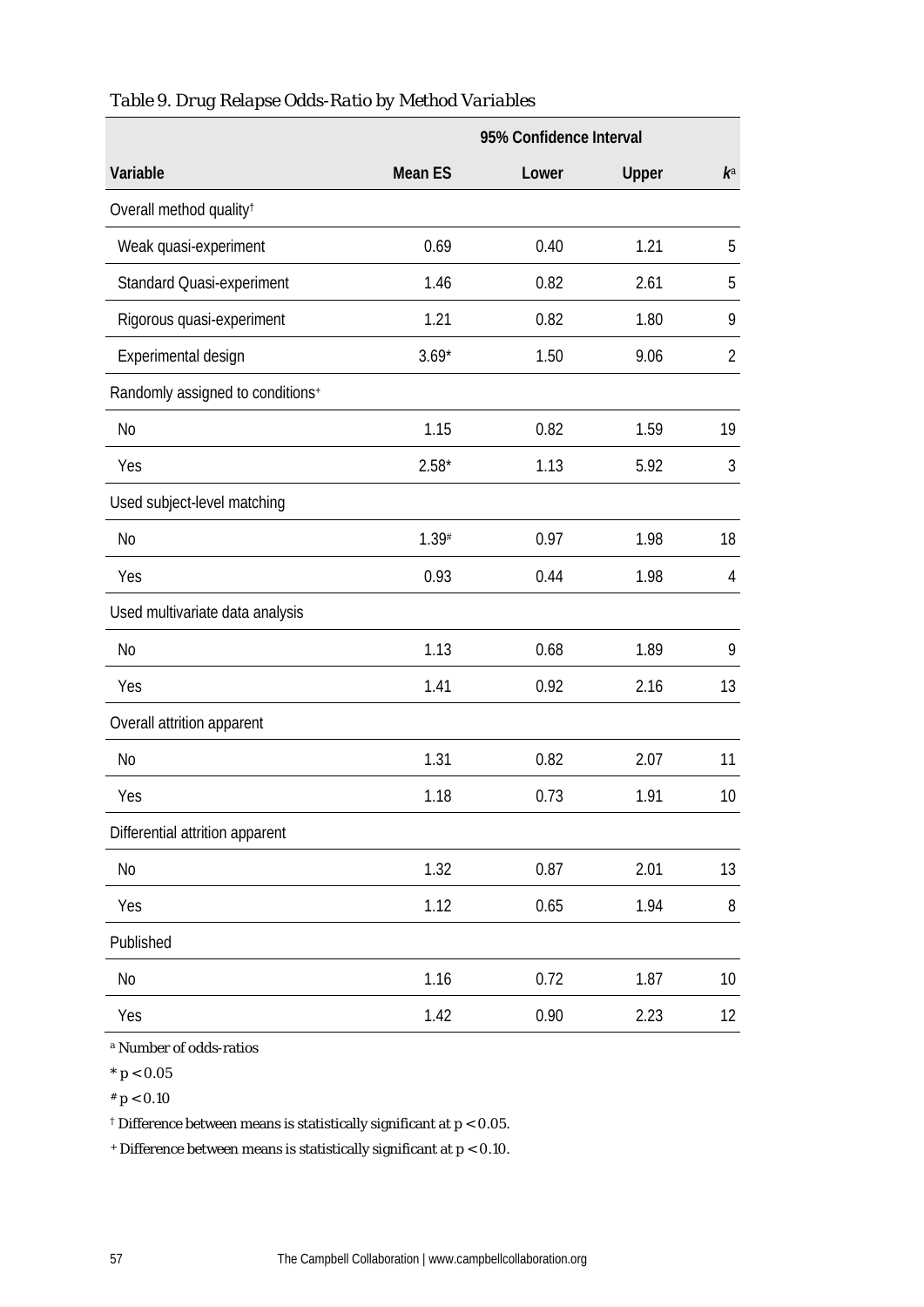|                                  | 95% Confidence Interval |       |       |                |  |
|----------------------------------|-------------------------|-------|-------|----------------|--|
| Variable                         | <b>Mean ES</b>          | Lower | Upper | $k^a$          |  |
| Age group of sample <sup>t</sup> |                         |       |       |                |  |
| Adults                           | $1.61*$                 | 1.24  | 2.09  | 16             |  |
| Juveniles                        | 0.78                    | 0.48  | 1.24  | 4              |  |
| Gender composition of sample     |                         |       |       |                |  |
| All female                       | 2.06#                   | 0.97  | 4.38  | 5              |  |
| Mixed (male and female)          | 0.81                    | 0.29  | 2.26  | $\overline{2}$ |  |
| All male                         | 1.18                    | 0.77  | 1.82  | 12             |  |
| Racial composition of sample     |                         |       |       |                |  |
| 50% or less non-white            | 1.85                    | 0.70  | 4.89  | $\overline{2}$ |  |
| 51%-70% non-white                | 1.50                    | 0.88  | 2.54  | $\overline{7}$ |  |
| More than 70% non-white          | 1.21                    | 0.73  | 2.00  | 7              |  |
| Offender type                    |                         |       |       |                |  |
| Non-violent offenders            | 1.41                    | 0.80  | 2.49  | 8              |  |
| Mixed (violent and non-violent)  | 0.94                    | 0.57  | 1.55  | 8              |  |

## *Table 10. Drug Relapse Odds-Ratio by Sample Characteristics*

<sup>a</sup> Number of odds-ratios

 $* p < 0.05$ 

 $* p < 0.10$ 

 $^\dagger$  Difference between means is statistically significant at  $p<0.05.$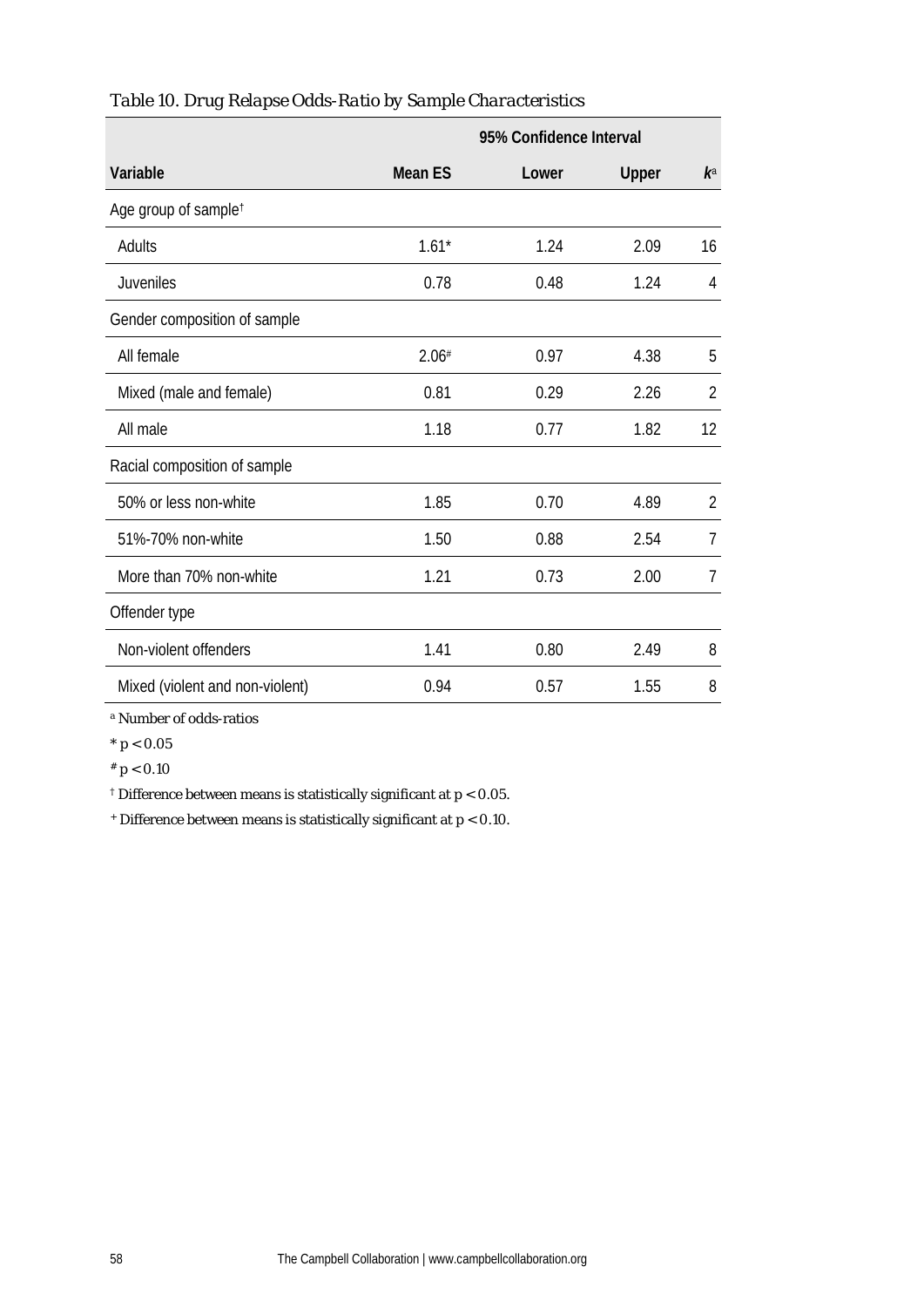|                                     | 95% Confidence Interval |       |       |                |  |  |
|-------------------------------------|-------------------------|-------|-------|----------------|--|--|
| Variable                            | <b>Mean ES</b>          | Lower | Upper | $k^a$          |  |  |
| Type of program+                    |                         |       |       |                |  |  |
| Therapeutic community               | 1.33                    | 0.92  | 1.93  | 13             |  |  |
| Counseling                          | 0.77                    | 0.35  | 1.70  | 3              |  |  |
| Boot camp                           | 0.56                    | 0.16  | 2.01  | 1              |  |  |
| Narcotic maintenance                | $2.10*$                 | 1.03  | 4.27  | 5              |  |  |
| Mandatory aftercare <sup>t</sup>    |                         |       |       |                |  |  |
| N <sub>0</sub>                      | 0.85                    | 0.51  | 1.43  | 8              |  |  |
| Yes                                 | $1.79*$                 | 1.14  | 2.82  | 11             |  |  |
| <b>Treatment location</b>           |                         |       |       |                |  |  |
| Prison                              | 1.25                    | 0.89  | 1.76  | 20             |  |  |
| Jail                                | 1.97                    | 0.53  | 7.39  | $\overline{2}$ |  |  |
| Program maturity                    |                         |       |       |                |  |  |
| New program (less than 1 year)      | 1.12                    | 0.64  | 1.94  | 8              |  |  |
| Developing program (1-3 years)      | 1.69                    | 0.78  | 3.63  | 5              |  |  |
| Established program (3+ years)      | 1.14                    | 0.60  | 2.18  | 6              |  |  |
| Short treatment (less than 90 days) |                         |       |       |                |  |  |
| No                                  | 1.10                    | 0.71  | 1.69  | 13             |  |  |
| Yes                                 | 2.04                    | 0.85  | 4.93  | 4              |  |  |
| Strictly voluntary treatment        |                         |       |       |                |  |  |
| No                                  | 0.93                    | 0.45  | 1.93  | $\overline{4}$ |  |  |
| Yes                                 | $1.64*$                 | 1.06  | 2.52  | 14             |  |  |
|                                     |                         |       |       |                |  |  |

*Table 11. Drug Relapse Odds-Ratio by Treatment Characteristics*

<sup>a</sup> Number of odds-ratios

 $*$   $p < 0.05$ 

 $# p < 0.10$ 

<sup>†</sup> Difference between means is statistically significant at  $p < 0.05$ .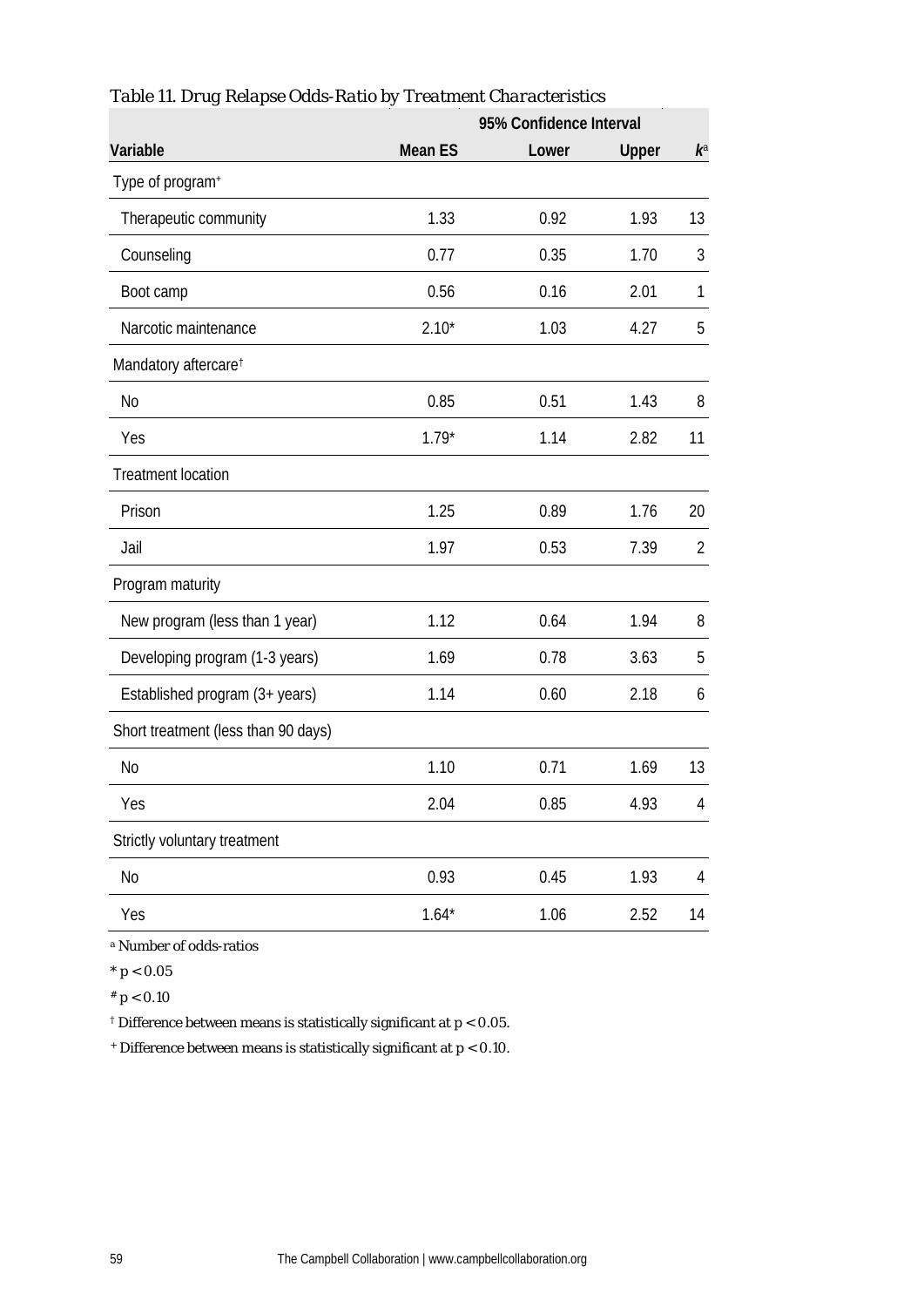# **12 Figures**

## *Figure 1. General Recidivism Odds-Ratio and 95% Confidence Interval: TCs*

| Author and Year                                                                                                                                                                                                                                                                                                                                                                                                                                                                                                                                                                                                                               | N                                                                                                                                                                |                | <b>Favors Comparison</b> |     |            | <b>Favors Treatment</b> |              |    |    |
|-----------------------------------------------------------------------------------------------------------------------------------------------------------------------------------------------------------------------------------------------------------------------------------------------------------------------------------------------------------------------------------------------------------------------------------------------------------------------------------------------------------------------------------------------------------------------------------------------------------------------------------------------|------------------------------------------------------------------------------------------------------------------------------------------------------------------|----------------|--------------------------|-----|------------|-------------------------|--------------|----|----|
| VAN STELLE & MOBERG 2001<br>PRENDERGAST ET AL 1996<br>PRENDERGAST ET AL 2003<br>HARTMANN ET AL 1997<br>PEALER ET AL 2002<br>MESSINA ET AL 2006<br>TUNIS ET AL 1995-JET<br>MOSHER & PHILLIPS 2001<br>WEXLER ET AL 1990-MALES<br>INCIARDI ET AL EVALS OF CREST<br><b>WEXLER ET AL 1999</b><br>TAXMAN & SPINNER 1996<br>WINESBURG ET AL 2002<br>JENSEN & KANE 2010<br>KNIGHT ET AL-EVALS OF TX ITC<br><b>WEXLER ET AL 1990 FEMALES</b><br><b>WELSH 2002</b><br>EISENBERG & FABELO 1996<br>EISENBERG ET AL 2001<br>PELISSIER ET AL 2000-MALES<br><b>DUWE 2010</b><br><b>NASH 2000</b><br>PELISSIER ET AL 2000-FEMALES<br>MILLER & KOONS-WITT 2003 | 96<br>64<br>180<br>244<br>788<br>293<br>150<br>558<br>594<br>359<br>715<br>528<br>399<br>444<br>396<br>285<br>551<br>1067<br>24017<br>1842<br>1852<br>807<br>473 |                |                          |     |            |                         |              |    |    |
| TUNIS ET AL 1995-SAID<br>EISENBERG ET AL 2001<br>KLEBE & O'KEEFE 2004<br>GORDON 2002<br>GRANSKY & JONES 1997<br>MILLER & MILLER 2011<br>ANGLIN ET AL 2002<br><b>PORTER 2002</b><br><b>GRANSKY &amp; JONES 1997</b><br><b>PORTER 2002</b><br>SIEGAL ET AL 1997<br>Overall Mean Odds-Ratio                                                                                                                                                                                                                                                                                                                                                      | 280<br>374<br>24017<br>778<br>818<br>415<br>280<br>801<br>700<br>8399<br>513<br>726                                                                              | $\overline{1}$ | $\blacksquare$           |     |            | ↔                       | $\mathbf{L}$ |    |    |
|                                                                                                                                                                                                                                                                                                                                                                                                                                                                                                                                                                                                                                               |                                                                                                                                                                  | . 1            | -25                      | .50 | .75 1      | 2                       | 5            | 10 | 25 |
|                                                                                                                                                                                                                                                                                                                                                                                                                                                                                                                                                                                                                                               |                                                                                                                                                                  |                |                          |     | Odds-Ratio |                         |              |    |    |
|                                                                                                                                                                                                                                                                                                                                                                                                                                                                                                                                                                                                                                               |                                                                                                                                                                  |                |                          |     |            |                         |              |    |    |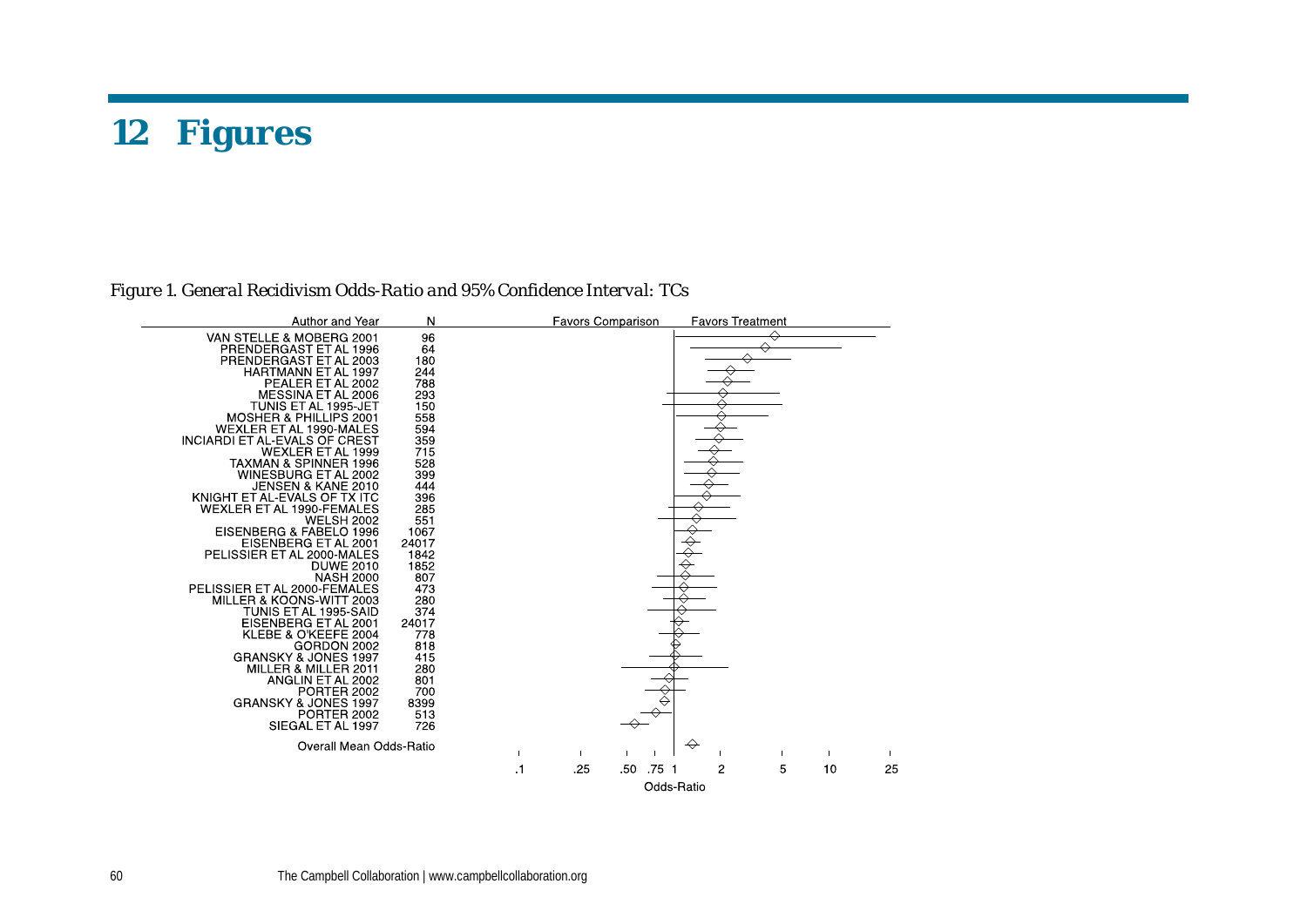| Author and Year                                                                                                                                                                                                                                                                                                                                                                                                                                                                                                                                                                                               | N                                                                                                                                                                                                                                | <b>Favors Comparison</b>              | <b>Favors Treatment</b> |          |
|---------------------------------------------------------------------------------------------------------------------------------------------------------------------------------------------------------------------------------------------------------------------------------------------------------------------------------------------------------------------------------------------------------------------------------------------------------------------------------------------------------------------------------------------------------------------------------------------------------------|----------------------------------------------------------------------------------------------------------------------------------------------------------------------------------------------------------------------------------|---------------------------------------|-------------------------|----------|
| VOAS & TIPPETTS 1990<br>TURELY ET AL 2004<br>TURELY ET AL 2004<br><b>CRUNDALL &amp; DEACON 1997</b><br>TUNIS ET AL 1995-DEUCE<br>TUNIS ET AL 1995-REACH<br>MILLER 2010<br>TURELY ET AL 2004<br>FINIGAN ET AL 2003-FEMALES<br>DALEY ET AL 2004<br>HANSON 2000<br>MARTIN ET AL 2003<br>PORPORINO ET AL 2002<br>KUNITZ ET AL 2002<br><b>SMITH 1996</b><br>HUGHEY & KLEMKE 1996<br>WA STATE DOC 1998<br>FINIGAN ET AL 2003 MALES<br><b>KELLY 2001</b><br>AOS 2004<br>PETERS ET AL 1993<br>LITTLE & ROBINSON 1990<br>TUNIS ET AL 1995-NEW BEGIN<br>SEALOCK ET AL 1997<br>DUGAN & EVERETT 1998<br>VAUGHN ET AL 2003 | 2340<br>$\begin{array}{c} 70 \\ 67 \\ 58 \\ 264 \end{array}$<br>$\frac{159}{121}$<br>137<br>196<br>831<br>271<br>1205<br>1572<br>6571<br>495<br>394<br>676<br>676<br>190<br>527<br>273<br>420<br>180<br>166<br>520<br>117<br>628 |                                       |                         |          |
| Overall Mean Odds-Ratio                                                                                                                                                                                                                                                                                                                                                                                                                                                                                                                                                                                       |                                                                                                                                                                                                                                  |                                       |                         |          |
|                                                                                                                                                                                                                                                                                                                                                                                                                                                                                                                                                                                                               |                                                                                                                                                                                                                                  | $-25$<br>75 <sub>1</sub><br>.50<br>.1 | 5<br>2                  | 25<br>10 |
|                                                                                                                                                                                                                                                                                                                                                                                                                                                                                                                                                                                                               |                                                                                                                                                                                                                                  |                                       | Odds-Ratio              |          |

## *Figure 2. General Recidivism Odds-Ratio and 95% Confidence Interval: Counseling*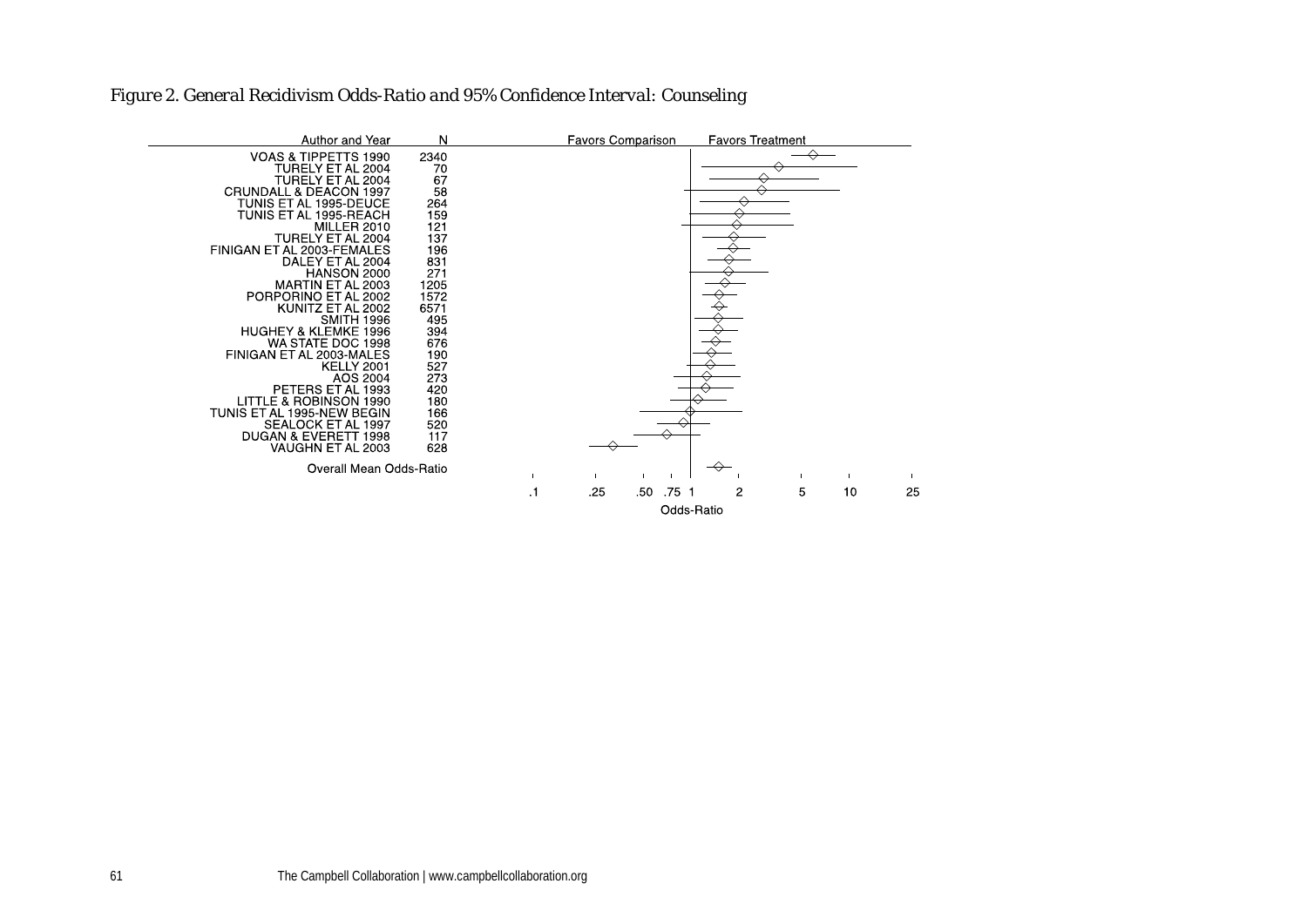### *Figure 3. Drug Relapse Odds-Ratio and 95% Confidence Interval*

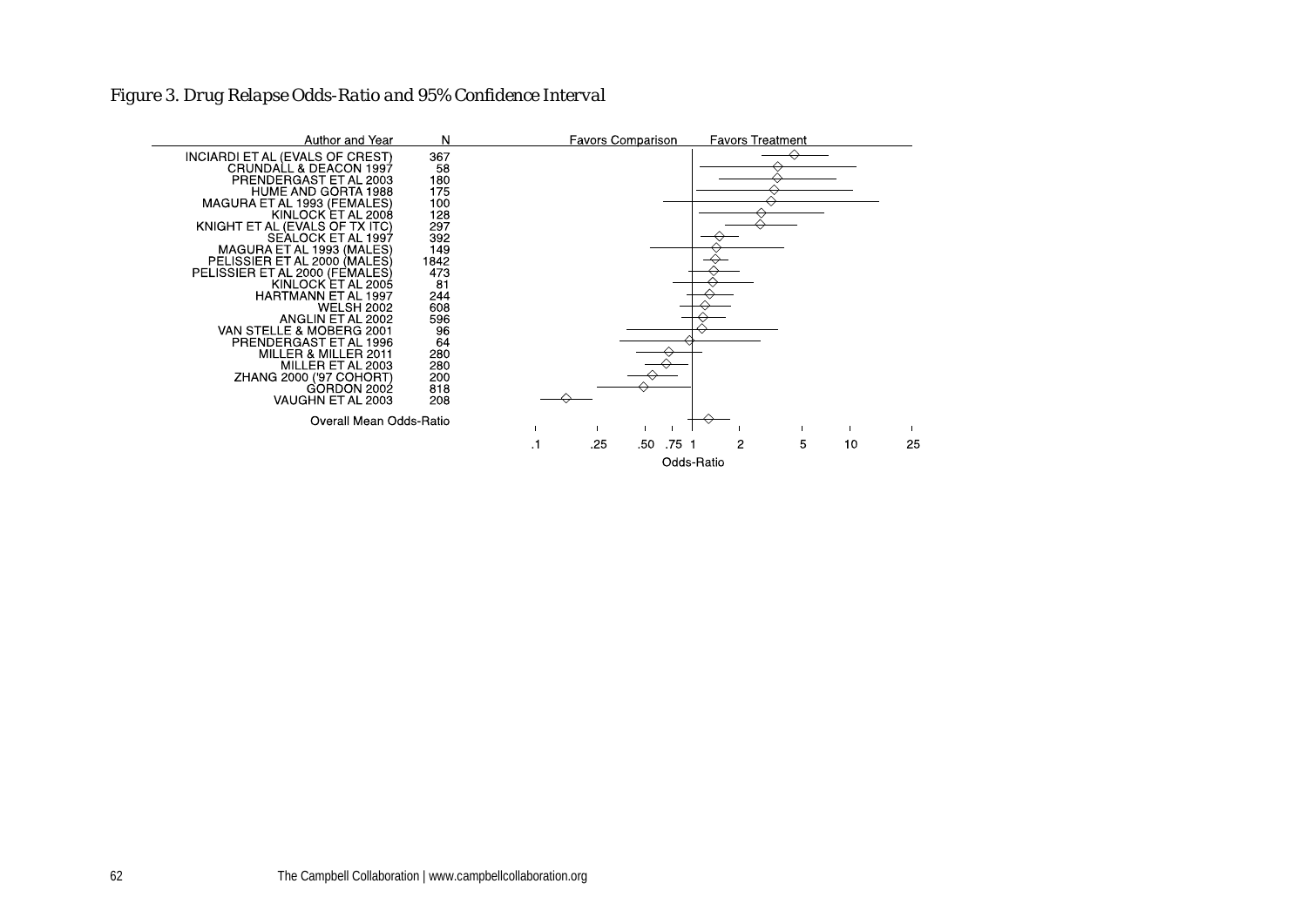# **13 Appendix 1: Search Terms**

*The search strategy for this review began by conducting a computerized keyword search of bibliographic databases.* We split our keywords into three groups: primary terms, secondary terms, and independent terms. The primary terms were too broad to be used independently; thus, we combined each primary term with each secondary term. We augmented this search strategy by utilizing a few independent search terms. The table below lists the primary, secondary, and independent search terms.

| <b>Primary Terms</b>          | <b>Secondary Terms</b> | <b>Independent Terms</b>              |
|-------------------------------|------------------------|---------------------------------------|
| Drug treatment                | <b>Offenders</b>       | Boot camps                            |
| Substance abuse treatment     | <b>Inmates</b>         | Residential substance abuse treatment |
| Drug counseling               | Incarceration          | <b>RSAT</b>                           |
| Substance abuse counseling    | Incarcerated           |                                       |
| Methadone maintenance         | Prison                 |                                       |
| Therapeutic community (ities) | Evaluation             |                                       |
| Drunk driver                  | Outcome evaluation     |                                       |
| Drink driver                  | Recidivism             |                                       |
| DUI                           | Arrest                 |                                       |
| <b>DWI</b>                    |                        |                                       |

## *Terms used in computerized database search*

For example, the first primary term, "drug treatment," was combined with each of the secondary terms to eliminate extraneous results. Then the second primary term, "substance term treatment," was combined with each of the secondary terms. This process was repeated for each primary term. Lastly, we used the independent terms by themselves in each database.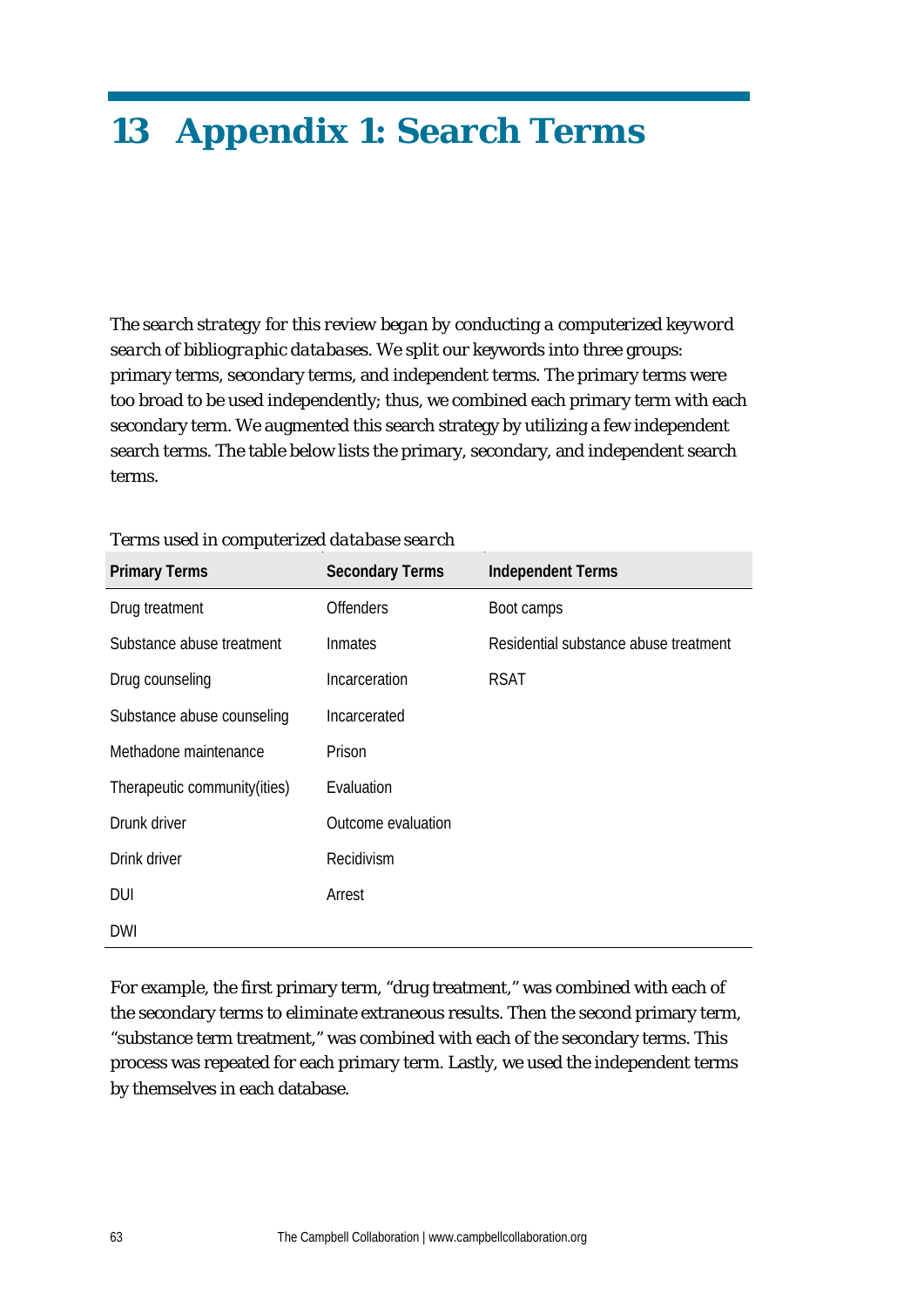# **14 Appendix 2: Coding Forms**

## **Crime Prevention Meta-Analysis Study Level Code Sheet**

*Identifying Information*

| Study (document) identifier<br>[StudyID]                            |                                      |   |                                                                                        |  |            |              |  |
|---------------------------------------------------------------------|--------------------------------------|---|----------------------------------------------------------------------------------------|--|------------|--------------|--|
|                                                                     | numbers                              |   | If multiple documents were used to code this study, indicate the supplemental study ID |  |            |              |  |
|                                                                     | Cross references document identifier |   |                                                                                        |  | [CROSREF1] |              |  |
|                                                                     | Cross references document identifier |   |                                                                                        |  | [CROSREF2] |              |  |
|                                                                     | Cross references document identifier |   |                                                                                        |  | [CROSREF3] |              |  |
|                                                                     | Coder's initials                     |   |                                                                                        |  | [Coder]    |              |  |
|                                                                     | Date coded                           |   | [Date]                                                                                 |  |            |              |  |
|                                                                     | Author:                              |   |                                                                                        |  |            | [Author]     |  |
|                                                                     | Publication type                     |   |                                                                                        |  | [PubType]  |              |  |
|                                                                     | <b>Book</b>                          | 4 | Gov't Report, State/local                                                              |  |            |              |  |
|                                                                     | 2 Book Chapter                       | 5 | Journal (peer reviewed)                                                                |  |            |              |  |
|                                                                     | 3 Gov't Report, Federal              | 6 | Unpublished (tech report, convention paper,                                            |  |            | dissertation |  |
|                                                                     | Year of publication:                 |   |                                                                                        |  |            |              |  |
| [MODS]<br>Number of different "modules" included in report          |                                      |   |                                                                                        |  |            |              |  |
| [SAME_CG]<br>Is the same control/comparison group used in different |                                      |   |                                                                                        |  |            |              |  |
|                                                                     | modules? $(1 = Yes; 0 = No)$         |   |                                                                                        |  |            |              |  |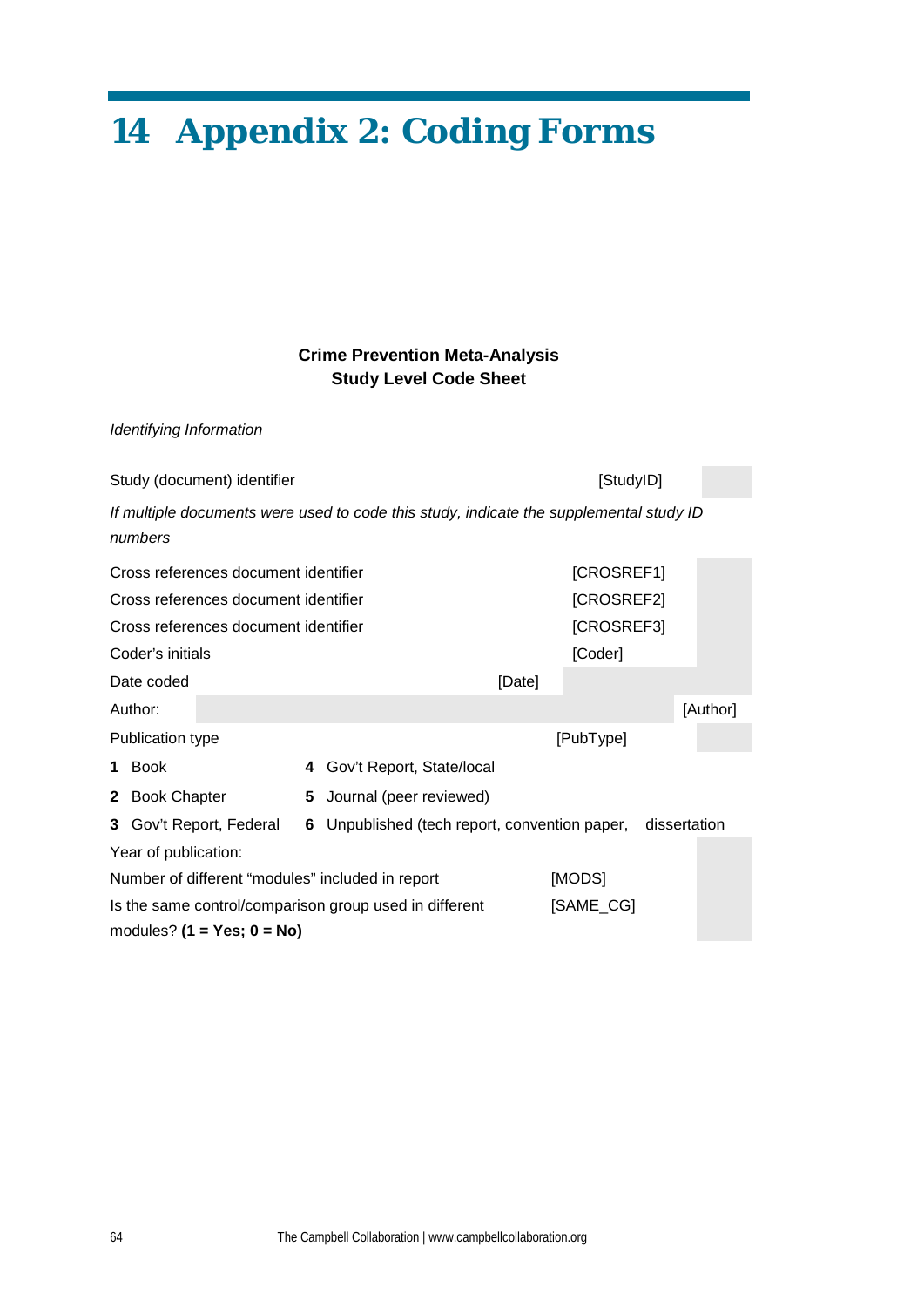## **Crime Prevention Meta-Analysis Treatment-Comparison Contrast Level Code Sheet**

A study may report on multiple independent evaluations, such as independent treatment and control group contrasts, or may have a design that includes multiple interventions of interest contrasted with a single control group. Each of these treatment/control contrasts of interest is treated as a separate "module" for coding purposes. Note that the treatment groups across modules must have independent (non-overlapping) subjects. A single control group may be used in more than one module.

#### *Identifying Information*

| Study (document) identifier           | [StudyID]             |
|---------------------------------------|-----------------------|
| Module identifier<br>Coder's initials | [ModID]<br>[CoderMod] |
| <b>Program Description</b>            |                       |

Program description: **[ProgDes 1]** 

**(text)**

### Primary Treatment Type **[PrimeTx]**

- **1** Therapeutic Community (TC)
- **2** Individual Counseling
- **3** Group Counseling
- **4** Boot Camp/Shock Incarceration
- **5** Methadone Maintenance
- **6** Multiple modes of treatment (specific modality depends on client characteristics)
- **7** Other

Treatment Components (Check all that apply)

Life skills programs [TxComp1] Cognitive behavioral programs [TxComp2] 12-step program [TxComp3] Drug education [TxComp4] Academic education [TxComp5] Post treatment aftercare component [TxComp6] Other [TxComp6]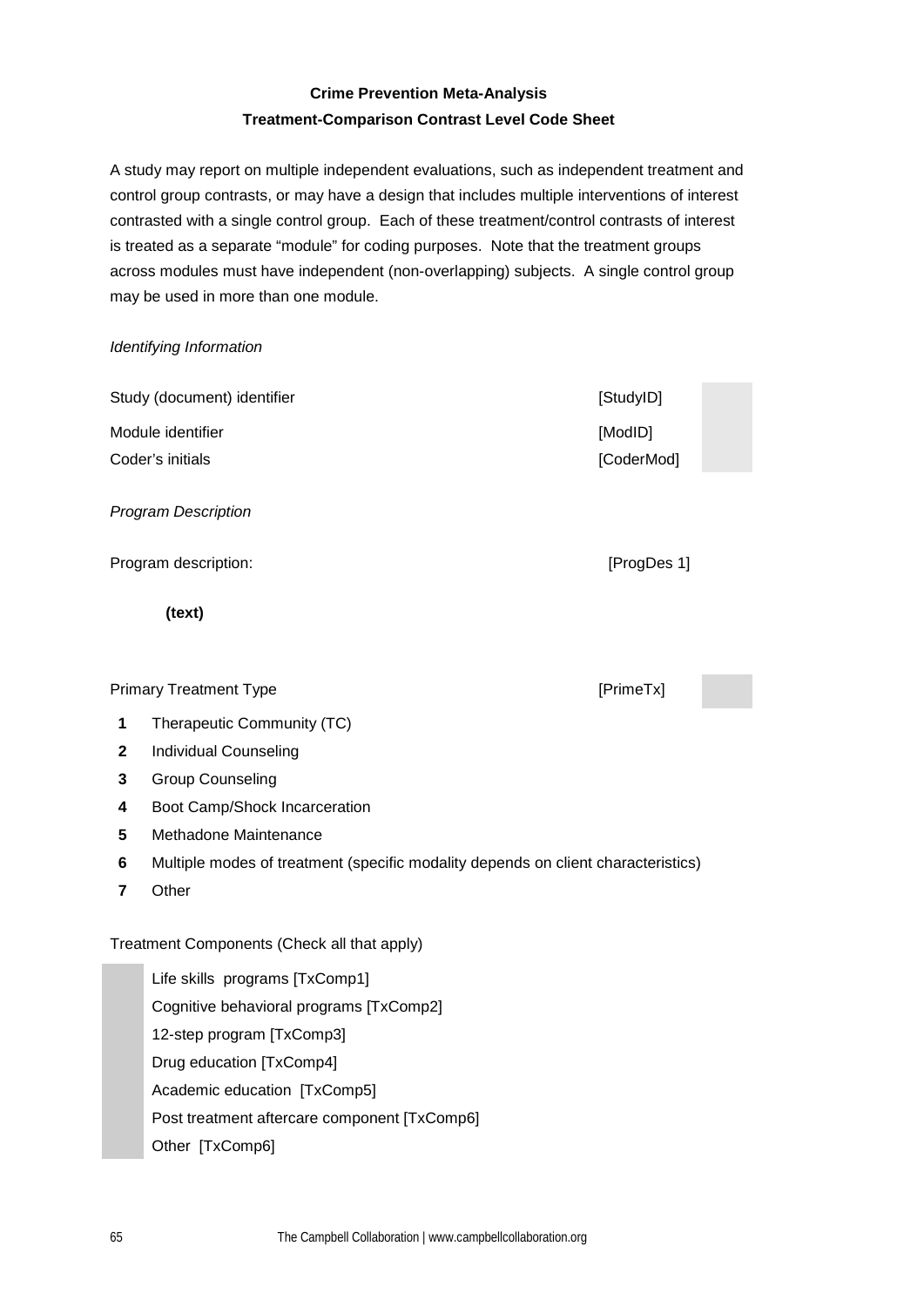|              | In what format or social setting is the treatment delivered?   |    |                      | [TxFormat]  |  |
|--------------|----------------------------------------------------------------|----|----------------------|-------------|--|
| 1            | One-on-one (e.g., therapist/client)                            |    |                      |             |  |
| $\mathbf{2}$ | Group setting (e.g., classroom, group therapy)                 |    |                      |             |  |
| 3            | Family setting (e.g., family therapy)                          |    |                      |             |  |
| 4            | Mixed (i.e., any combination of the above)                     |    |                      |             |  |
| 9            | Cannot tell                                                    |    |                      |             |  |
|              | Where does the treatment group reside                          |    |                      | [TxLocale]  |  |
| 1            | Jail                                                           | 4  | Other CJ institution |             |  |
| 2            | Prison                                                         | 11 | Mixed                |             |  |
| 3            | <b>Halfway House</b>                                           | 99 | Other                |             |  |
|              | Who delivers or provides the treatment?                        |    |                      | [TxStaff]   |  |
| 1            | Mental health professionals                                    |    |                      |             |  |
| $\mathbf{2}$ | <b>CJ Professionals</b>                                        |    |                      |             |  |
| 3            | Professional educator                                          |    |                      |             |  |
| 4            | Nonprofessional                                                |    |                      |             |  |
| 5            | Other                                                          |    |                      |             |  |
| 6            | Cannot tell                                                    |    |                      |             |  |
|              | Length of primary intervention in months (weeks/4.3)           |    |                      |             |  |
| 1A           | Minimum                                                        |    |                      | [TxMon1]    |  |
| b            | Maximum                                                        |    |                      | [TxMon2]    |  |
| c            | Mean                                                           |    |                      | [TxMon3]    |  |
| $\mathsf{d}$ | Fixed (same for all subjects)                                  |    |                      | [TxMon4]    |  |
|              |                                                                |    |                      |             |  |
|              | Length of aftercare or follow-up program component (weeks/4.3) |    |                      | [TxAfterM]  |  |
|              | Describe the program for the comparison group if other than no |    |                      | [ProgDes 2] |  |
|              | treatment or treatment as usual.                               |    |                      |             |  |
|              | (text)                                                         |    |                      |             |  |
|              | What happens to the comparison group?                          |    |                      | [CompGrp]   |  |
| 1            | No treatment                                                   |    |                      |             |  |
| $\mathbf{2}$ | Wait-list control                                              |    |                      |             |  |
| 3            | Placebo control or "strawman" alternative intervention         |    |                      |             |  |
| 4            | Treatment as usual; management as usual                        |    |                      |             |  |
| 5            | Treatment drop-outs; unsuccessful participation                |    |                      |             |  |
| 6            | Nonparticipation in program                                    |    |                      |             |  |
| 7            | Mixed, any combination of above                                |    |                      |             |  |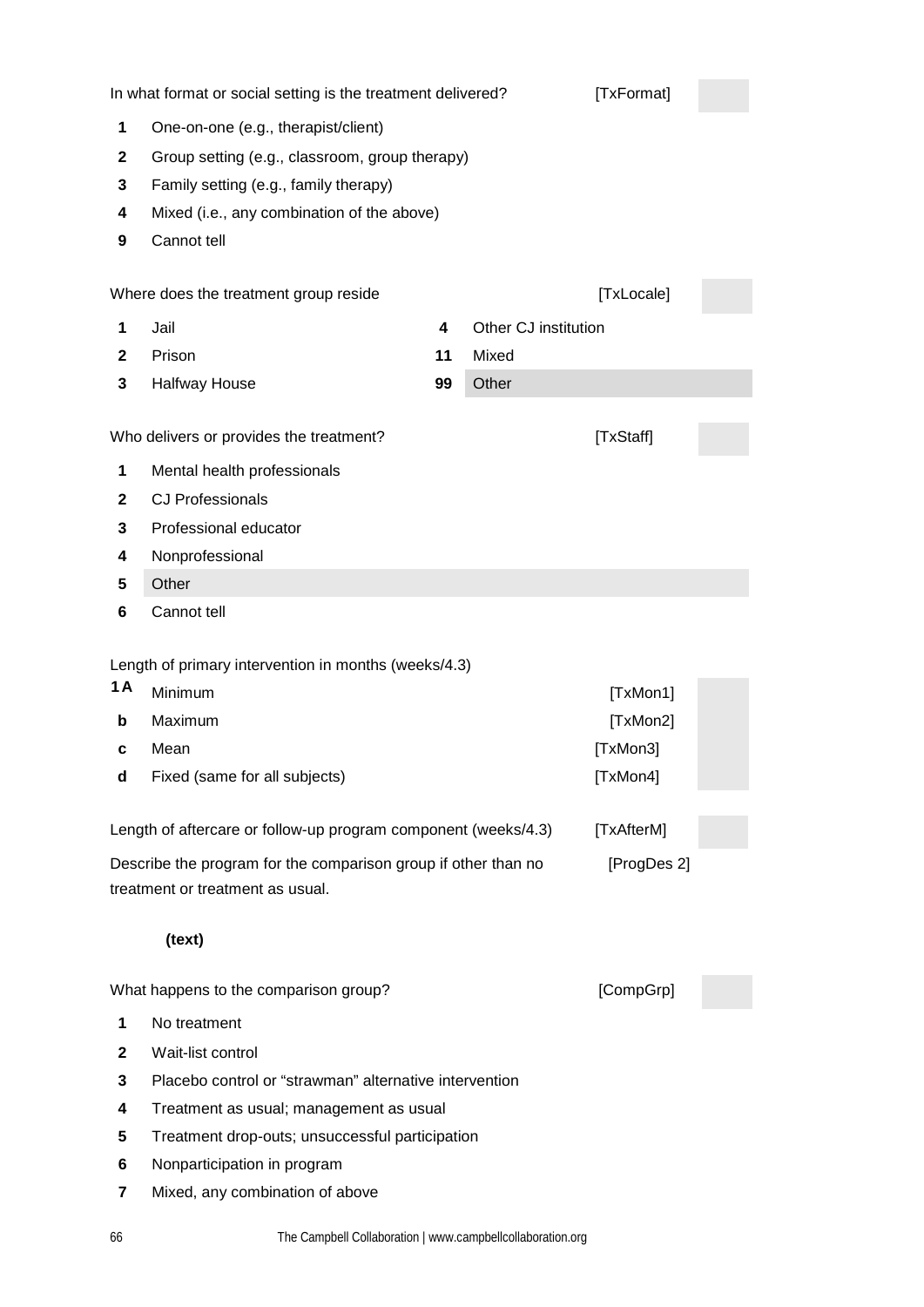- **8** Non-sex-offender specific mental health treatment (sex-offender studies only)
- **9** Cannot tell

|              |                                                                                                                                       |   | Where does the comparison group reside                                                                         |    |                           | [CgLocale] |  |
|--------------|---------------------------------------------------------------------------------------------------------------------------------------|---|----------------------------------------------------------------------------------------------------------------|----|---------------------------|------------|--|
| 1            | Jail                                                                                                                                  |   |                                                                                                                | 4  | Other CJ institution      |            |  |
| $\mathbf{2}$ | Prison                                                                                                                                |   |                                                                                                                | 11 | Mixed                     |            |  |
| 3            | <b>Halfway House</b>                                                                                                                  |   |                                                                                                                | 99 | Other                     |            |  |
|              |                                                                                                                                       |   |                                                                                                                |    |                           |            |  |
|              | <b>Methodological Rigor</b>                                                                                                           |   |                                                                                                                |    |                           |            |  |
|              |                                                                                                                                       |   | Use of control variables in statistical analyses to account for<br>initial group differences $(1=Yes; 0 = No)$ |    |                           | [CntrlVar] |  |
|              |                                                                                                                                       |   | Use of random assignment to conditions $(1=Yes; 0 = No)$                                                       |    |                           | [Random]   |  |
|              |                                                                                                                                       |   | Use of subject level matching $(1=Yes; 0 = No)$                                                                |    |                           | [Matching] |  |
|              | arrest $(1=Yes; 0 = No)$                                                                                                              |   | Measurement of prior criminal involvement; not necessarily                                                     |    |                           | [PreTest]  |  |
|              |                                                                                                                                       |   | Rating of initial group similarity (7=highly similar; 1=highly<br>dissimilar)                                  |    |                           | [SimRate]  |  |
|              | Anchors:                                                                                                                              | 7 | Randomized design large N or small N with matching                                                             |    |                           |            |  |
|              |                                                                                                                                       | 5 | Nonrandomized design with strong evidence of initial equivalence                                               |    |                           |            |  |
|              | 1<br>Nonrandomized design, comparison group highly likely to be different<br>or known different that are related to future recidivism |   |                                                                                                                |    |                           |            |  |
|              |                                                                                                                                       |   | Was attrition discussed in the study reported? $(1=Yes; 0 = No)$                                               |    |                           | [Attrit1]  |  |
|              |                                                                                                                                       |   | Is there a potential generalizability threat from overall attrition?                                           |    |                           | [Attrit2]  |  |
| 0            | No                                                                                                                                    |   |                                                                                                                | 8  | N/A, no attrition problem |            |  |
| 1            | yes                                                                                                                                   |   |                                                                                                                | 9  | cannot tell               |            |  |
|              |                                                                                                                                       |   | Is there a potential threat from differential attrition?                                                       |    |                           | [Attrit3]  |  |
|              | (same as above)                                                                                                                       |   |                                                                                                                |    |                           |            |  |
|              | differential attrition effects?<br>$(1=Yes; 0=No; 8=NA)$                                                                              |   | Did the statistical analysis of outcome effects attempt to control for                                         |    |                           | [Attrit4]  |  |
|              |                                                                                                                                       |   |                                                                                                                |    |                           |            |  |
|              |                                                                                                                                       |   | Use of statistical significance testing $(1=Yes; 0 = No)$                                                      |    |                           | [SigTest]  |  |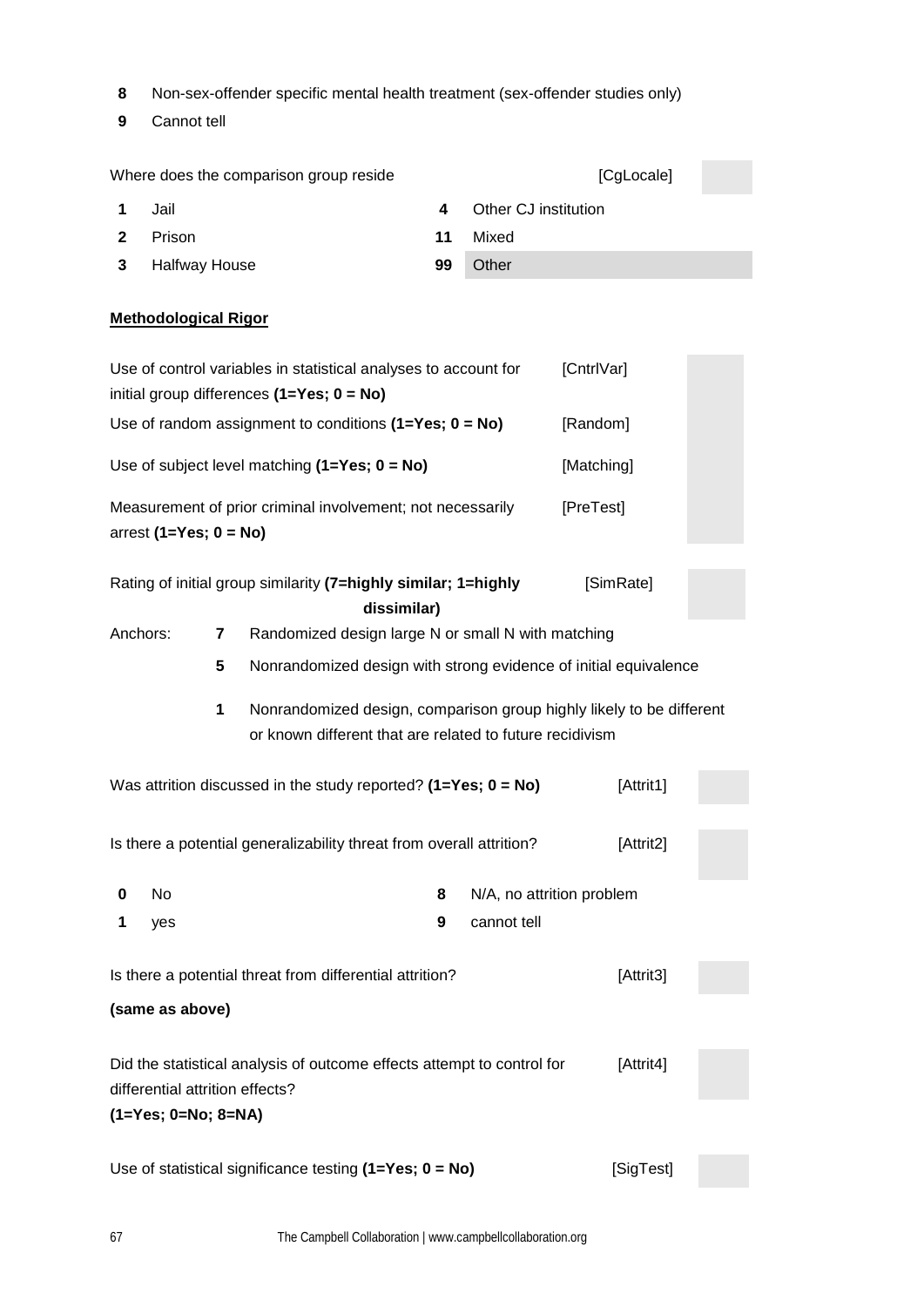### Maryland methodology rating (see Maryland scale) [MethScor]

- **2** A comparison group is present but lacks comparability to the treatment group
- **3** A comparison group is present but differs slightly from the program group
- **4** A comparison group is present and it is very similar to program group, or a comparison group is present but it differs slightly from the program group, however, the data analysis controls for observed differences, or random assignment with large attrition
- **5** Random assignment and analysis of comparable program and comparison groups, including controls for attrition

*Notes on Methodology*

**(text)**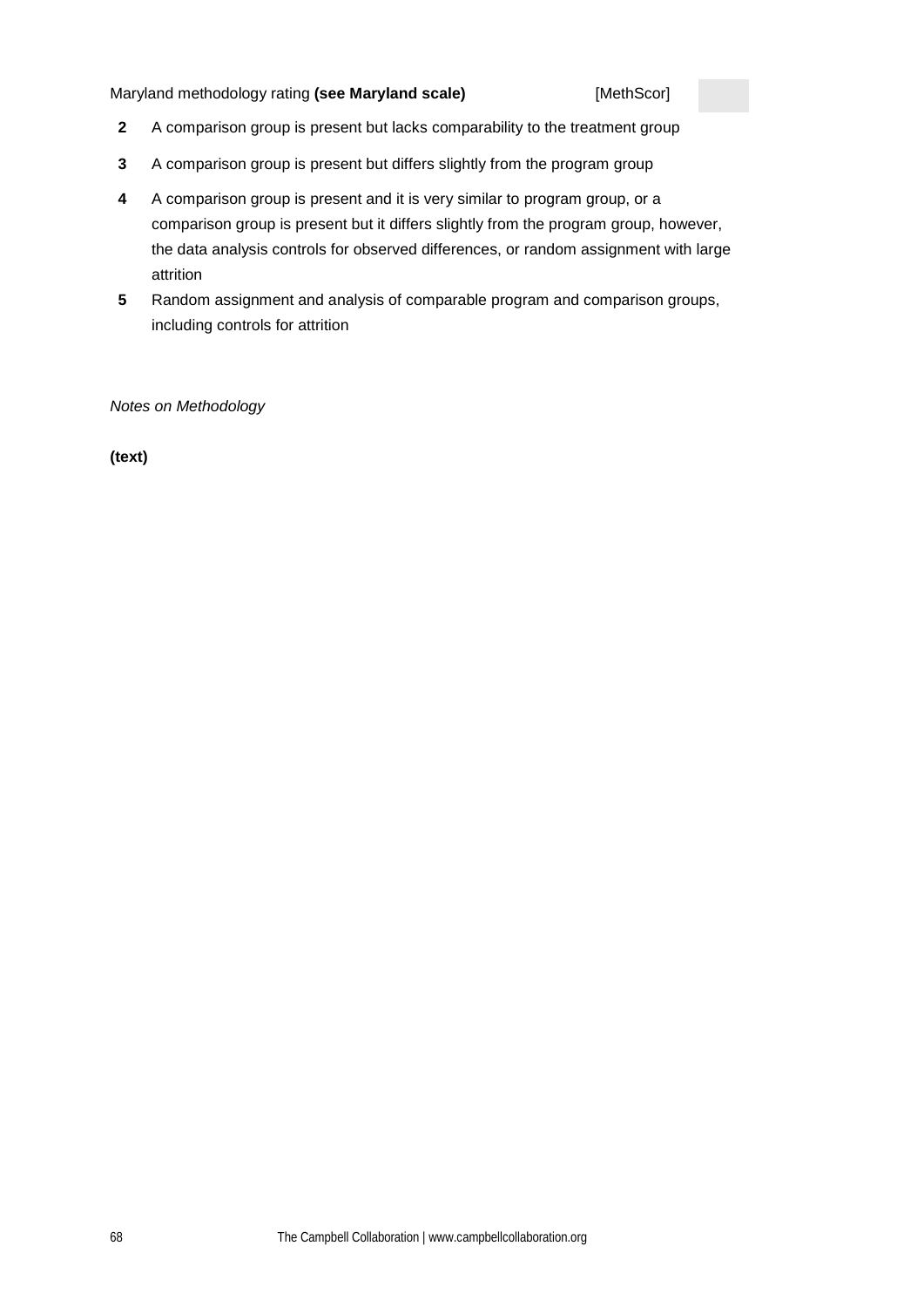## **Crime Prevention Meta Analysis Sample Level Code Sheet**

Since a study may report results separately for distinct samples, a sample is a separate "level" in the coding scheme. For example if a study reports the results separately for

### *Identifying Information*

| Study (document) identifier                                                  | [StudyID]  |  |
|------------------------------------------------------------------------------|------------|--|
| Module identifier                                                            | [ModID]    |  |
| Sample identifier (Note: each sample within a study gets a unique<br>number) | [SampID]   |  |
| Coder Initials                                                               | [CoderSmp] |  |

### *Sample Description*

Sample description treatment group (location, level of security, [SampDes1] prior history, etc.)

### **(Text)**

Sample description comparison group (location, level of security, [SampDes2] prior history, etc.)

### **(Text)**

| Total number of individuals in treatment group at beginning of study  | <b>ITxNI</b> |  |
|-----------------------------------------------------------------------|--------------|--|
| Total number of individuals in comparison group at beginning of study | [CqN]        |  |

Note: Above must equal the total sample size prior to any attrition. If multiple samples per module are being coded, the sum across samples must equal the total sample size prior to any attrition.

|   | Approximate age range of study participants  |   | [Age]                      |  |
|---|----------------------------------------------|---|----------------------------|--|
| 1 | Adolescent (12 to 18)                        | 4 | Adolescent and young adult |  |
|   | Young Adult (19 to 25)                       | 5 | Adolescent and adult       |  |
| 3 | Adult (18+)                                  | 9 | Unspecified or cannot tell |  |
|   |                                              |   |                            |  |
|   | Young age included in sample (99 if unknown) |   | [YngAge]                   |  |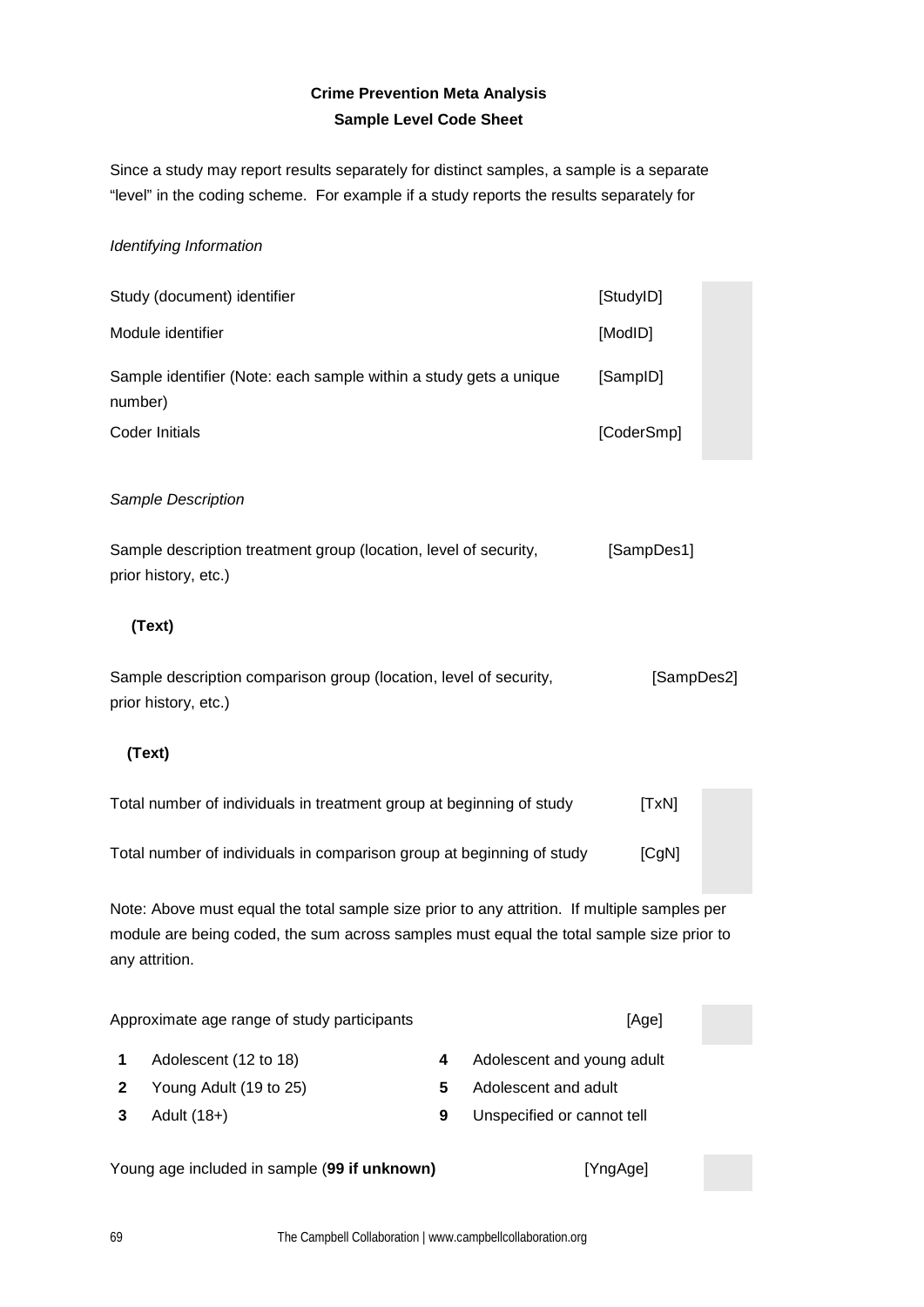|              | Oldest age included in sample (99 if unknown)<br>[OldAge] |            |  |  |  |  |
|--------------|-----------------------------------------------------------|------------|--|--|--|--|
|              | Exact proportion of males in sample if reported           | [Males]    |  |  |  |  |
|              |                                                           |            |  |  |  |  |
|              | Approximate gender description of sample                  | [Sex]      |  |  |  |  |
| 1            | All males (>90%)                                          |            |  |  |  |  |
| $\mathbf{2}$ | More males than females (60% to 90% males)                |            |  |  |  |  |
| 3            | Roughly half males and half females                       |            |  |  |  |  |
| 4            | More females than males (60% to 90% females)              |            |  |  |  |  |
| 5            | All females (>90%)                                        |            |  |  |  |  |
| 9            | Cannot tell                                               |            |  |  |  |  |
|              |                                                           |            |  |  |  |  |
|              | Offender type general categories                          | [SampType] |  |  |  |  |
| 1            | Violent, person crimes                                    |            |  |  |  |  |
| $\mathbf{2}$ | Nonviolent, nonperson crimes                              |            |  |  |  |  |
| 3            | Mixed                                                     |            |  |  |  |  |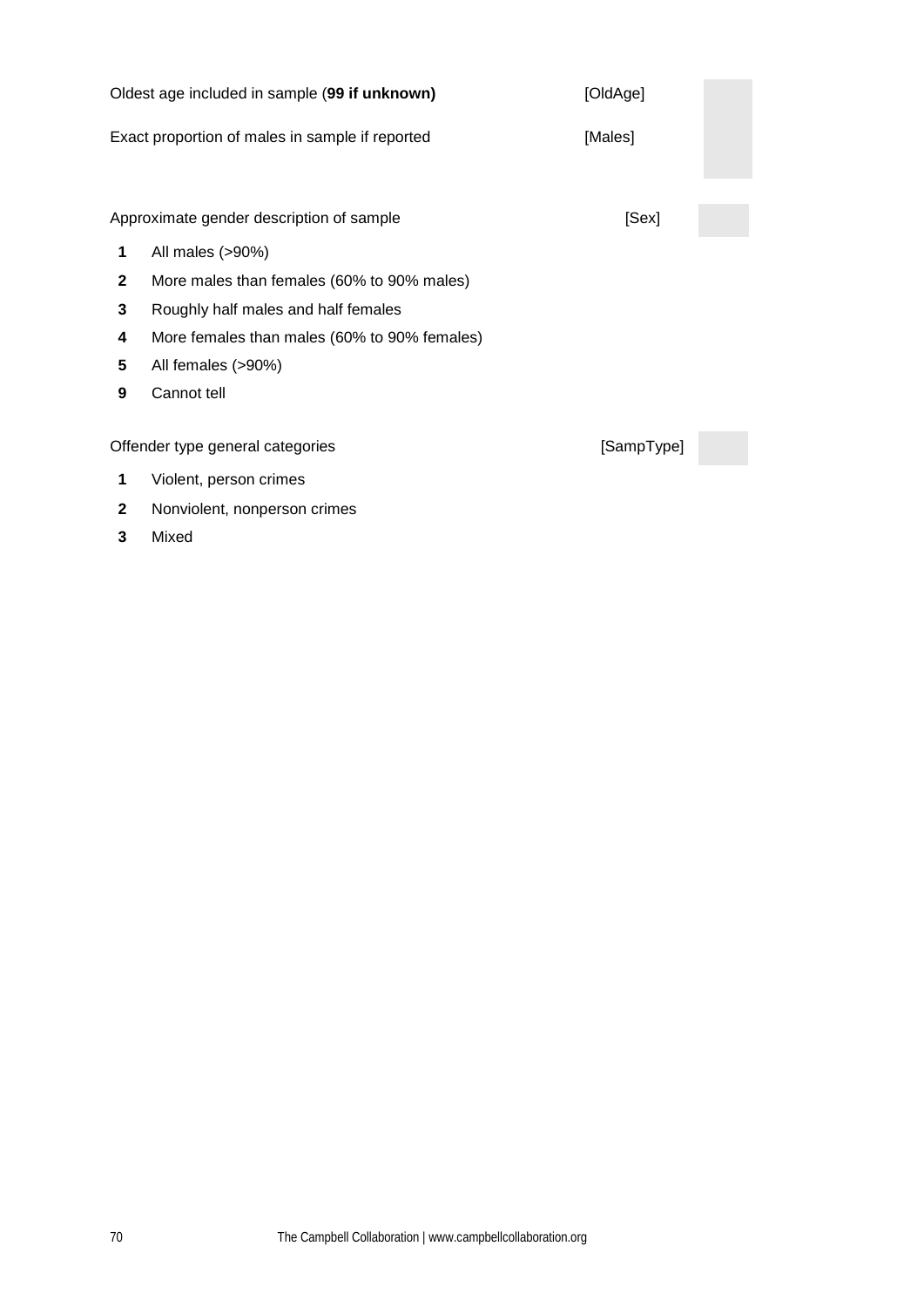## **Crime Prevention Meta-Analysis Outcome (DV) Level Code Sheet**

## **Identifying Information**

| Study (document) identifier                                                    | [StudyID] |  |
|--------------------------------------------------------------------------------|-----------|--|
| Outcome identifier (each coded outcome within a study gets a<br>unique number) | [OutlD]   |  |
| Coder Initials                                                                 | [CoderDV] |  |

## **Outcome Information**

Outcome label (label used in report)

[label]

**(text)**

| Recidivism construct represented by this measure $(1=Yes; 0 = No)$ |  |  |
|--------------------------------------------------------------------|--|--|
|--------------------------------------------------------------------|--|--|

| 2 A | Arrest                                   | [DV1] |  |
|-----|------------------------------------------|-------|--|
| b   | Conviction                               | [DV2] |  |
| C   | Reinstitutionalization / reincarceration | [DV3] |  |
| d   | Revocation                               | [DV4] |  |
| е   | Technical supervision violation          | [DV5] |  |
|     | Drug use                                 | [DV6] |  |
| g   | Other indicator of criminal involvement  | idv71 |  |

Specific types of offenses included in recidivism measure **(1=Yes; 0 = No)**

| 3 A | All offenses                                   | [DVType1]       |
|-----|------------------------------------------------|-----------------|
| b   | Drug offenses (including measures of drug use) | [DVType2]       |
| C   | Person offenses, sexual                        | [DVType3]       |
| d   | Person offenses, nonsexual                     | [DVType4]       |
| е   | Person offenses, unspecified                   | [DVType5]       |
|     | Property offenses                              | [DVType6]       |
| g   | Technical supervision or status offense        | [DVType7]       |
| h   | Other:                                         | <b>IDVType8</b> |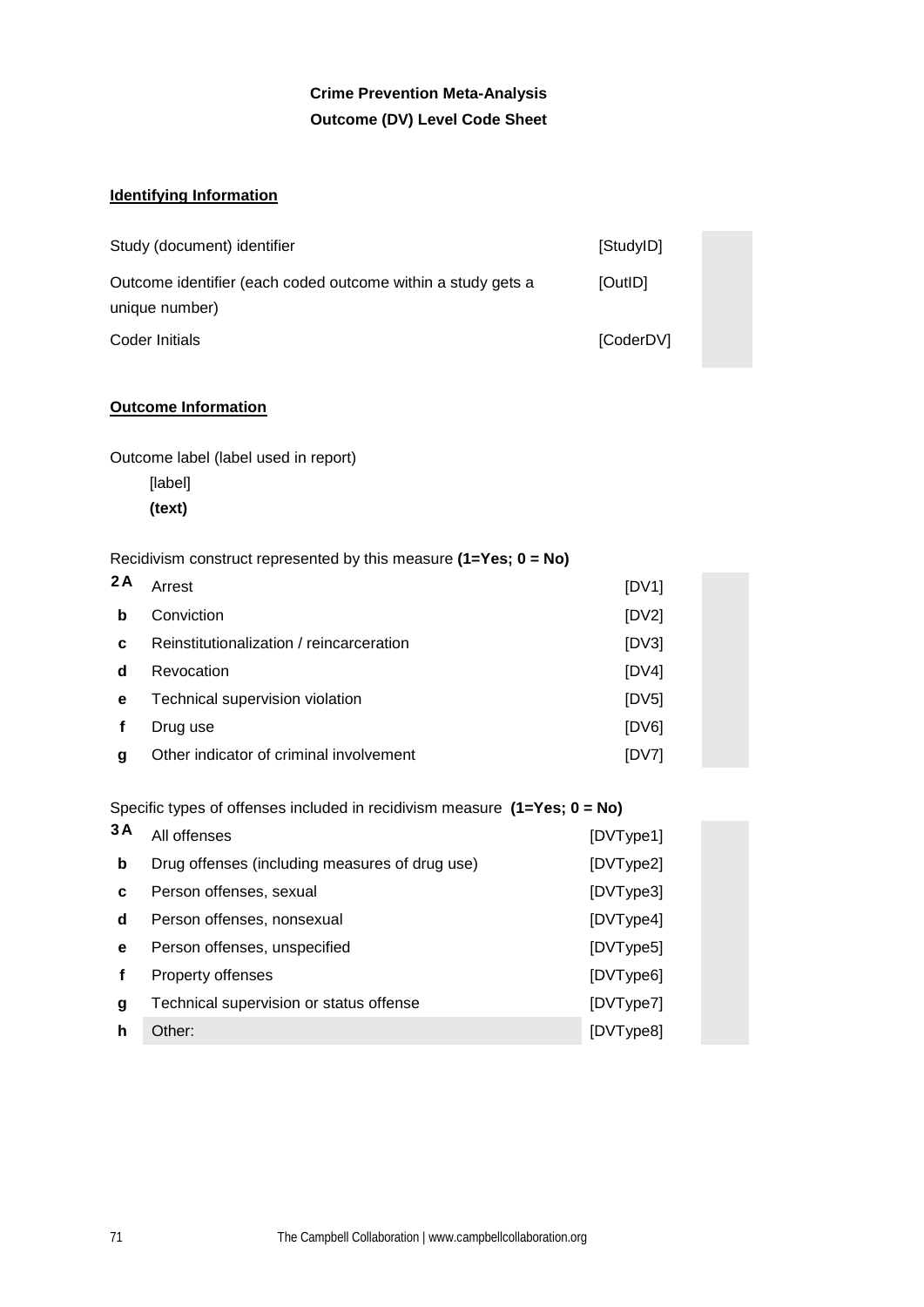| Type of measurement scale |                                                                       | [Scale] |                                   |
|---------------------------|-----------------------------------------------------------------------|---------|-----------------------------------|
|                           | Dichotomy                                                             | 3       | 4-9 discrete ordinal categories   |
| 2                         | Tricotomy                                                             | 4       | >9 discrete ordinal categories or |
|                           |                                                                       |         | continuous                        |
|                           | Source of data                                                        |         | [Source]                          |
|                           | Self-report                                                           | 4       | Other (e.g., urinalysis)          |
| $\mathbf{2}$              | Other report (e.g., teacher, parent)                                  | 9       | Cannot tell                       |
| 3                         | Official record (e.g., school, police, probation, court, institution) |         |                                   |
|                           |                                                                       |         |                                   |
|                           | Is this a valid or reasonable measure of recidivism?                  |         | [Valid]                           |
|                           | $(1 =$ questionable; $2 =$ acceptable)                                |         |                                   |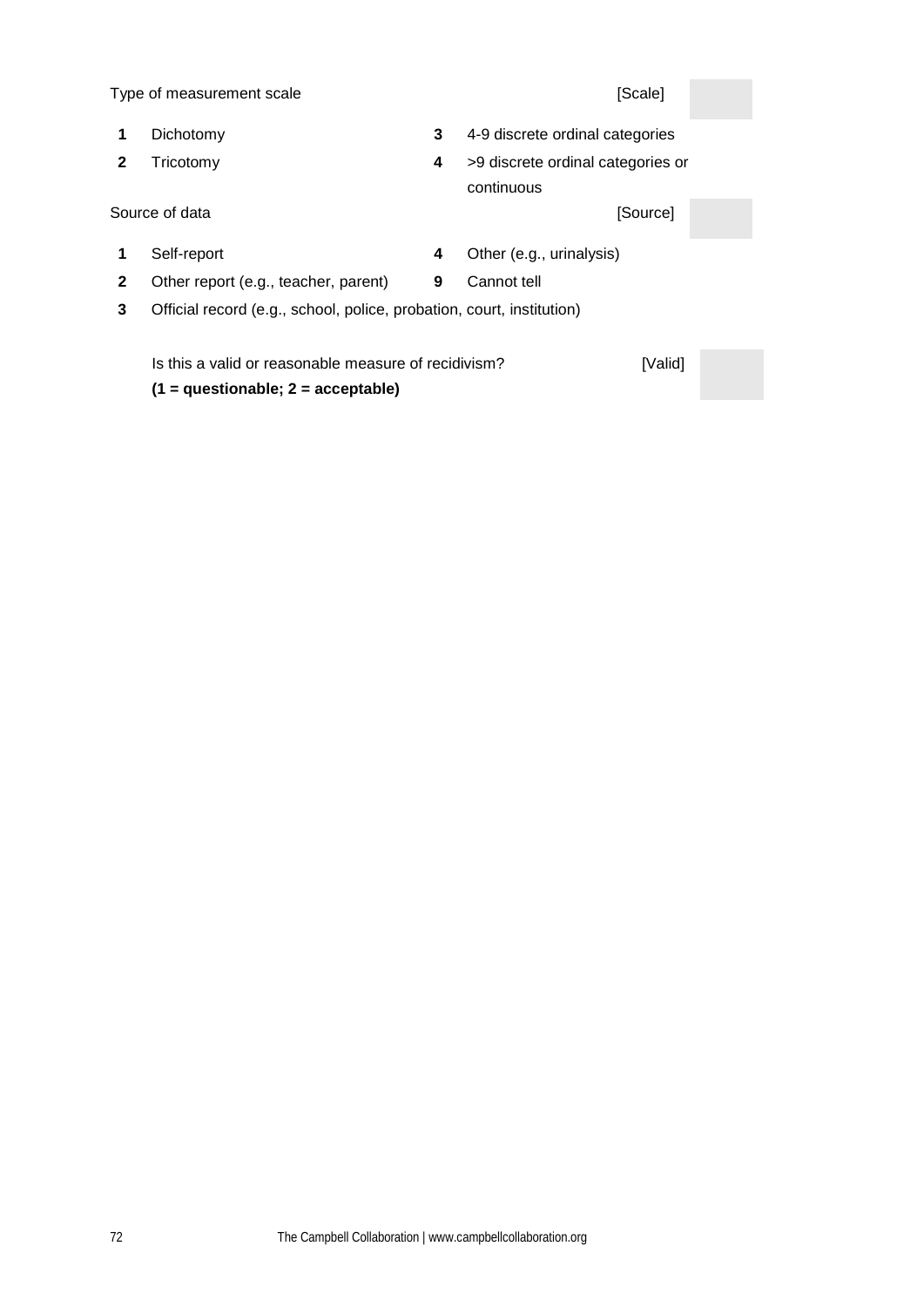## **Crime Prevention Meta-Analysis Effect Size Level Code Sheet**

## **Identifying Information**

|                                                                                 | Study identifier                                                                           |   |             | [StudyID]  |
|---------------------------------------------------------------------------------|--------------------------------------------------------------------------------------------|---|-------------|------------|
|                                                                                 | Module identifier                                                                          |   |             | [ModID]    |
|                                                                                 | Sample identifier                                                                          |   |             | [SampID]   |
|                                                                                 | Outcome identifier                                                                         |   |             | [OutlD]    |
| Effect size identifier (number each effect size within a study<br>sequentially) |                                                                                            |   | [ESID]      |            |
|                                                                                 | Coder's Initials                                                                           |   |             | [CoderES]  |
|                                                                                 | <b>Effect Size Information</b>                                                             |   |             |            |
|                                                                                 | Effect size type                                                                           |   |             | [ES_Type]  |
| 1                                                                               | Baseline (pretest; prior to start of intervention)                                         |   |             |            |
| $\mathbf{2}$                                                                    | Post-test (first measurement point, post intervention)                                     |   |             |            |
| 3                                                                               | Follow-up (all subsequent measurement points, post intervention)                           |   |             |            |
|                                                                                 | Which group does the raw effect (difference) favor (ignoring<br>statistical significance)? |   |             | [ES_Direc] |
| 1                                                                               | Treatment group                                                                            |   |             |            |
| $\mathbf{2}$                                                                    | Comparison group                                                                           |   |             |            |
| 3                                                                               | Neither (ES equal zero)                                                                    |   |             |            |
| 9                                                                               | Cannot tell (ES cannot be used if this option is selected)                                 |   |             |            |
|                                                                                 | Is this difference reported as statistically significant by the<br>investigator?           |   |             | ES_Sig]    |
| 0                                                                               | No                                                                                         | 8 | Not tested  |            |
| 1                                                                               | yes                                                                                        | 9 | Cannot tell |            |
|                                                                                 | Time frame in months captured by measure (weeks/4.3)                                       |   |             |            |
| 4A                                                                              | Minimum                                                                                    |   |             | [ES_Time1] |
| b                                                                               | Maximum                                                                                    |   |             | [ES_Time2] |
| c                                                                               | Mean                                                                                       |   |             | [ES_Time3] |
| d                                                                               | Fixed (same for all subjects)                                                              |   |             | [ES_Time4] |

## **Effect Size Data**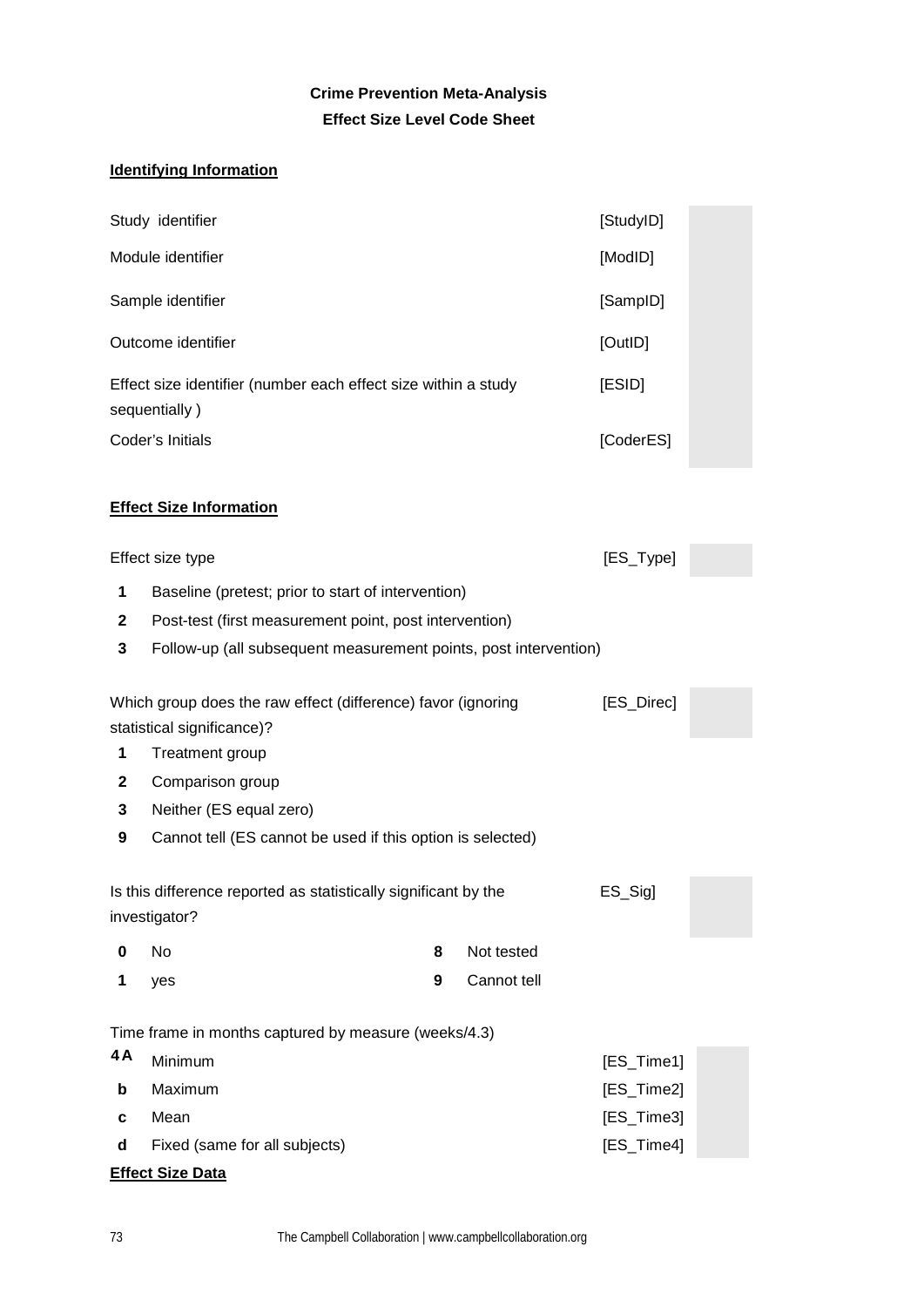| Treatment group sample size for this effect size  | [ES_TxN]   |  |
|---------------------------------------------------|------------|--|
| Comparison group sample size for this effect size | $[ES_CgN]$ |  |

| Treatment group mean (clearly indicate decimal point)  | [ES_TxM]   |  |
|--------------------------------------------------------|------------|--|
| Comparison group mean (clearly indicate decimal point) | $[ES_CgM]$ |  |
| Are the above mean adjusted? $(1=Yes; 0 = No)$         | [ES_MAdj]  |  |

| Treatment group standard deviation (clearly indicate decimal point)     | [ES_TxSD]   |  |
|-------------------------------------------------------------------------|-------------|--|
| Comparison group standard deviation (clearly indicate decimal<br>point) | $[ES_CgSD]$ |  |
| Treatment group standard error (clearly indicate decimal point)         | [ES TxSE]   |  |
| Comparison group standard error (clearly indicate decimal point)        | $[ES_CgSE]$ |  |

| Treatment group; number successful                                                                                                                                                    | [ES_TxNS]   |  |
|---------------------------------------------------------------------------------------------------------------------------------------------------------------------------------------|-------------|--|
| Comparison group; number successful                                                                                                                                                   | $[ES_CgNS]$ |  |
| Treatment group; proportion successful                                                                                                                                                | [ES_TxPS]   |  |
| Comparison group; proportion successful                                                                                                                                               | $[ES_CgPS]$ |  |
| Are the above proportion adjusted for initial group nonequivalence?<br>$(1 = Yes; 0 = No)$                                                                                            | [ES_PAdj]   |  |
| t-value from an independent t-test or square root of F-value from a<br>one-way analysis of variance with one df in the numerator (only two<br>groups)                                 | $[ES_T]$    |  |
| Exact probability for a t-value from an independent <i>t</i> -test or square<br>root of F-value from a one-way analysis of variance with one of in the<br>numerator (only two groups) | $[ES_T_P]$  |  |

Chi-square value with  $df = 1$  (2 by 2 contingency table) [ES\_ChiSQ]